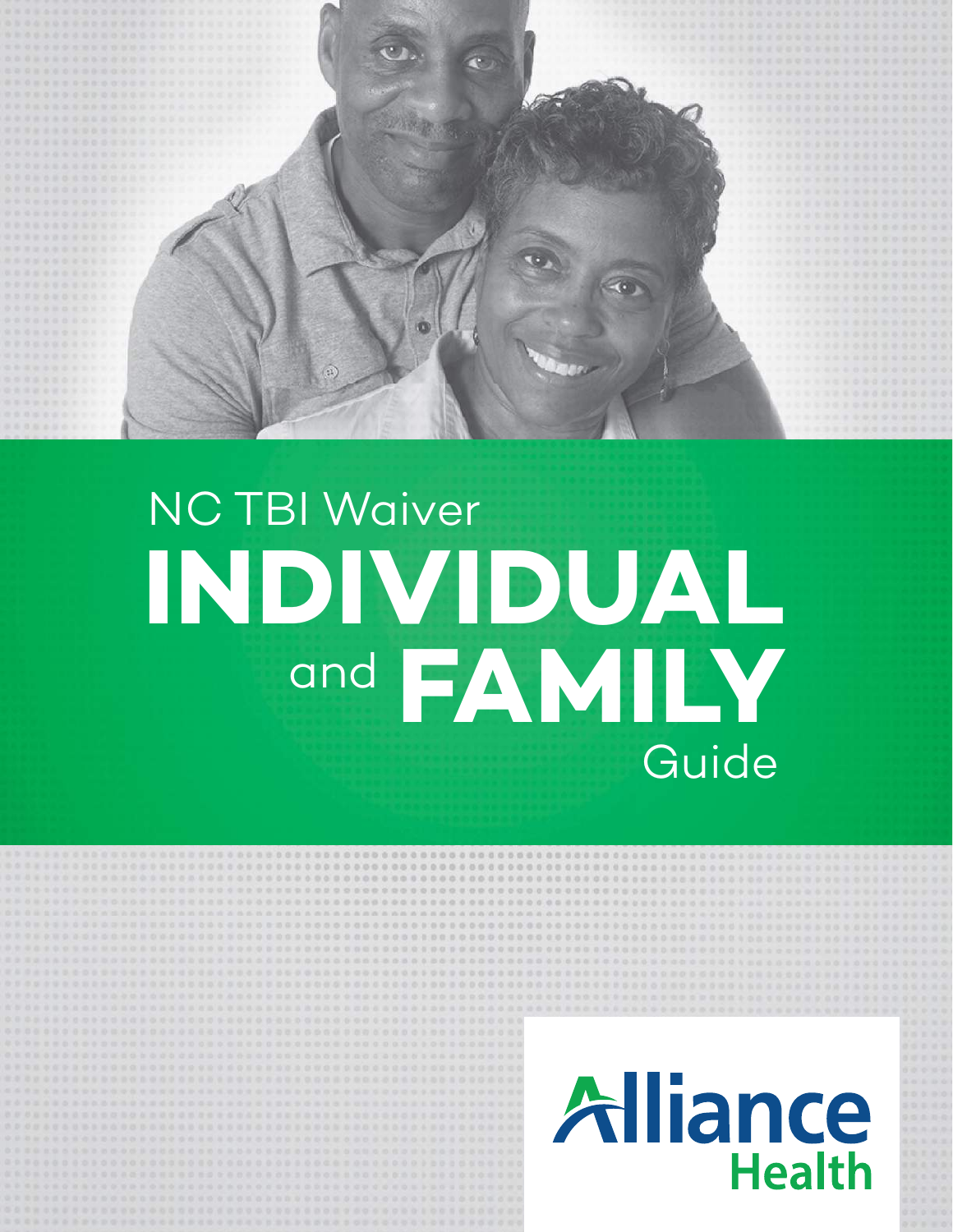![](_page_1_Picture_0.jpeg)

#### **Home Office**

5200 W. Paramount Parkway Morrisville, NC 27560

#### **24 Hour Toll-Free Access and Information Line: (800) 510-9132**

This handbook is available in Spanish and in alternate formats. If you need a larger-print version, or have limited reading ability, call Alliance Health at (800) 510-9132. The current edition of this handbook is available on the Alliance website at AllianceHealthPlan.org.

*Si necesita información en español, llámenos al 1-800-510-9132.*

![](_page_1_Picture_6.jpeg)

Alliance Health serves the counties of Durham, Wake, Cumberland and Johnston in North Carolina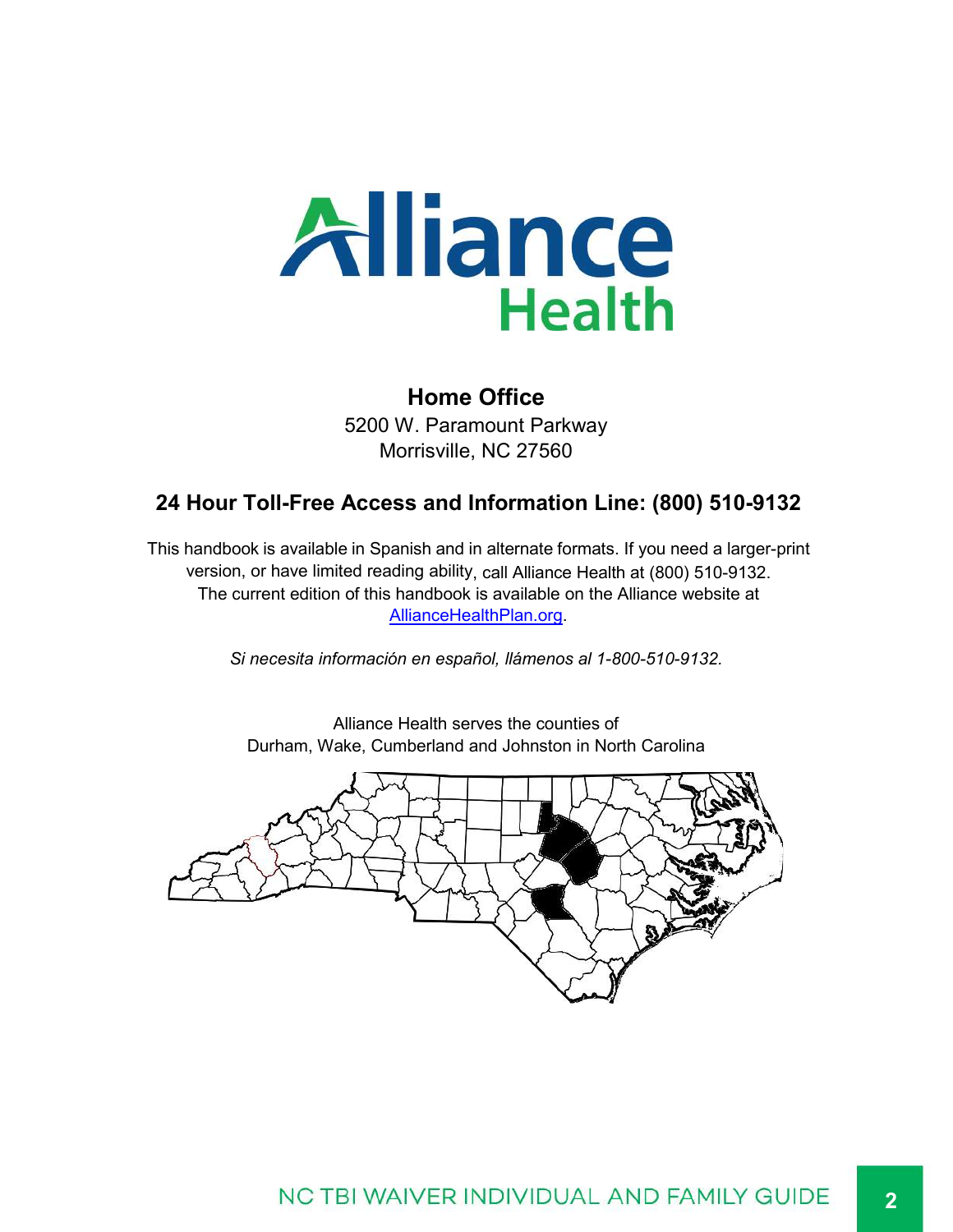![](_page_2_Picture_0.jpeg)

### **A Message from Rob Robinson Chief Executive Officer**

Welcome to the NC TBI Waiver. This guide is designed to provide information about the NC TBI Waiver that will help you better understand the services and supports that can be funded through the NC TBI Home and Community Based Waiver. Alliance Health is committed to working with the North Carolina Department of Health and Human Services to provide services "one person at a time" in a manner that meets your life goals.

We will notify you if the information in this guide changes. If, at any time, you have questions or would like additional information about NC TBI Waiver, please contact your Alliance Care Coordinator or any of the other Alliance staff listed in this Guide and posted on our website at AllianceHealthPlan.org. If you do not have access to a computer, your Care Coordinator or any Alliance staff person can assist you.

I also want to let you know that we are dedicated to quality services and have high standards for our providers and ourselves. Our network of providers is committed to quality, and we trust that you will experience this in the services you receive. However, if you do not receive quality services or if you ever receive less than excellent customer service, we want to hear from you. You may call our **Alliance Access and Information Center toll-free at (800) 510-9132** and you will have the option to remain anonymous. We will investigate and help resolve your concern. Additionally, your feedback will help us make improvements. Also let us know when you are especially pleased, as this helps us learn what consumers like about our system and about specific providers.

The Alliance system is a successful system of care for people seeking services that are publicly funded. We strongly encourage our providers to use best practice methods that have been proven to produce positive changes in people's lives. The strengths, preferences, and support needs of the person receiving services is at the center of all that we do. We call this personcentered planning and it is all about the priorities of the person receiving services and their selfidentified family members.

Whatever your goals are in seeking services, we wish you the best and we are here to support you in your efforts!

Rob Robinson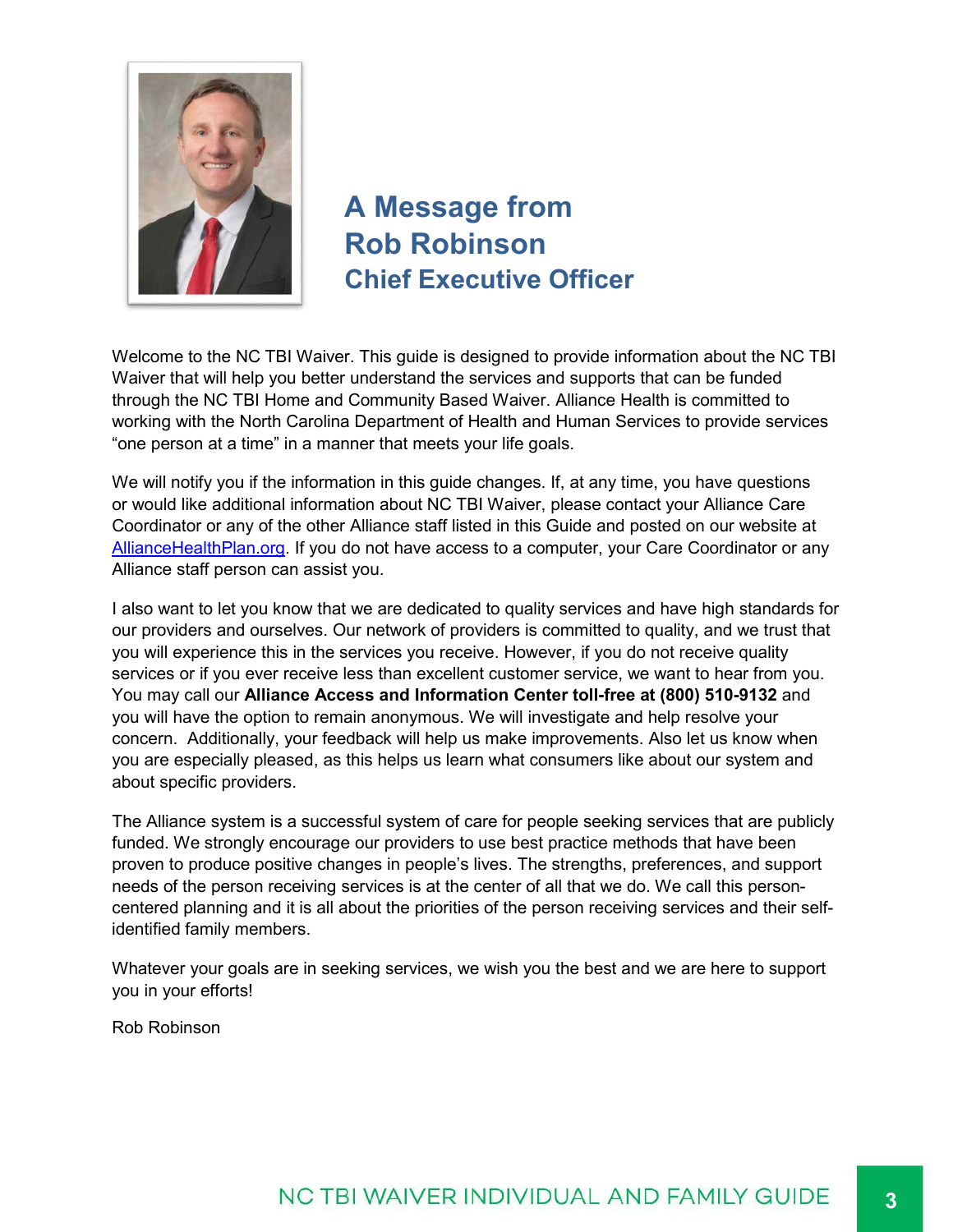### **Table of Contents**

#### **Section 1:**

| <b>Introduction to Medicaid Home and Community-Based (HCBS)</b><br><b>Waivers and the NC TBI Waiver</b><br>• Purpose and Goals of NC TBI Waiver<br>• Required Basic Service Elements                                                                                                                | 6  |
|-----------------------------------------------------------------------------------------------------------------------------------------------------------------------------------------------------------------------------------------------------------------------------------------------------|----|
| <b>Section 2:</b><br><b>How to Access and Receive NC TBI Waiver Services</b><br>• Applying for NC TBI Eligibility<br>• Level of Care Assessment<br>• Support Needs Assessment<br>• Risk Assessment<br>• Prioritization and Registry of Unmet Need                                                   | 12 |
| <b>Section 3:</b><br><b>Completing Your Person-Centered Individual Support Plan</b><br>and Choosing the Services That Are Right for You<br>The Individual Support Planning Process<br>$\bullet$<br>• Using Resources and Choosing Waiver Services<br>• NC TBI Waiver Service Definitions            | 19 |
| <b>Section 4:</b><br><b>Approval of Your Individual Support Plan and</b><br><b>Service Authorization</b><br>Submitting the Individual Support Plan to Utilization Management for Approval<br>• Grievances and Appeals<br>• Service Limitations<br>• Utilization Criteria<br>• Service Authorization | 34 |
| <b>Section 5:</b><br><b>Implementing Services</b>                                                                                                                                                                                                                                                   | 41 |

- Alliance Health's Provider Network
- Starting Your Services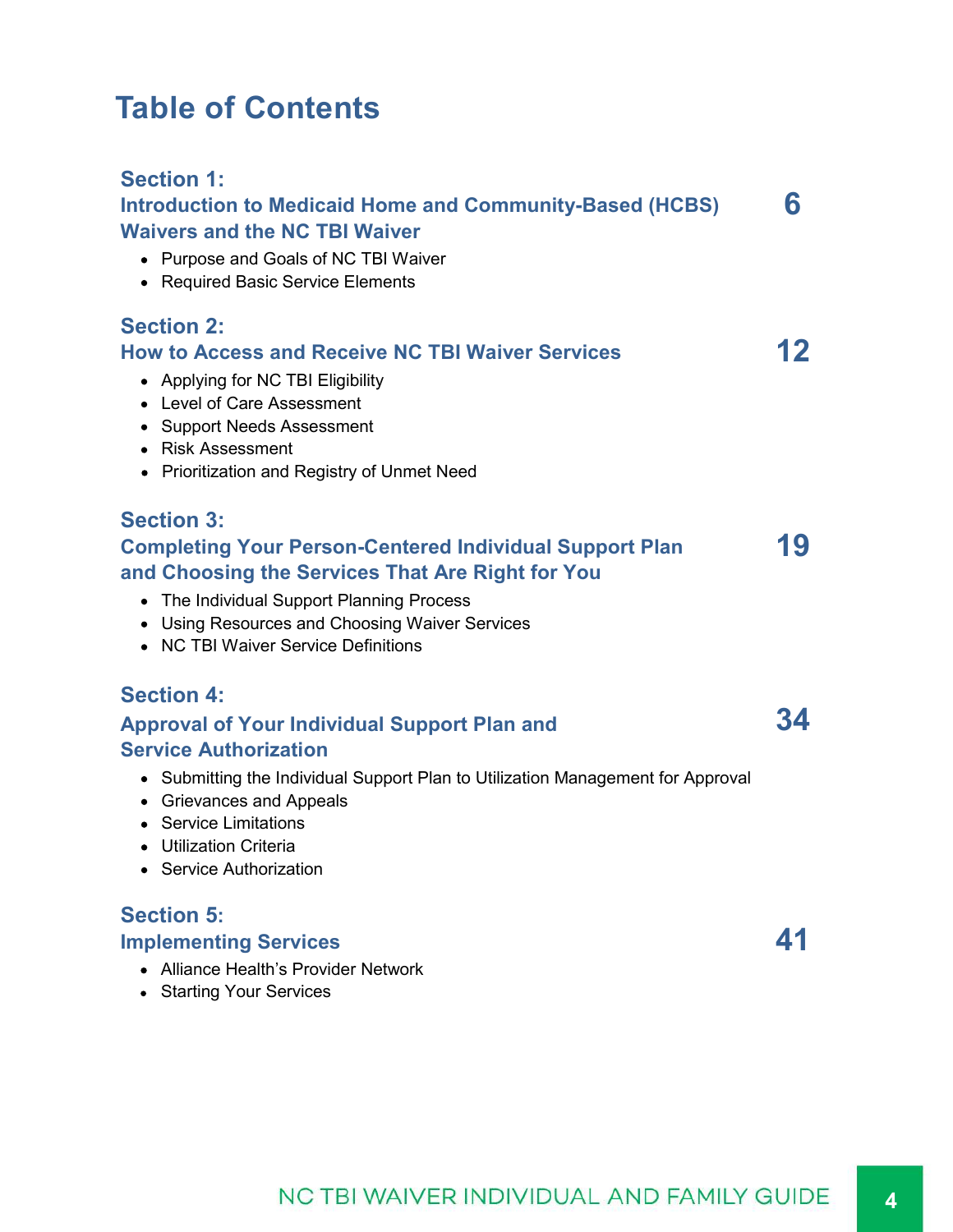| <b>Section 6:</b>                                               |    |
|-----------------------------------------------------------------|----|
| <b>NC TBI Waiver Policies and Procedures</b>                    |    |
| • Monitoring of Services by the Care Coordinator                |    |
| • Minimum Use of Services to Remain on the NC TBI Waiver        |    |
| • Traveling Out of State                                        |    |
| • Other Helpful Information                                     |    |
| <b>Section 7:</b>                                               |    |
| <b>Acronym List and and Glossary of Words and Terms to Know</b> | 50 |
| <b>Appendix A:</b>                                              |    |
| <b>Participant Responsibilities for NC TBI Waiver</b>           |    |
|                                                                 |    |
| <b>Appendix B:</b>                                              |    |
| <b>NC TBI Waiver Limits on Sets of Service</b>                  |    |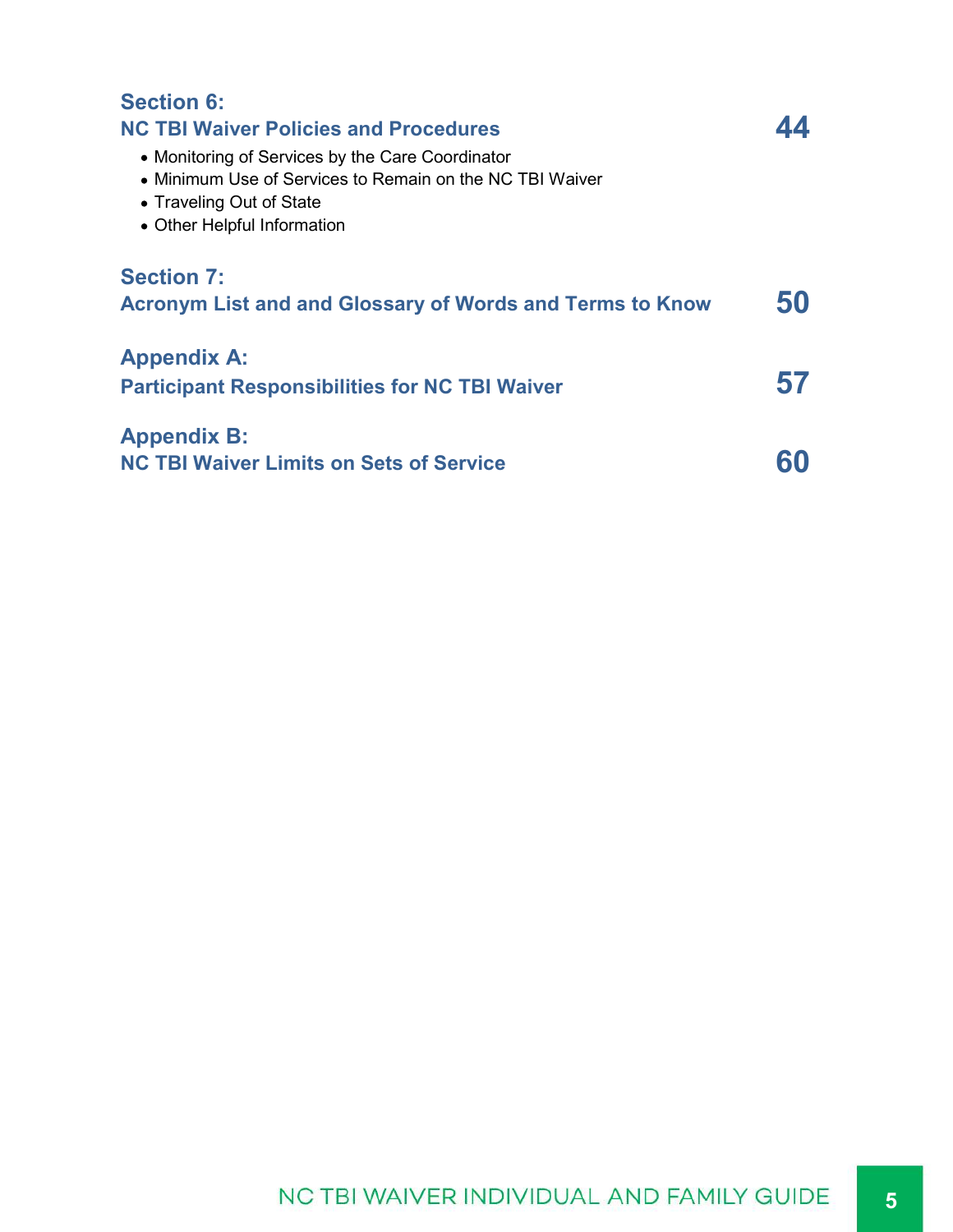![](_page_5_Picture_0.jpeg)

**Section 1: Introduction to Medicaid Home and Community-Based Services (HCBS) Waivers and the NC TBI Waiver**

### The NC TBI Waiver is a Medicaid Home and Community-Based Waiver (HCBS)

This section provides an explanation of: Purpose and Goals of NC TBI Waiver Required Basic Service Elements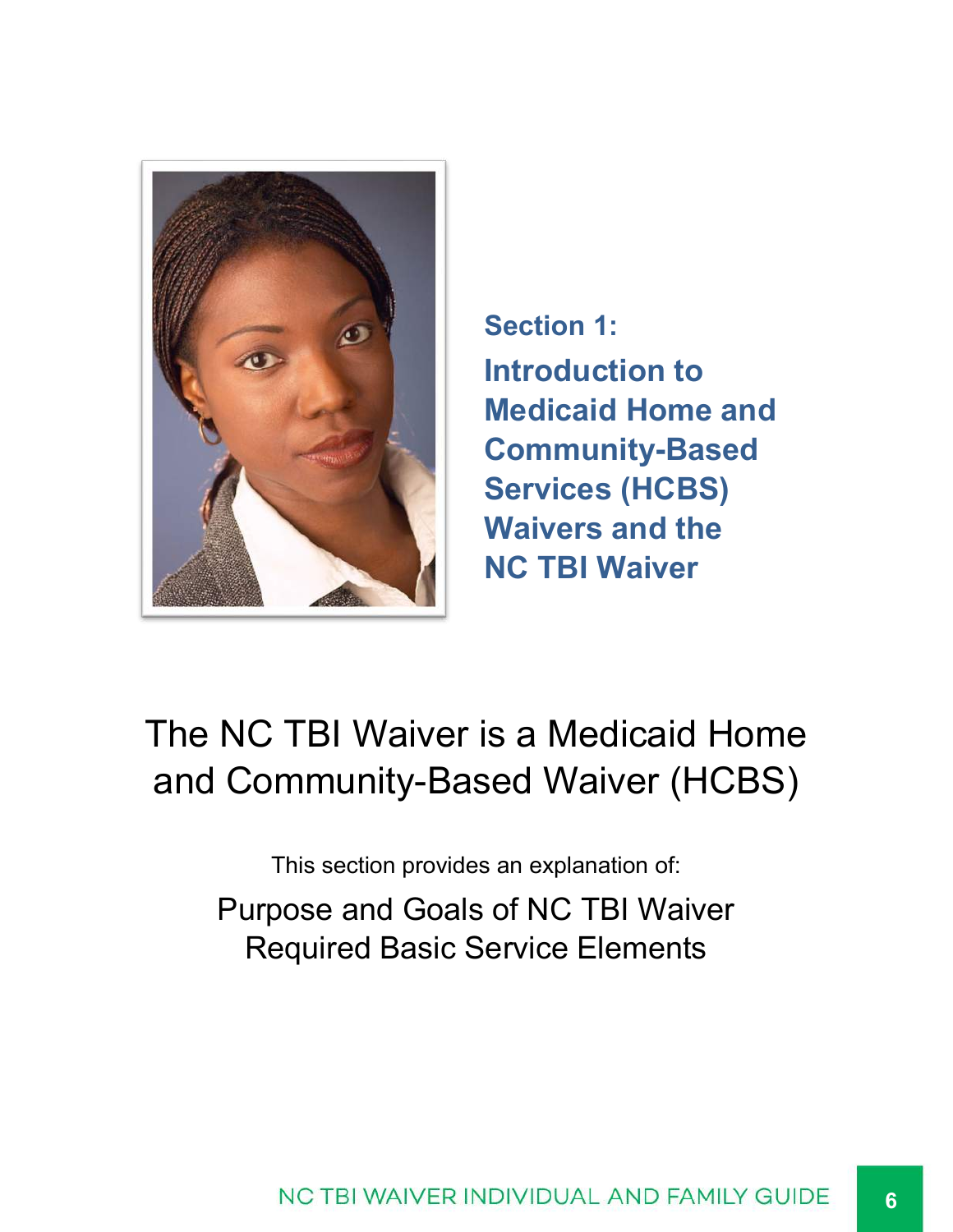### **Medicaid Home and Community-Based Services (HCBS) Waivers**

Medicaid is a federal program originally designed to provide medical care and institutional services for people with disabilities, pregnant women, the elderly and children. It has many rules that control how services are delivered. "Waivers" allow a state to have some of the Medicaid rules "waived" so that there is more choice about how and where services are provided.

### **NC TBI Medicaid Waiver**

The North Carolina TBI Waiver is a means of funding services and supports for people who would otherwise qualify for services in:

- Hospitals who have specialized care for persons with brain injuries who have significant cognitive, behavioral and rehabilitative needs.
- Specialized nursing facilities (SNFs) with services to support people with brain injury who have significant cognitive, behavioral and rehabilitative needs.

The NC TBI Waiver is authorized as a Medicaid Home and Community-Based Services (HCBS) Waiver granted by the Centers for Medicare and Medicaid Services (CMS) under Section 1915 (c) of the Social Security Act. This waiver was approved for the Alliance LME/MCO catchment area to be effective May 1, 2018 and available for three years. This TBI Waiver operates concurrently with the 1915 (b) Waiver, and the North Carolina Mental Health/ Developmental Disabilities/Substance Abuse Services Health Plan (NC MH/DD/SAS Health Plan). The NC MH/DD/SAS Health Plan functions as a Prepaid Inpatient Health Plan (PIHP) in which all mental health, substance abuse and developmental disabilities services are authorized for Medicaid beneficiaries.

Local Management Entities (LMEs)/Managed Care Organizations (MCO)s are the local area authorities in the State of NC which are responsible for certain management and oversight activities with respect to publicly-funded MH/DD/SAS services and are PIHPs for the waiver.

Alliance Health (ABH) is the Local Management Entity/Managed Care Organization (LME/MCO) serving people in Wake, Durham, Cumberland and Johnston counties. Alliance manages a network of providers that offer services for people who are experiencing mental illness, substance use disorders, intellectual/developmental disabilities and traumatic brain injury.

CMS approves the services provided under NC TBI Waiver, the number of individuals that may participate each year, and other aspects of the program. The waiver can be amended with the approval of CMS. CMS may exercise its authority to terminate the waiver whenever it believes the waiver is not operated properly.

The Division of Health Benefits (DHB), the State Medicaid agency, operates the NC TBI Wavier. DHB contracts with the MCO (PIHP) to arrange for, manage the delivery of services, and perform other waiver operational functions under the concurrent 1915 (b)/(c) waivers. DHB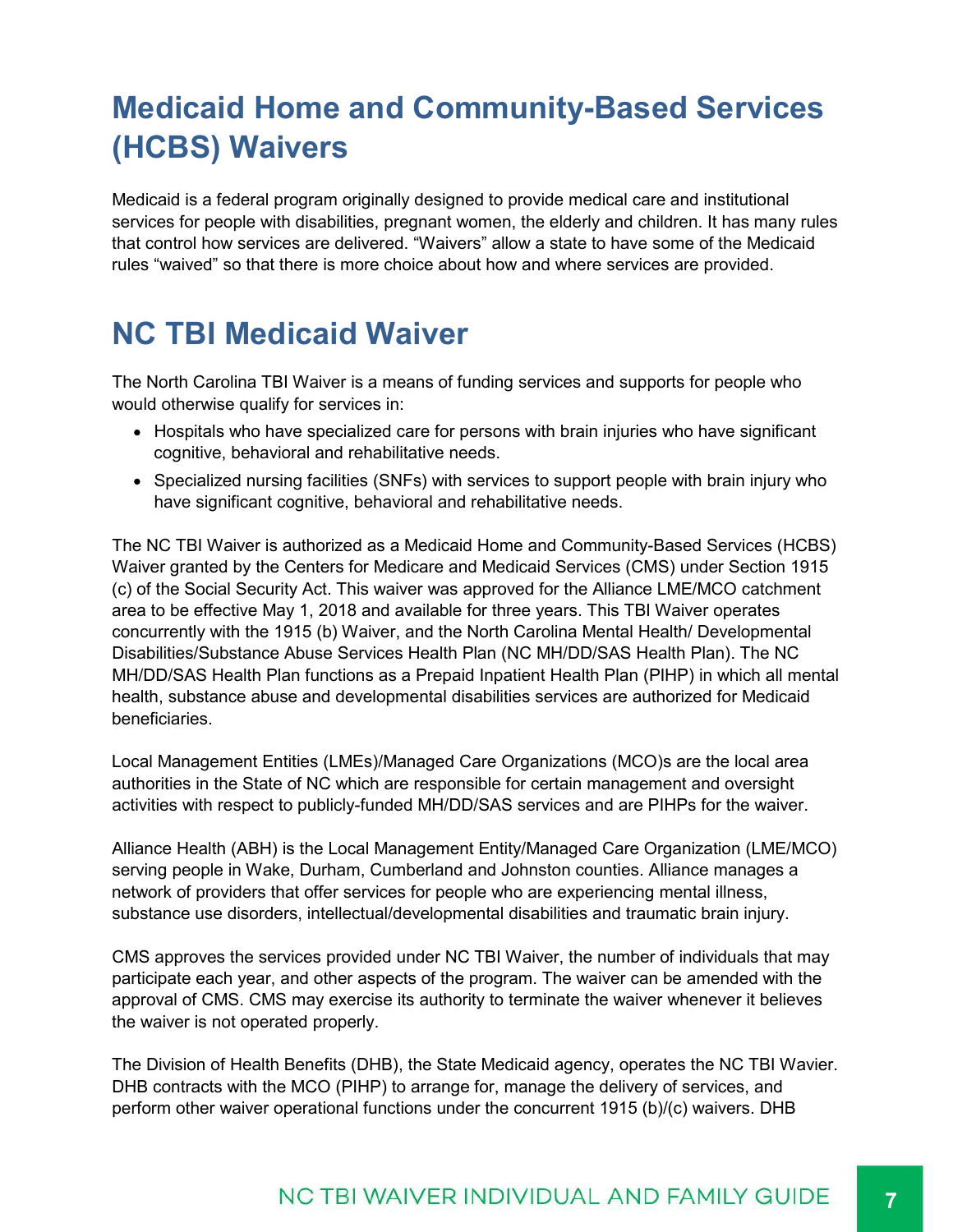directly oversees the NC TBI Wavier, approves all policies and procedures governing waiver operations and ensures that the NC TBI Wavier assurances are met.

The initial NC TBI Waiver will provide an array of home and community based services through a three-year Medicaid waiver pilot, in Alliance's four-county region.

Adults with cognitive, behavioral and or physical support needs.

- Individuals who have sustained a diagnosed TBI on or after their 22nd birthday.
- Adults who meet specialty rehabilitation hospital or skilled nursing level of care and who meet financial eligibility requirements may be eligible to participate in this Medicaid waiver.

#### **What Medicaid Rules are "Waived" for NC TBI?**

#### **Statewideness**

The Social Security Act requires Medicaid services to be provided on a statewide basis. This requirement is waived to limit NC TBI Waiver participants to legal residents (for the purpose of Medicaid eligibility) of the PIHP (Prepaid Inpatient Health Plan) Region. The TBI Waiver is only for individuals who reside in the Alliance catchment area. Alliance manages the PIHP for residents of Durham, Wake, Johnston and Cumberland counties effective May 1, 2018.

#### **Comparable Services**

The Social Security Act requires a state to provide comparable services in amount, duration and scope to all Medicaid recipients. This requirement is waived to allow NC TBI Waiver services to be offered only to individuals participating in the NC TBI Waiver.

#### **Deeming of Income and Resources**

Medicaid rules require that the income and resources of a spouse/parent be considered in determining Medicaid eligibility for a person who resides with a spouse/parent. This is "deeming" income and resources to the Medicaid recipient. The deeming requirement is waived to allow Medicaid eligibility for NC TBI Waiver participants to be considered similar to the methods used for people who are residing in skilled nursing facilities, ICF-IID group homes or the State Developmental Centers.

### **Purpose and Goals of NC TBI Waiver**

The NC TBI Waiver is designed to provide an array of community-based rehabilitative services and supports that facilitates recovery and promotes choice, independence and community involvement. These services provide a community-based alternative to institutional care for persons who continue to require Neuro-Behavioral level of care or require a skilled nursing facility level of care.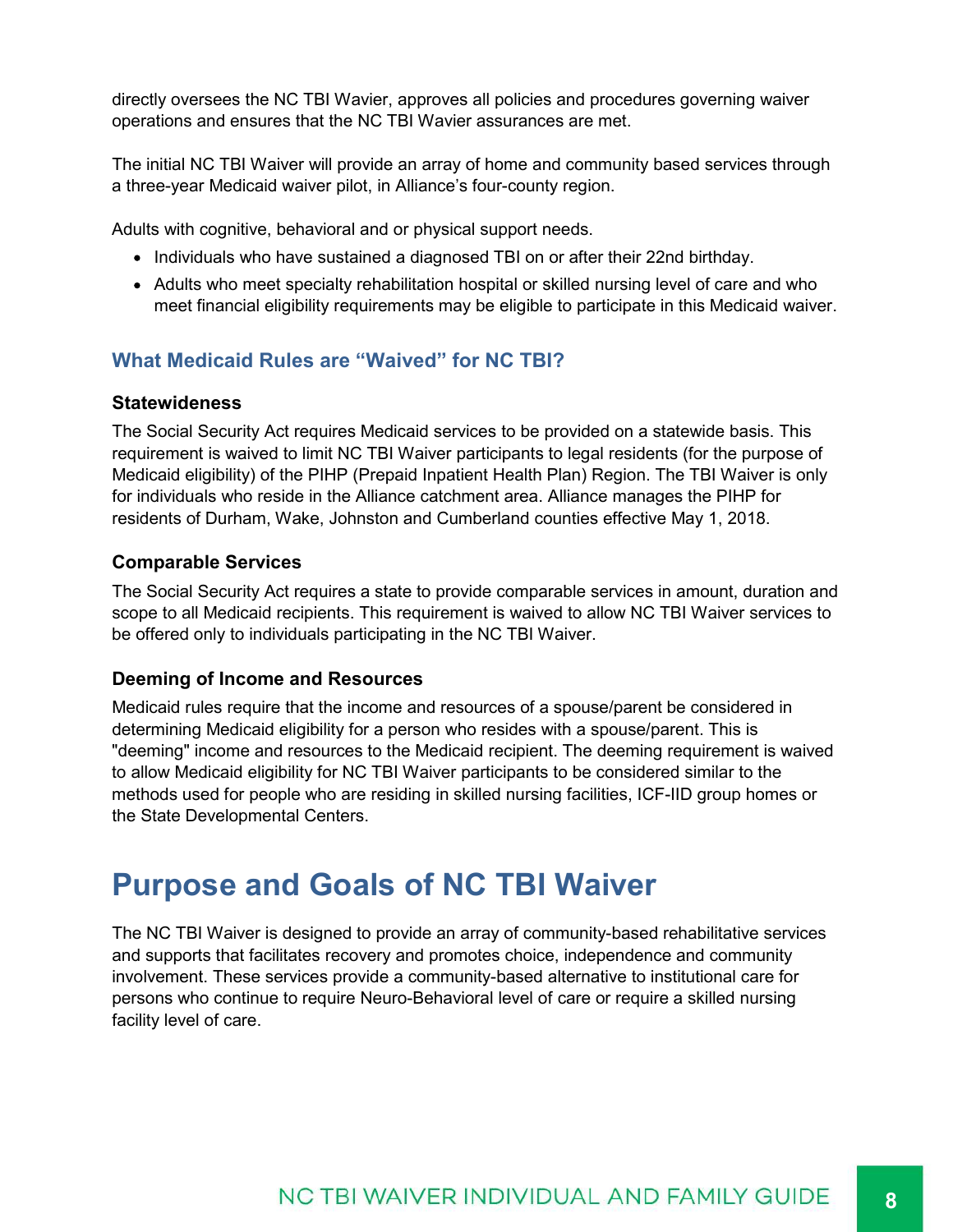#### **The Goals of the NC TBI Waiver**

The TBI Waiver will achieve to the fullest extent possible the following goals:

- Value and support waiver members to be fully functioning individuals of their community.
- Promote rehabilitation; evidence-based practices, and promising practices that result in real life outcomes for members.
- Offer person-centered service options that will facilitate each member's ability to live in homes of their choice, to be employed or to be involved in meaningful activities of the member's choice during the day and to achieve their life goals.
- Provide the opportunity for all members to contribute to the development of their services and supports.
- Provide training and support to foster the development of strong natural support networks that enable members to be less reliant on formal support systems.
- Ensure the well-being and safety of the people served.
- Maximize the member's self-determination, self-advocacy and self-sufficiency.
- Increase opportunities for community integration through work, life-long learning, recreation and socialization.
- Provide quality services and improve outcomes.

Objectives in the NC TBI Waiver include:

- Enhancing the focus on person-centered planning and aligning services and supports with those plans.
- Facilitating smaller community where individuals can choose the people they are living with.
- Facilitating living and working with non-disabled individuals.
- Improving outcome-based quality assurance systems.

### **Basic Service Elements for NC TBI Waiver**

The following required elements must be included in all waiver supports and services provided through the NC TBI Waiver.

#### **Care Coordination**

Care Coordinators are Qualified Professionals (QPs) in North Carolina's credentialing system with competencies in person-centered planning who work for Alliance. Care Coordinators and NC TBI Waiver participants stay in contact as frequently as necessary, especially as needs change. TBI participants and/or their legal guardian are responsible for immediately notifying their Care Coordinator of any emergency situation or other circumstance that could affect their life and require a change in the person-centered Individual Support Plan (ISP). Please also notify your Care Coordinator of any changes in your address or contact information. If you don't know or don't remember who your Care Coordinator is, please contact Alliance at (800) 510-9132.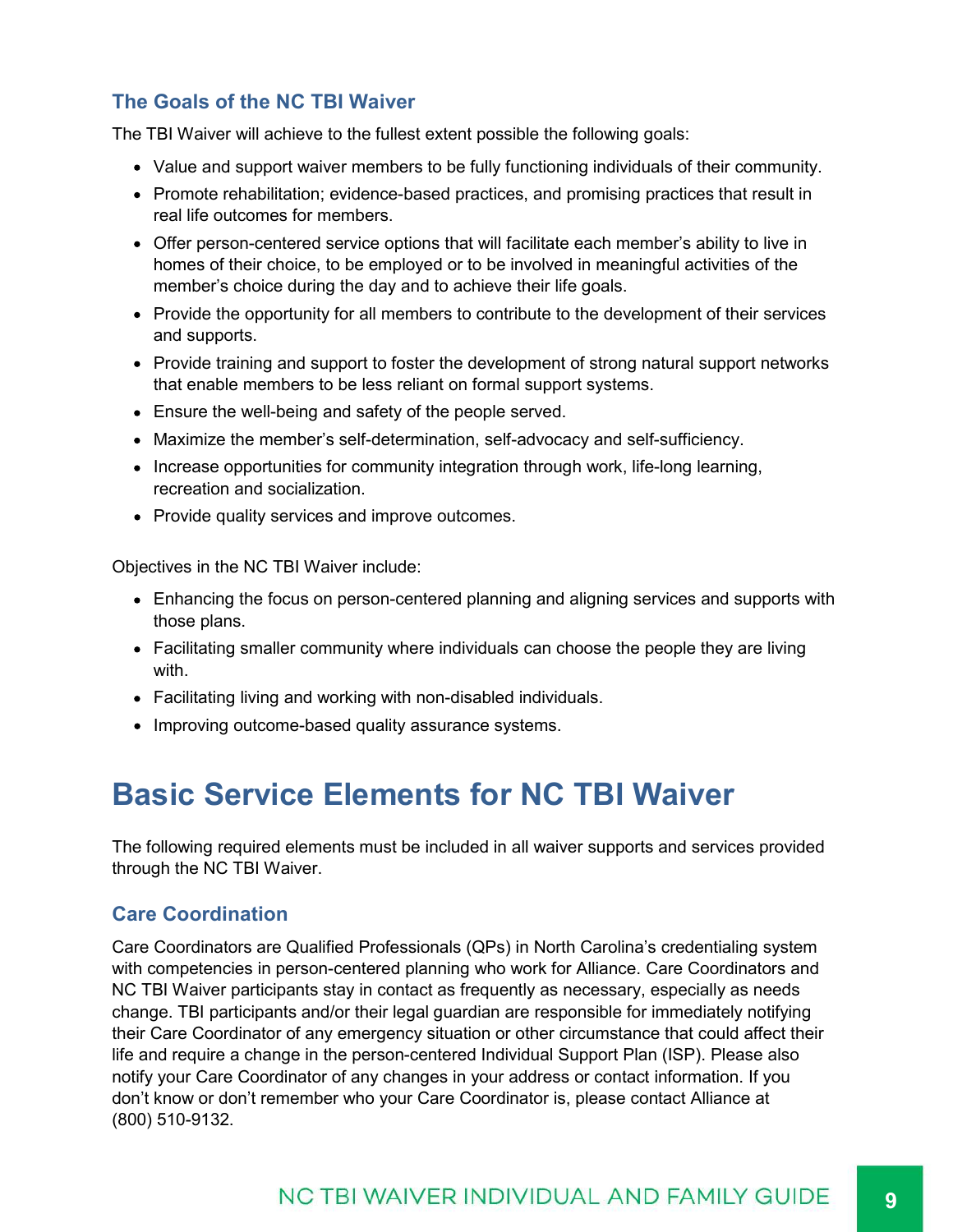Care Coordinators assist people in the following ways:

- Identifying and documenting needs for services and supports.
- Developing, with the individual, family and other people of the individual's choice, the person-centered Individual Support Plan with long range outcomes.
- Assuring that short range goals are developed by the provider agency in accordance with the annual plan.
- Identifying choices and coordinating services.
- Monitoring for health and safety risk to assure that services are provided according to the Individual Support Plan and that those services continue to meet the person's needs and are to their satisfaction.
- Problem resolution and complaint reporting.
- Crisis intervention when needed.

#### **Person-Centered Planning: Individual Support Plan**

The Individual Support Plan is developed using a person-centered planning process. It is led by the individual with a TBI and/or legally-responsible person identified or others the individual identifies or desires to assist. Person-centered planning focuses on supporting individuals in identifying a vision for their lives. It is a process of building effective and collaborative partnerships with the individual and those working with them to create a road map to reach their vision. A well-written person-centered plan is a rich, meaningful tool that describes the individual's strengths, preferences and, goals. It will identify what services and supports that may be needed to achieve both long and short term goals. It generates positive action steps that the individual, their natural supports and service providers will take towards understanding the goals that are most important and ultimately achieving their vision set forth.

The planning process begins with an assessment of the Individual's current services/placement. It reviews what is important *to* and what is important *for* the individual. The TBI Care Coordinator will assist the individual in scheduling the meeting(s) and inviting those identified to take part. The meeting will be at a time and location that is desired by the individual or their legally responsible person. Each team member receives a written invitation to the meeting. The individual and the TBI Care Coordinator will review with the team any issues that were identified during the assessment process. Information is organized in a way that allows the individual with a TBI to work with the team and have open discussion regarding these or other issues in order to begin planning.

The planning meeting includes a discussion about how often the individual's services, supports and health/safety issues will be monitored. Also during the planning meeting decisions will be made regarding each team member's responsibilities for service implementation and monitoring. The TBI Care Coordinator is responsible for overall monitoring of the ISP and coordination of care with other team members and natural supports. The team members, including the individual, their natural supports/family and other members of the community who are involved in the individual's life, may also be assigned monitoring responsibilities.

A network of contracted community-based service providers will implement the individual's Individual Services Plan by providing the services and supports identified.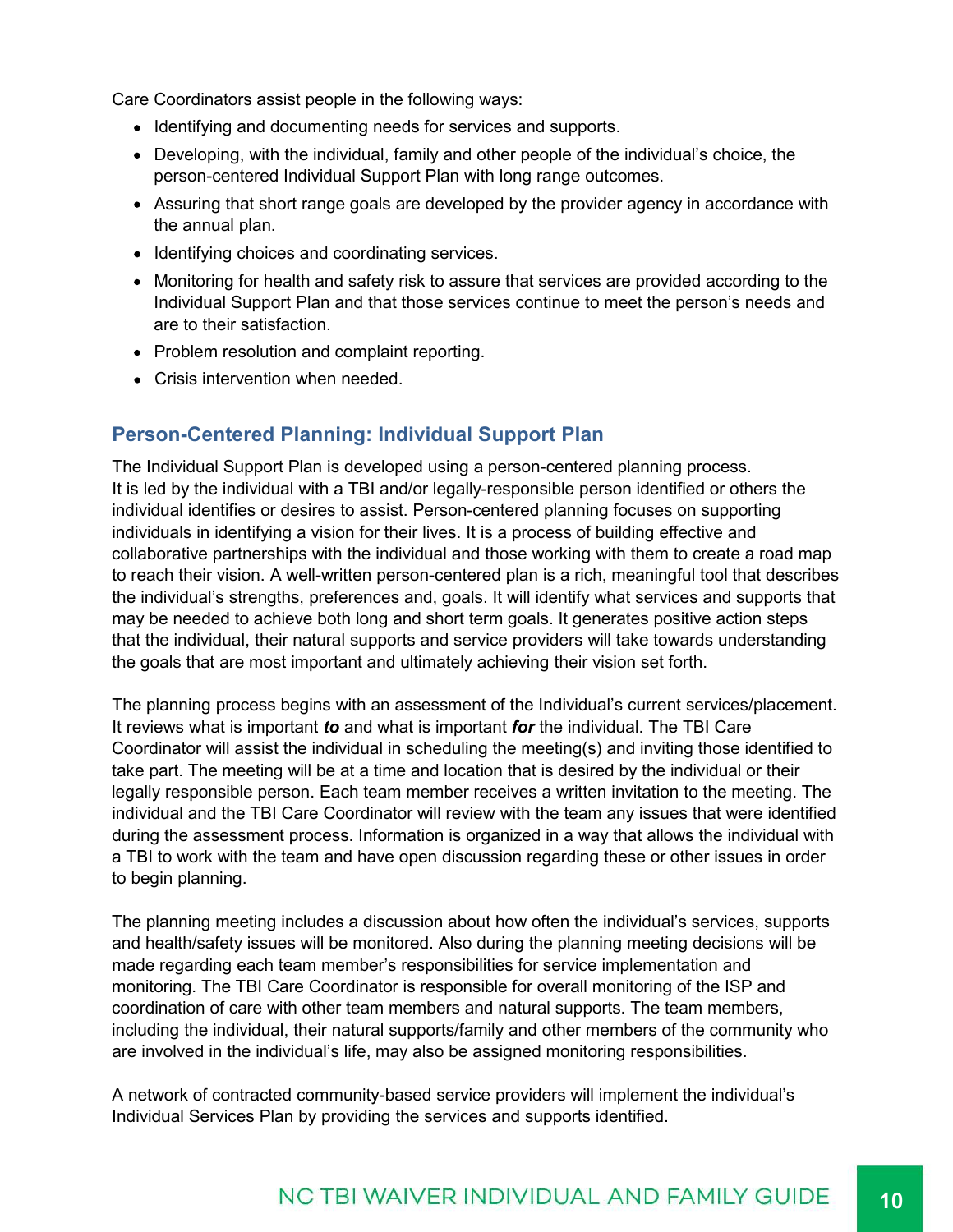#### **Documentation and Waiver Limitations**

Documentation is required to access and use NC TBI Waiver services and supports. Alliance is required to assure that NC TBI Waiver funds are used appropriately and in ways that comply with all federal and state regulations. Center for Medicaid and Medicare Services (CMS) requires that there be adequate documentation by the provider to support the type of service, level of service (individual or group) and amount of service (hours) that are received. Federal Medicaid expects that the services people receive directly match their documented needs.

NC TBI Waiver funds cannot be used for services and supports that are not included in the approved NC TBI Waiver.

There are also limits on some services and groups of services. See Appendix B for additional information about service limitations.

#### **Quality Assurance and Improvement**

Alliance, CMS and the Department of Health and Human Services (DHHS) – agencies that monitor the use of waiver funding – want to make sure that participants are satisfied with the services and support they receive, and they also want to make sure that those services are helping people make progress with the goals and outcomes in their Individual Support Plans.

Waiver participants, their families, and/or guardians will be asked to participate in some or all of the following quality processes:

- Care Coordination monitoring visits to your home and to other places you receive services.
- Consumer satisfaction surveys.
- Reviews of the services you receive by the Alliance Quality Management Department.

#### **Re-Enrollment in NC TBI Waiver**

NC TBI Waiver operates on a waiver year that runs from May 1-April 30. If you leave NC TBI Waiver services during the waiver year, you can re-enter before the current waiver year ends, provided you continue to meet eligibility requirements.

If you leave NC TBI Waiver services and return after the current waiver year has ended, you may be unable to re-enter right away depending on funding.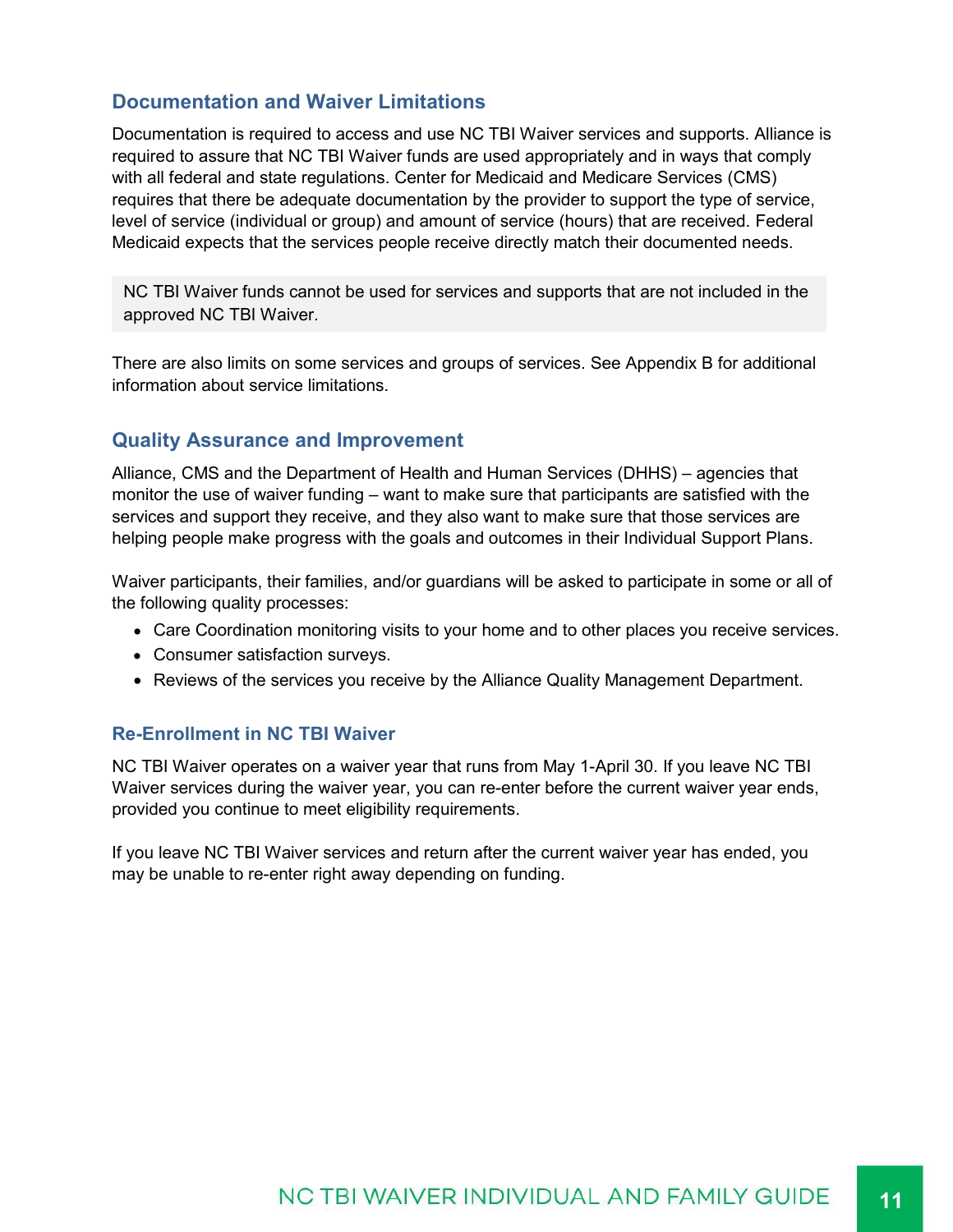![](_page_11_Picture_0.jpeg)

**Section 2: How to Access and Receive NC TBI Waiver Services**

This section provides an explanation of: Applying for NC TBI Eligibility Level of Care Assessment Support Needs Assessment Risk Assessment Prioritization and Registry of Unmet Needs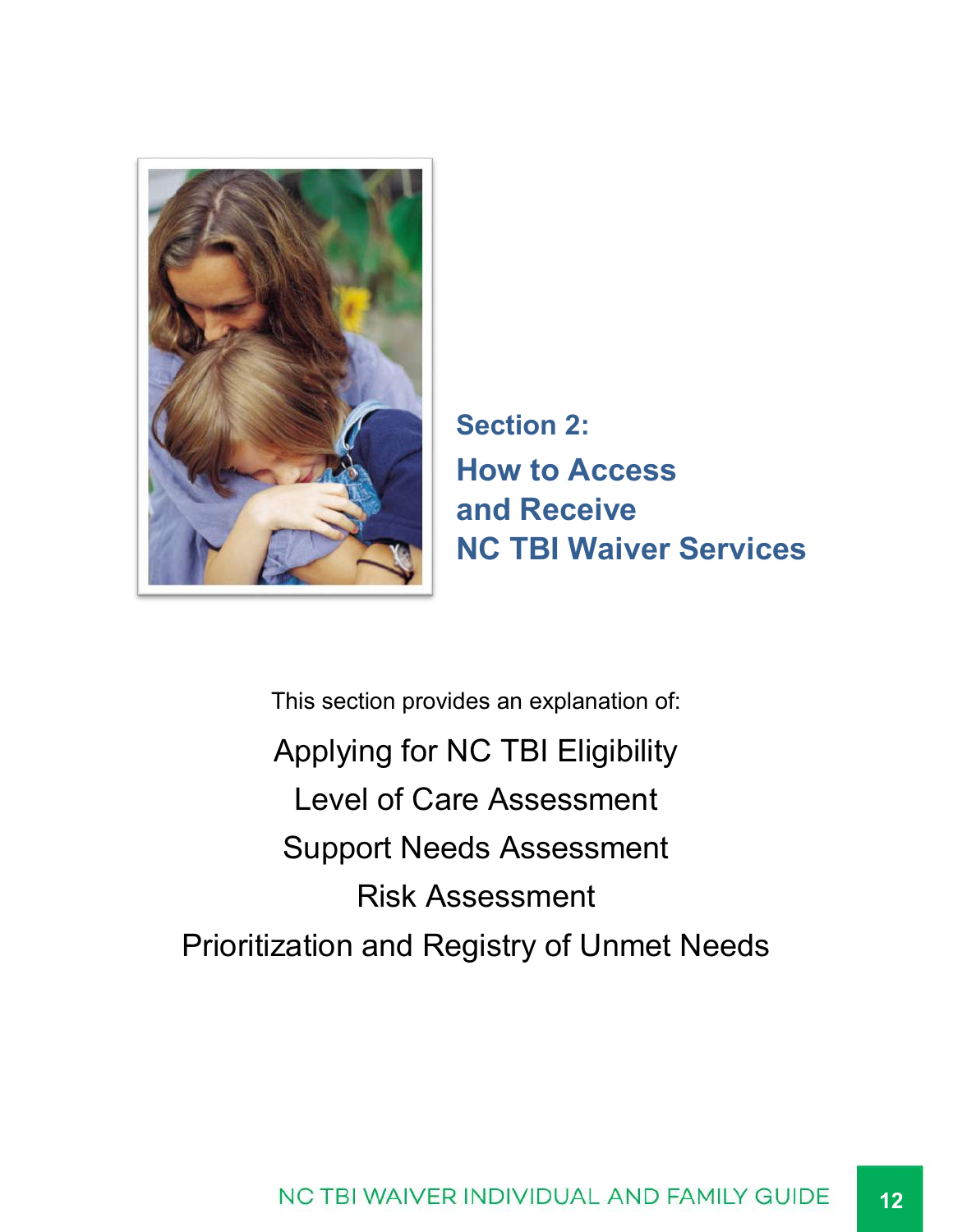### **Applying for NC TBI Waiver Services**

A person must first be screened and determined eligible by Alliance in order to receive services and/or to be on the Registry of Unmet Needs for NC TBI Waiver funded services. The process of screening and eligibility determination is started by calling:

#### Alliance Health **24 Hour Toll-Free Access and Information Line (800) 510-9132**

When you call this number, you will be directed to a qualified TBI Access Coordinator who will work with you to gather the necessary documentation and information to determine potential eligibility for the NC TBI Waiver.

The screening process consists of a comprehensive clinical review that includes an evaluation assessment to complete the NC TBI Level of Care form. If a level of care that meets the waiver is met and a slot is allocated, the TBI Care Coordinator will complete a functional assessment of support needs and a health risk screening. All of these will assist in determining whether the waiver can meet the individual's needs. If health and/or safety risks are identified, an *Alliance TBI Access Coordinator and/or Care Coordinator* will review the assessments and make a determination as to whether the individual's needs can best be met through the TBI Waiver services. Written notification of the outcome of this assessment will be provided to the individual. Individuals determined to be potentially eligible for the waiver are placed on the Registry of Unmet Needs, if waiver funding is *not* available. The TBI Specialist will be available to gather additional documentation if needed and/or make a referral to the network provider of choice for other services/supports that may be available while waiting for the TBI Waiver.

### **Who is Eligible for NC TBI Waiver Services?**

In order to be eligible for NC TBI Waiver services, a person must be:

- Eligible for Medicaid, based on assets and income of the participant.
- A resident of Durham, Wake, Cumberland or Johnston counties (for the purposes of Medicaid eligibility).
- Choosing to participate in NC TBI Waiver services rather than institutional care (hospitals or specialized nursing facilities that have specialized care and services for persons with brain injuries).
- In need of NC TBI Waiver services, as specified in the person-centered Individual Support Plan, and must use at least one NC TBI Waiver service, other than respite, monthly.

#### **AND**

• Health, safety, and well-being can be maintained in the community through NC TBI Waiver services within the \$135,000 annual waiver cost limit.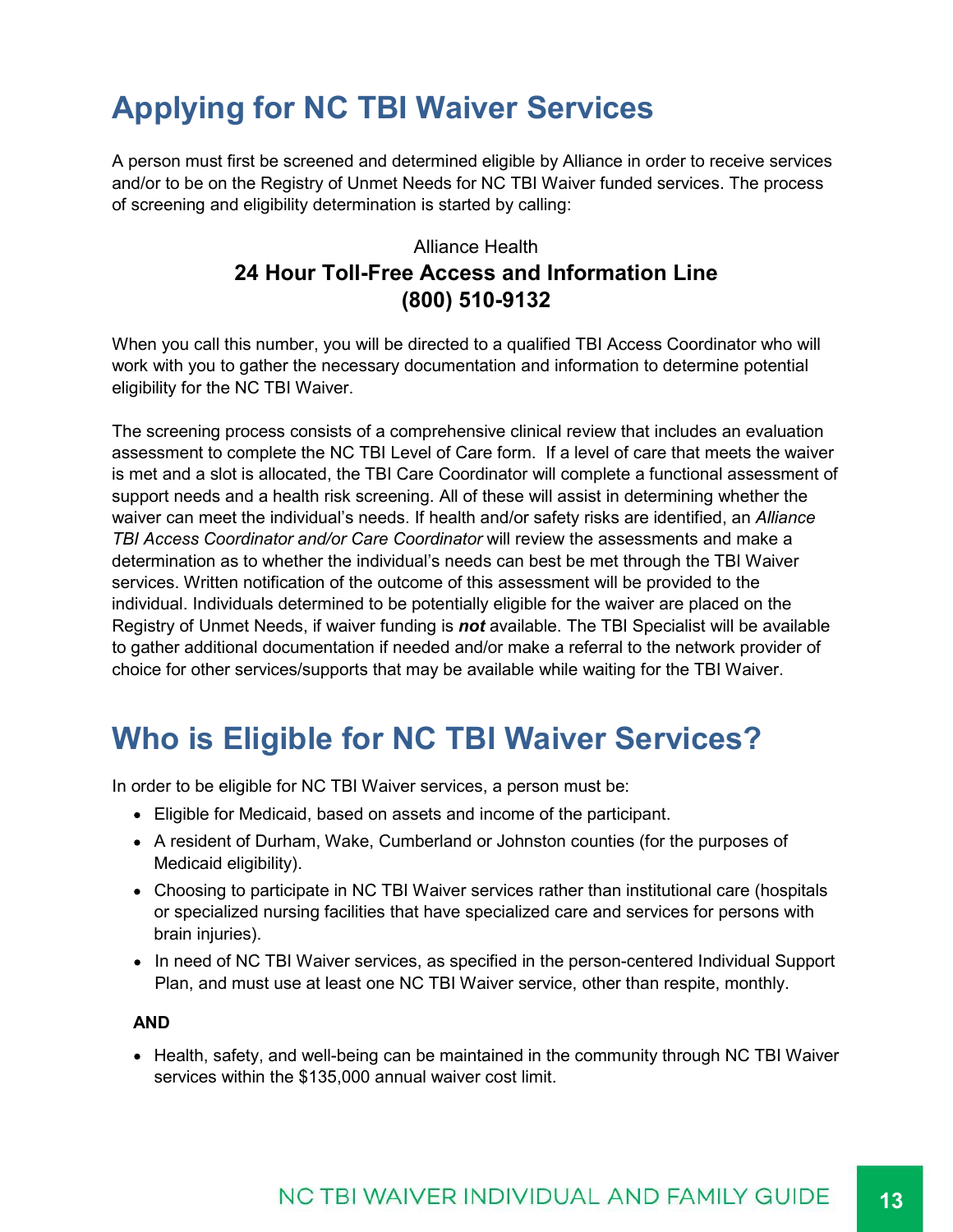#### **AND**

- Live in a private residence or in a licensed facility with six or fewer persons unrelated to the owner of the facility.
- Meet the requirements for eligibility for Skilled Nursing Facilities (SNF) like nursing homes, and/or eligibility for Specialized Hospital Level of Care.
- The consumer must also demonstrate the potential to benefit from specialized rehabilitation and requires specialized brain injury services and/or supports that exceed services available through the SNF eligibility.
- New consumers to this waiver will live with private families or in living arrangements in six beds or less.

#### **What are Skilled Nursing Facilities and Specialty Hospital Level of Care?**

A skilled nursing facility is a medical health facility, or a distinct part of a facility that is licensed and certified by the Division of Health Service Regulation (DHSR) and enrolled with Medicaid to provide daily licensed nursing care and on-site physician services but does not provide the degree of medical treatment, consultation, or medical support services available in an acute care hospital. Individuals eligible for services in an SNF may be eligible for NC TBI services

A specialty hospital level of care for TBI Waiver services is guided by the general criteria for patients with the diagnosis of brain injury with persisting cognitive and behavioral impairments that necessitate 24-hour care and supervision.

Eligibility criteria for SNF and specialty hospital is defined in the Division of Medical Assistance Clinical Coverage Policy on the DHB website at ncdhhs.gov/dma/.

### **How Is Nursing Facility and Specialty Hospital Level of Care Eligibility Determined?**

- If you apply for NC TBI Waiver services, your level of care assessment is completed by a licensed psychologist/psychological associate in our network or your physician (MD). Alliance will make the arrangements for your evaluation, obtain historical assessment information or will send these professionals a form to complete.
- The NC TBI Level of Care Assessment tool is used to determine the initial Level of Care (LOC) for each waiver participant. The TBI Level of Care form integrates information from the FL-2 level of care as well as information appropriate for specialty hospital level of care.
- Once the licensed psychologist, psychological associate, or physician has established eligibility, the Alliance Utilization Management Department authorizes care.
- Each year your level of care is reviewed by your Care Coordinator and a determination is made by Utilization Management about your continued eligibility for the level of care required for participation in NC TBI Waiver.
- Any significant changes in an individual's status may require a reassessment.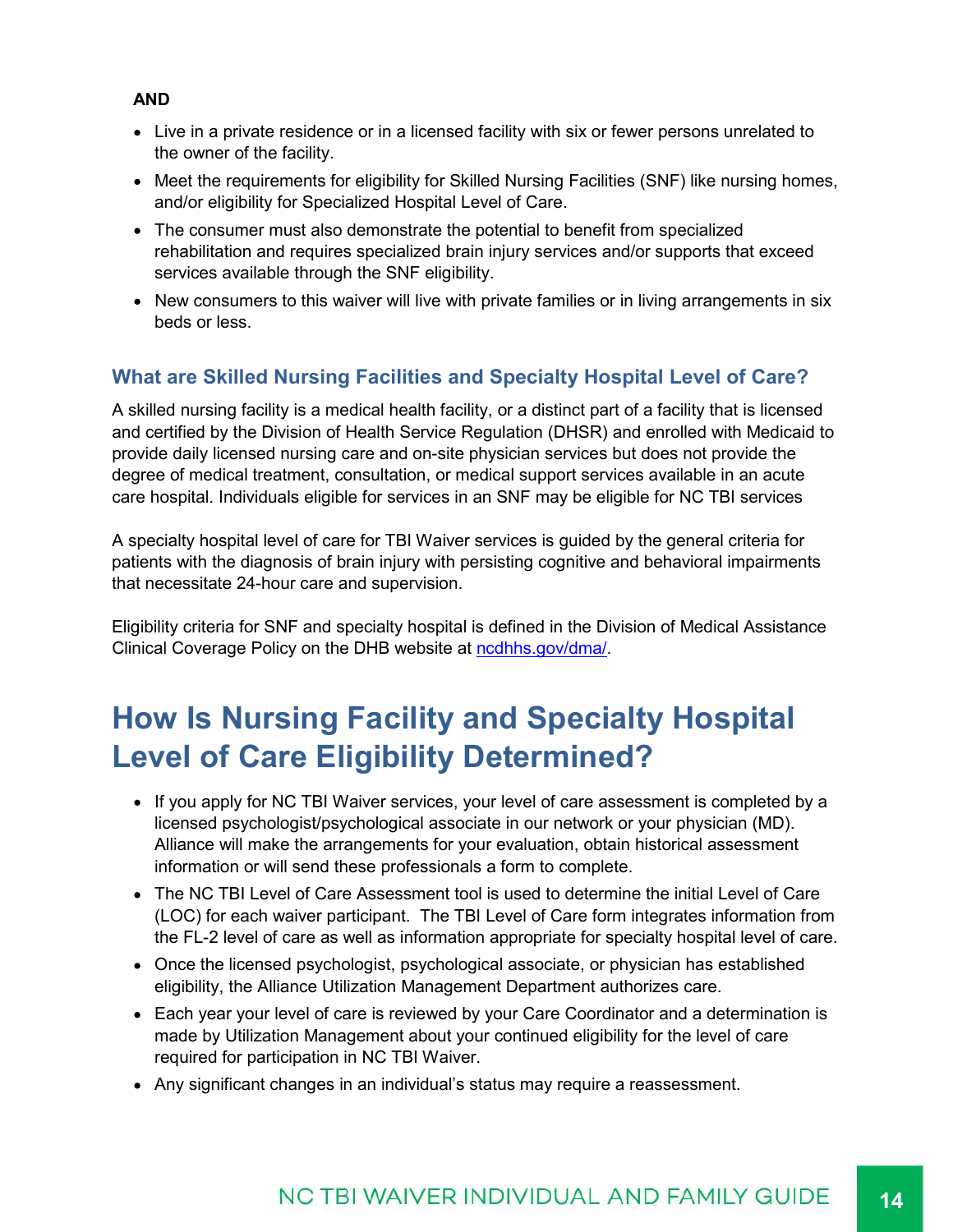### **Risk/Support Needs Assessment**

A risk/support needs assessment is completed by your Care Coordinator. Your Care Coordinator makes sure these risks/needs are addressed in your Individual Support Plan and as needed, in a crisis plan. Potential risks and safety considerations can include health, medical and/or behavioral areas of concern.

### **Prioritization and Registry of Unmet Needs**

If funding is not available for needed TBI services at the time of enrollment and the individual is potentially eligible for the NC TBI Waiver, the person is placed on the Registry of Unmet Needs for their county of residence until funding is available. Individuals are prioritized for funding based on the date and time of their referral to the NC TBI Waiver. People with emergency needs are offered emergency reserved capacity funding, if available. If funding is not available, alternative resources will be identified to ensure health and safety. Money Follows the Person (MFP) reserved capacity funding may be available to those who wish to leave skilled nursing facilities or specialty hospitals and return to their community using TBI-funded services.

#### **Freedom of Choice**

If you choose to apply for NC TBI Waiver services, this means that you are choosing these services rather than placement in an institutional facility (SNF or specialty hospital). You will sign the "Freedom of Choice Statement", because, as someone who meets the criteria to enter an institutional facility, you are free to choose between either Institutional services or NC TBI Waiver services.

#### **Participant Responsibilities**

Your Care Coordinator will assist you in reviewing and signing the participant responsibilities form. This form outlines the responsibilities of each NC TBI Waiver participant and important waiver policies that the person needs to be aware of before they agree to participate in the waiver. Your Care Coordinator will discuss the form with you when you enter the waiver and each year you continue to receive waiver services. The form is signed each year that you are on the Waiver (*see Appendix A).*

### **Applying for Medicaid**

Medicaid eligibility is a separate issue from eligibility for NC TBI Waiver services. A person can be eligible for Medicaid health insurance and not be eligible for the NC TBI Waiver. Your County Department of Social Services (DSS) is the local expert in Medicaid eligibility. If you receive Supplemental Security Income (SSI), you automatically receive Medicaid in North Carolina.

Everyone who receives NC TBI Waiver services must be determined eligible for Medicaid by the Department of Social Services (DSS) in the county in which they live. Only people whose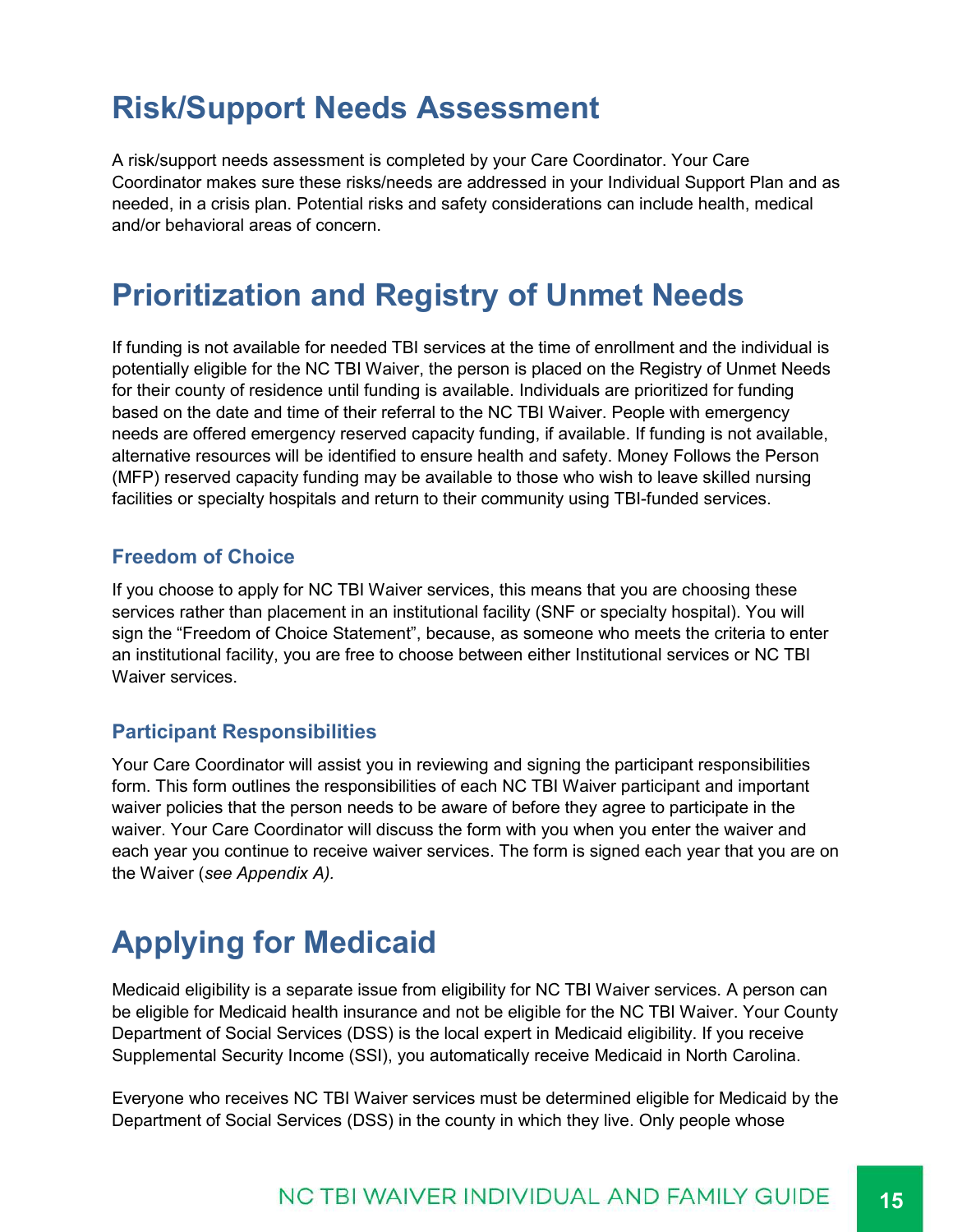Medicaid is from Wake, Durham, Cumberland and Johnston counties can participate in the NC TBI Waiver managed by Alliance.

#### **Things to Know About Medicaid**

- If needed, an Alliance representative will assist you in making a Medicaid application. If you already have Medicaid, the Alliance representative can assist you in contacting DSS to let them know that you are applying for NC TBI Waiver services.
- It is important that you provide DSS with all of the information they need to process or update your Medicaid application and that you read and respond to all letters they send you. It is important that you keep DSS informed of any changes in your place of residence.
- When an individual applies for Supplemental Security Income (SSI), an application is also made for Medicaid. Individuals apply for SSI at their local Social Security Administration office.
- It is important that you keep your Care Coordinator informed of any address change or change with SSI payments as these changes can affect Medicaid eligibility and as a result, disrupt your NC TBI Waiver services.
- If you plan to move to a county outside Alliance's catchment area, please notify your DSS Medicaid case worker and care coordinator right away so they can assist with coordinating your care to avoid a lapse in services.

#### **Medicaid Deductibles**

A Medicaid deductible (also referred to as a "spend down") is similar to a private insurance deductible. A deductible applies only when the individual's income exceeds a set limit. It is the amount of medical expenses for which the individual is responsible before Medicaid will pay for covered services.

- Unlike private insurance, the Medicaid deductible is based on income; therefore, the amount is not the same for each person.
- DSS will tell you if you have a deductible. (If you receive an inheritance or a large sum of money, contact DSS and your Care Coordinator immediately to talk about the possibility of deductible changes).
- Medicaid will not pay for services while an individual is in deductible status.
- For NC TBI Waiver participants, the deductible is calculated over a six-month time period, and is divided into six monthly payment amounts.
- NC TBI Waiver funding cannot pay for services anytime Medicaid is not in effect due to a deductible.

#### **Meeting Your Medicaid Deductible**

If you have a Medicaid deductible, your Care Coordinator can help you plan to meet your deductible each month. You will not receive Medicaid coverage for TBI Waiver services until your Medicaid deductible is met. A Medicaid deductible is met by adding up medical costs. Payments for medical care, supplies, prescriptions and services may apply to your deductible.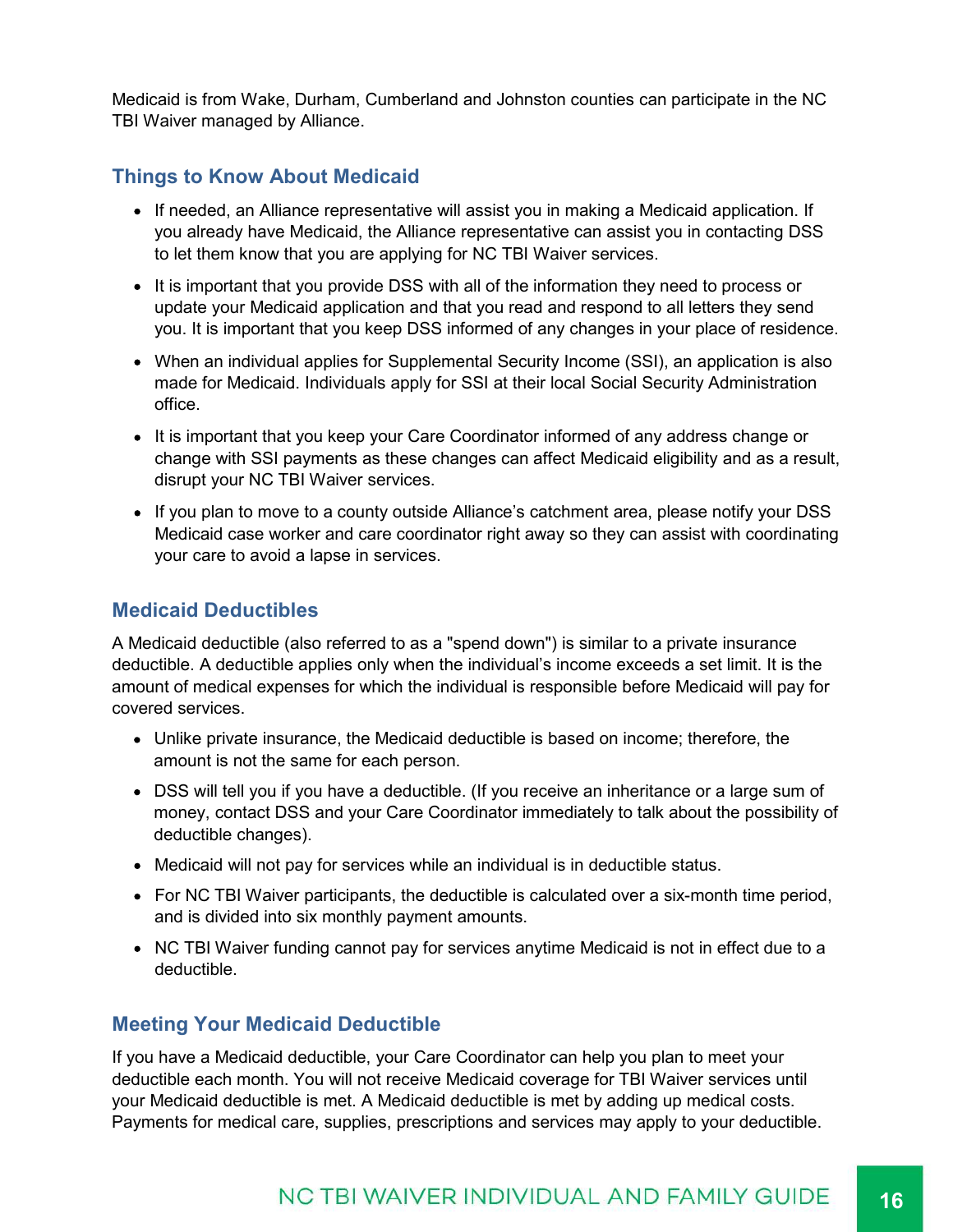You will be authorized for Medicaid on the date that the bills add up to the amount of the deductible. Copies of bills that are used to meet the deductible must be received by DSS before DSS can issue your Medicaid coverage.

Some individuals meet their deductible by purchasing their medications at the beginning of the month. Others choose to be billed and pay for the first days of their NC TBI Waiver services from a provider agency. If you choose this option, you should remember that you are expected to pay the provider agency for the services you receive before your Medicaid coverage begins. If you do not pay the bill for these services, the provider agency may choose to discontinue your services

#### **Co-Payments**

Some Medicaid coverage (Medicare Part D) requires a co-payment by the Medicaid participant. The indicator in the waiver block in the Medicaid eligibility system alerts the provider agency to any exemption from co-payments that may be waived if you are a NC TBI Waiver participant and do not receive Medicare.

- Visits to physicians, dentists and optometrists, as well as prescriptions, are examples of services that may require a co-payment.
- If you receive Medicare and do not have prescription drug coverage, you should ask your Care Coordinator for information about Medicare prescription drug coverage.
- As a NC TBI Waiver participant, you are also exempt from the eight-prescription limit per month, unless you also receive Medicare.
- If a provider agency or pharmacy is not aware of the exemption, you should suggest that the agency contact Alliance or refer to the Medicaid pharmacy Clinical Coverage Policy.

If you have questions regarding your co-payments, please contact DSS.

#### **Private Health Insurance (Including Medicare)**

Federal regulations require Medicaid to be the "payer of last resort." This means that all third party insurance carriers, including Medicare and private health insurance carriers must pay before Medicaid pays. If the Medicaid payment for a service is more than the third party insurance carrier will cover, then Medicaid will pay the difference up to the Medicaid payment amount. If the insurance payment is more than the Medicaid payment amount, Medicaid will not pay any additional amount.

Medicaid denies payments for participants who are eligible for Medicare but who have not applied for Medicare.

If the provider's service would have been covered and payable by the private plan, but some requirement of the plan was not met, Medicaid will not pay for the service.

You must keep DSS, Medicaid, your Care Coordinator and your provider agency informed of any private insurance or Medicare coverage that you have.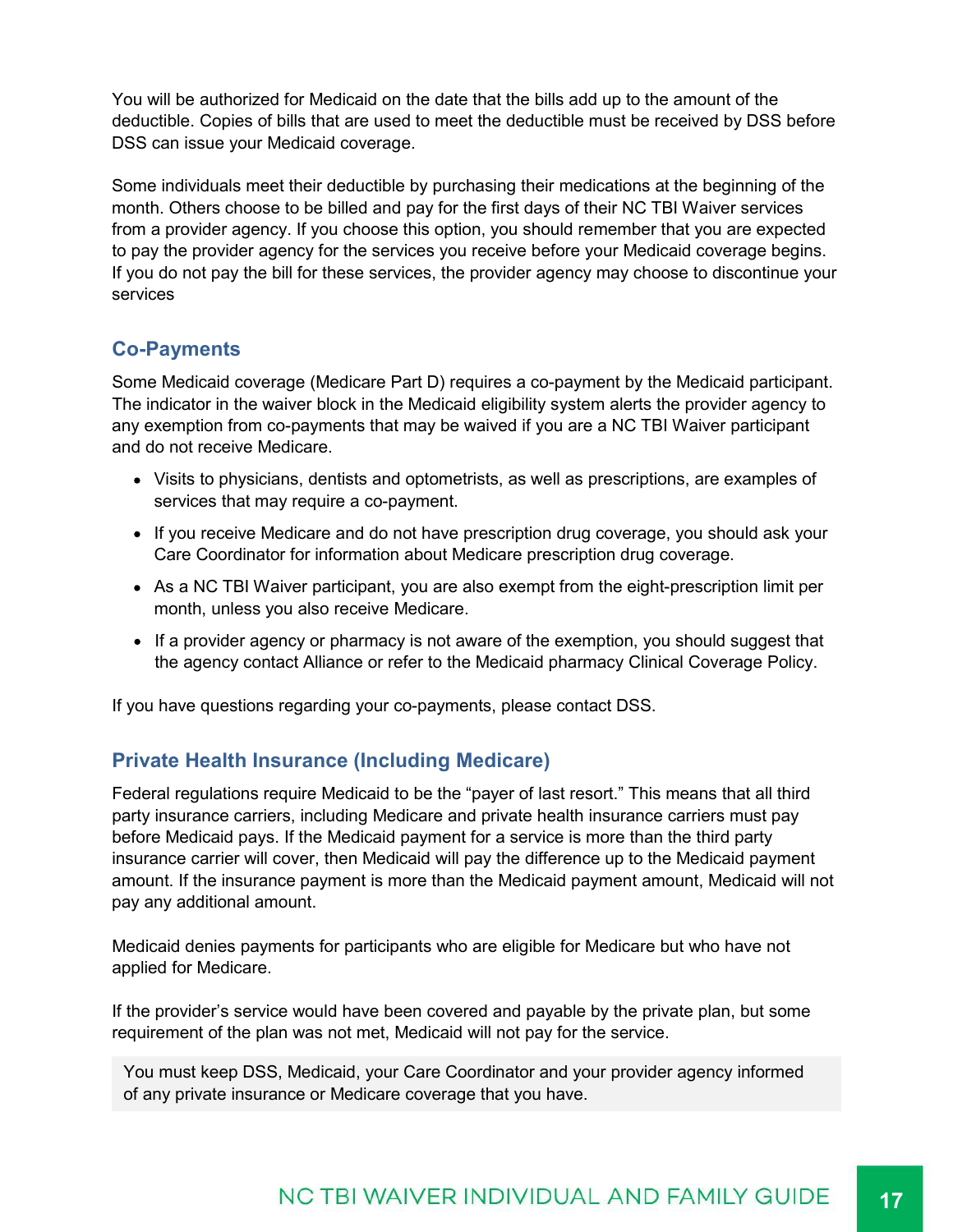If you do not inform these individuals or agencies of your private insurance or if you do not cooperate in any way in meeting any private plan requirement, you may be responsible for paying for the service. This includes services covered by NC TBI Waiver.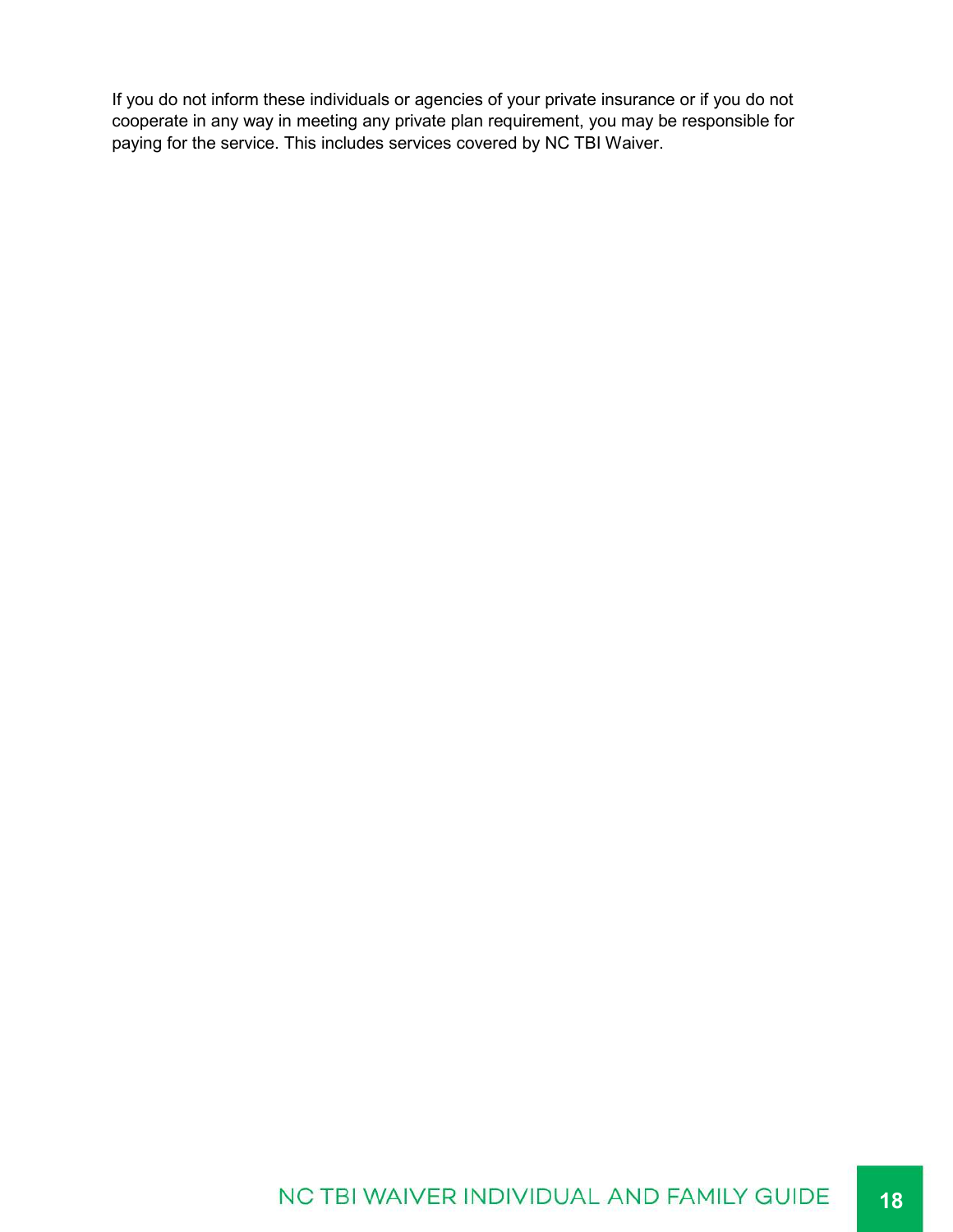![](_page_18_Picture_0.jpeg)

**Section 3: Completing Your Person-Centered Individual Support Plan and Choosing the Services That Are Right for You**

This section provides an explanation of:

The Individual Support Planning Process Using Resources and Choosing Waiver Services NC TBI Waiver Service Definitions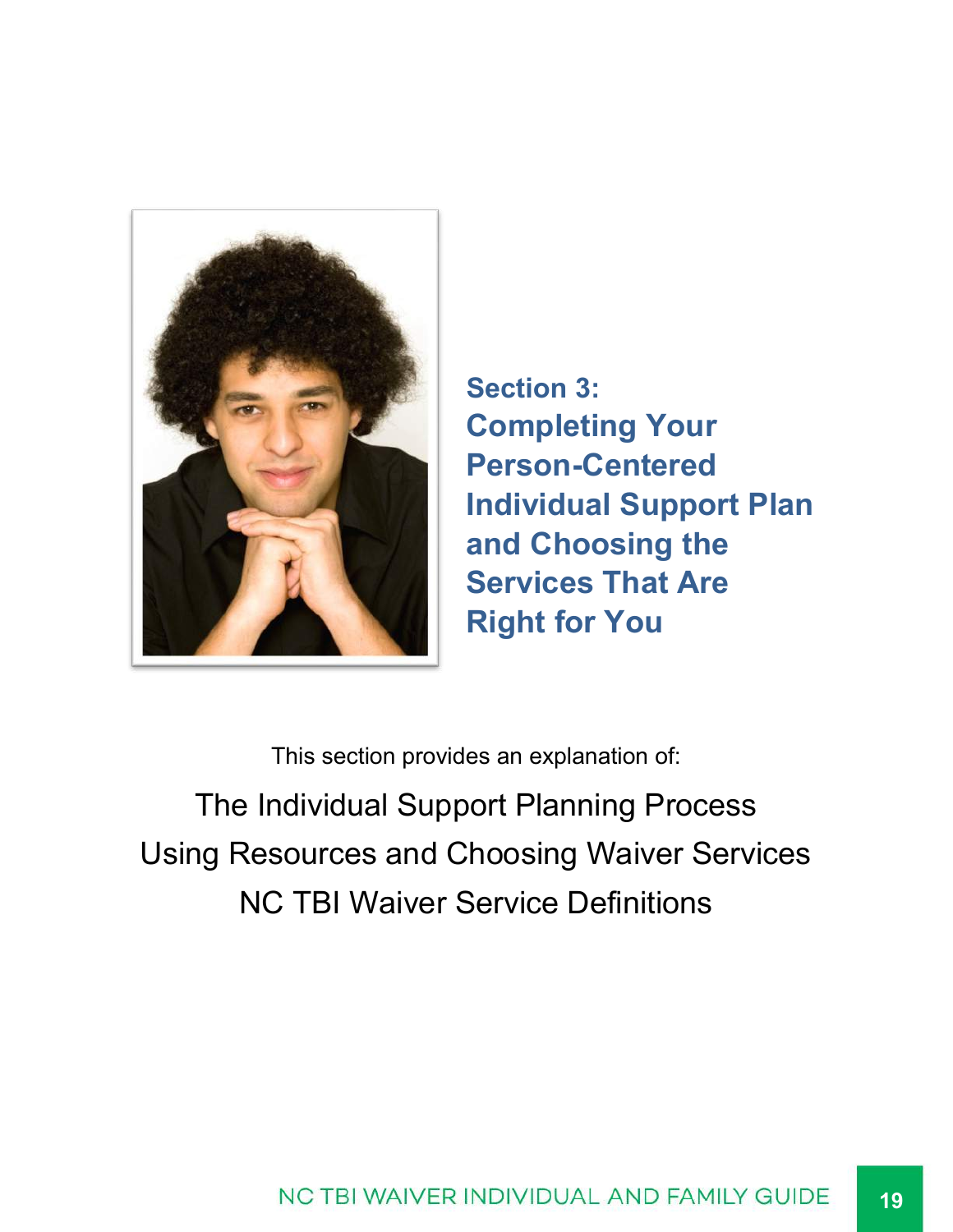### **Completing the Person-Centered Individual Support Plan**

After you have applied for NC TBI Waiver services, completed the assessments, met the eligibility requirements, received an available slot, and been approved for Medicaid, your Care Coordinator will:

- Gather and organize information for you and your planning team.
- Ask you, your family, and the legally responsible person, if applicable, who you want included in your planning team and what part you want to take in leading the planning meeting.
- Document the results of your planning meeting including development of your Individual Support Plan.
- Explain the different services to you and work with you to develop your plan based on the services desired.

#### **Your ISP Should:**

- Have enough detail that someone new in your life can understand your plan.
- Identify any natural, unpaid and community supports that help meet your needs.
- Reflect the type, duration, and amount of service you desire.
- Clearly document **medical necessity** for the services you need (medically necessary treatment is explained on page 34).
- Include a schedule of when you need support and the kinds of support you need at different times of day.
- Assist others involved in your life in understanding your goals, preferences, and needs for support.
- Help identify and address risks that are present.
- Reflect the decisions you make.
- Be respectful of you and those who support you.
- Be easy to read using simple everyday language.
- Assist people who support you to find information easily.
- Identify how required emergency back-up services will be furnished when there are support staff absences or vacancies.

### **Using Resources and Choosing Waiver Services**

#### **Natural Supports**

When developing your ISP remember that NC TBI Waiver services are not intended to replace or duplicate services and resources that are already available to you. For example, if you have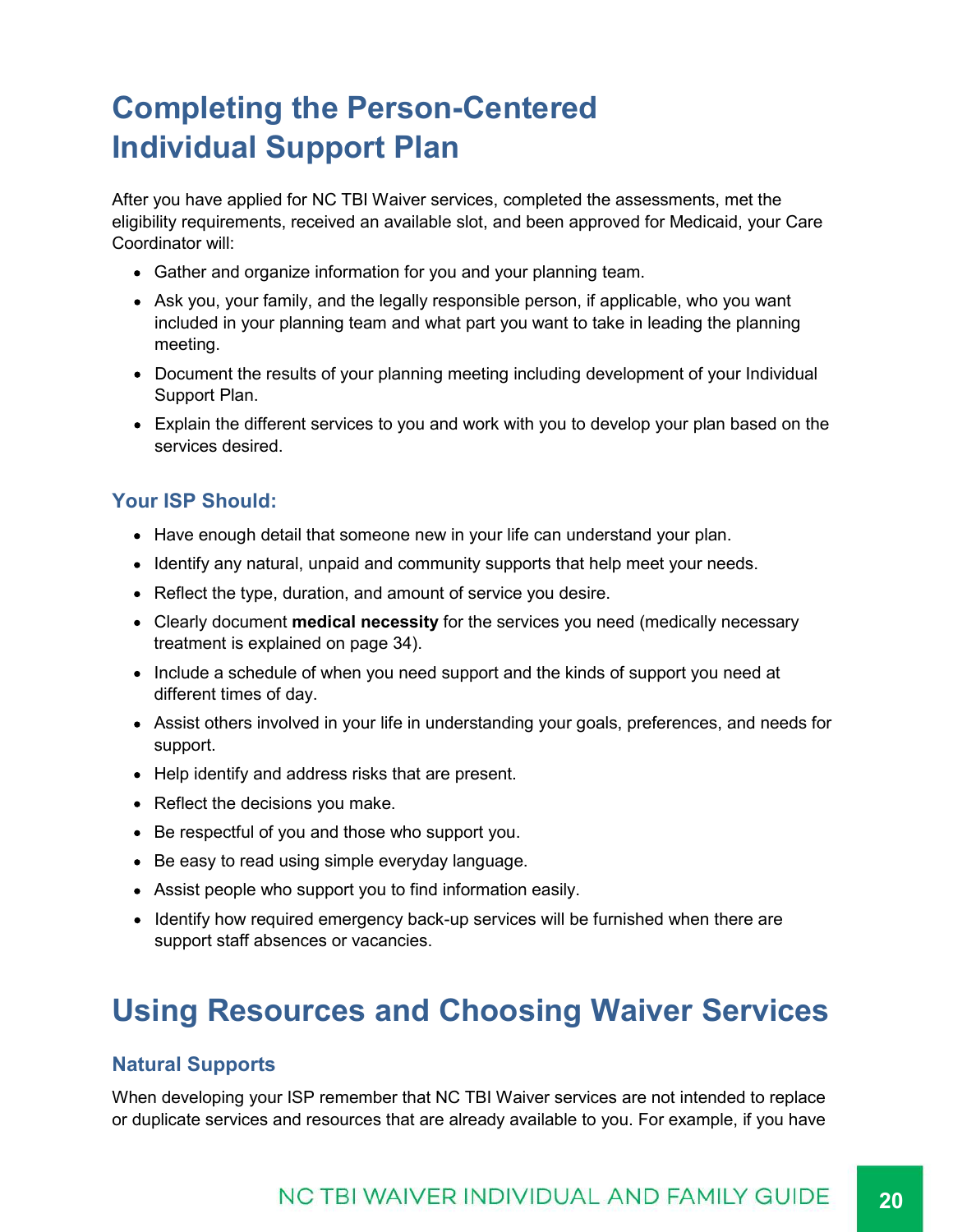been visiting your grandmother one evening a month while your parents attend a meeting, you would not need to receive a service instead of your visit with your grandmother. Natural supports are an important part of everyday life and waiver services are not intended to replace them.

The next pages in this guide will provide you with information about NC TBI Waiver Services so that you can work with your team to choose the ones that will best meet your needs.

NC TBI Waiver services are intended for you to continue living in and participating as an active member of your home community. It is important to understand that there are a variety of special limitations and restrictions on services. NC TBI Waiver services are intended for the individual only and this Medicaid service is not to provide care for other members of the household, such as children or spouses. It is important that you discuss each service you need to use with your Care Coordinator.

#### **Limitations**

You may request services that you want to request, in the amount and for the length of time you want to request them provided the service meets the medical necessity requirements. You have due process rights as a TBI Waiver participant to appeal any denials of service requests made by Alliance.

The total of your Base and "Add On" Services cannot exceed the Waiver cost limit of \$135,000 per year.

If another Medicaid or other available service will meet your needs instead of a NC TBI Waiver service, the other service must be used. Service payment cannot be made for a participant who is a patient of a hospital, nursing facility or ICF-IID facility or a person who is incarcerated in a correctional facility.

#### **Provider Responsibilities**

- The need for services cannot be determined based on the need for a provider or employee to receive a particular reimbursement rate.
- Providers may not charge you or a member of your family any additional payment for services and/or equipment that have been billed to Medicaid. This applies to all NC TBI services and equipment, and regular Medicaid services and equipment.
- You or your family cannot pay part of the cost of the service or equipment.
- Providers can neither ask you to sign an agreement that says you will not change provider agencies as a condition of providing services to you, nor require that if the provider agency provides one service, they must be the provider of choice for another one.

#### **Individual vs. Group Services**

For services that have a group rate where a potential group exists, the expectation is that the participant receives group services unless there is justification in the member's ISP that individual services are necessary to meet the disability specific needs of the participant. In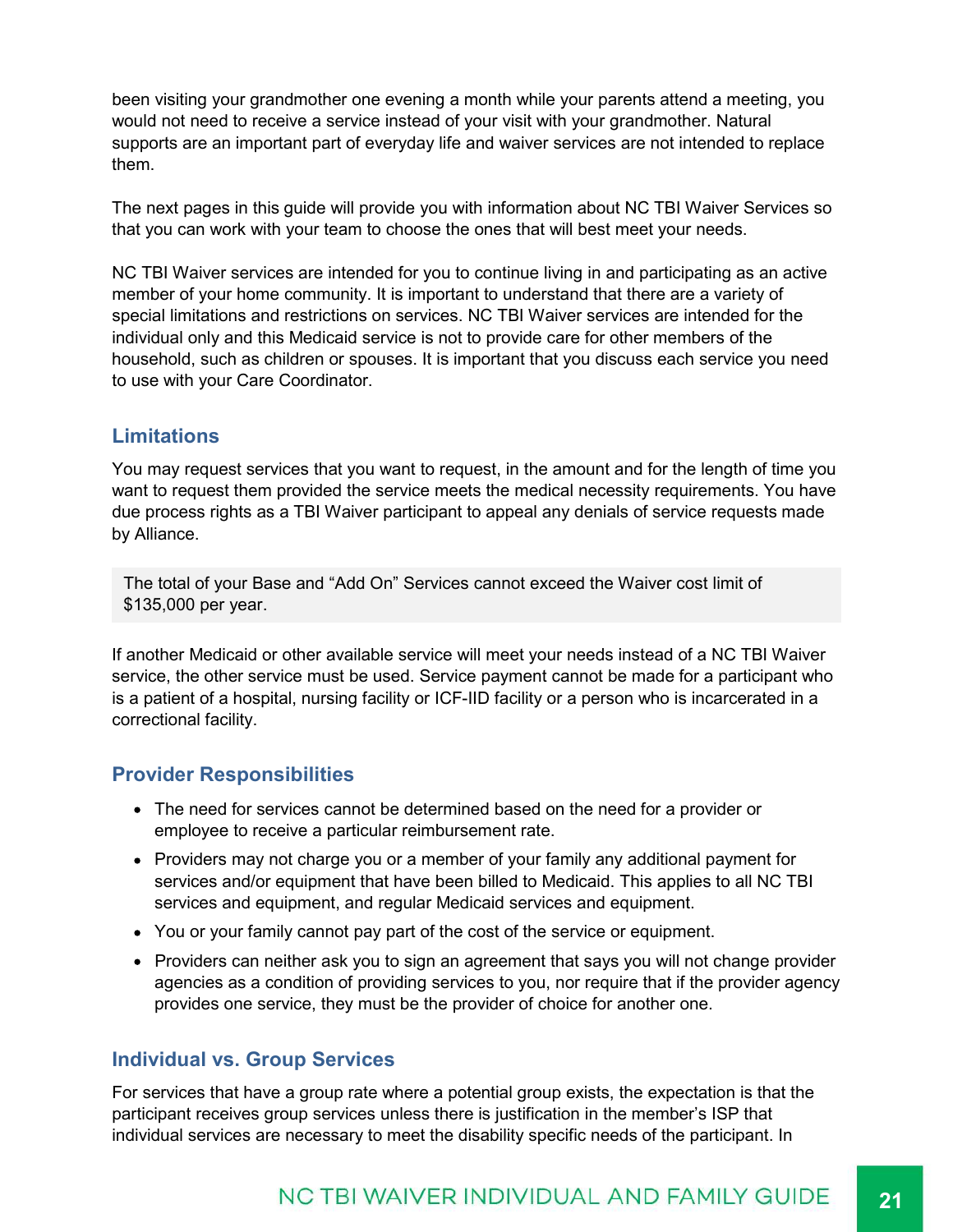locations such as day programs, you will usually receive group services. If individual services are approved, it is expected that you will change to group services as soon as group services can meet your needs. Your planning team will have to gather additional information to support the request for individual services when you are in a situation where there is a group of other individuals.

#### **Equipment and Supplies**

If you need equipment or supplies you should contact your Care Coordinator for assistance. It is important to remember that NC TBI funds cannot pay for equipment or supplies that are covered by your private health insurance, Medicare, or the State Medicaid Plan, even if the private insurance company, Medicare or the State Medicaid Plan (Division of Health Benefits/DHB) deny your request for a covered item or supply. Private insurance companies, Medicare, and the DHB have specific approval processes, providers, and service limitations that must be followed. DHB also has a process to request equipment and supplies that are not on the equipment and supply covered items lists.

Your Care Coordinator can assist you in requesting equipment and supplies from your insurance provider, Medicare or from the Division of Health Benefits (DHB). If a request is denied, your Care Coordinator or Community Guide will assist you in finding other funding sources for the equipment and supplies you need. Because obtaining the evaluations and other information needed for approval takes time, you should let your Care Coordinator know your needs as soon as possible so that the needed items can be added to your Individual Support Plan and the supporting documentation obtained.

Equipment and supply requests require approval from Alliance Utilization Management. Once approval is obtained, Alliance will order equipment and/or supplies.

The NC TBI Waiver cannot pay for any item obtained prior to approval by Alliance Utilization Management.

If you need an item not covered by your private insurance, Medicaid, or NC TBI Waiver funding, your Care Coordinator can refer you to a Resource Facilitator to assist you in locating other possible funding sources such as private foundations, churches, civic organizations, and/or other community resources.

#### **Steps for Obtaining Equipment and Supplies**

- 1. Discuss your needs with your Care Coordinator and planning team.
- 2. Through your team, identify the specialist who needs to further assess your equipment needs.
- 3. Participate in the assessment.
- 4. Work with your Care Coordinator to obtain a statement of medical necessity from your physician for the specific equipment or supply recommended.
- 5. Work with your Care Coordinator to determine the potential source for funding the equipment or supply.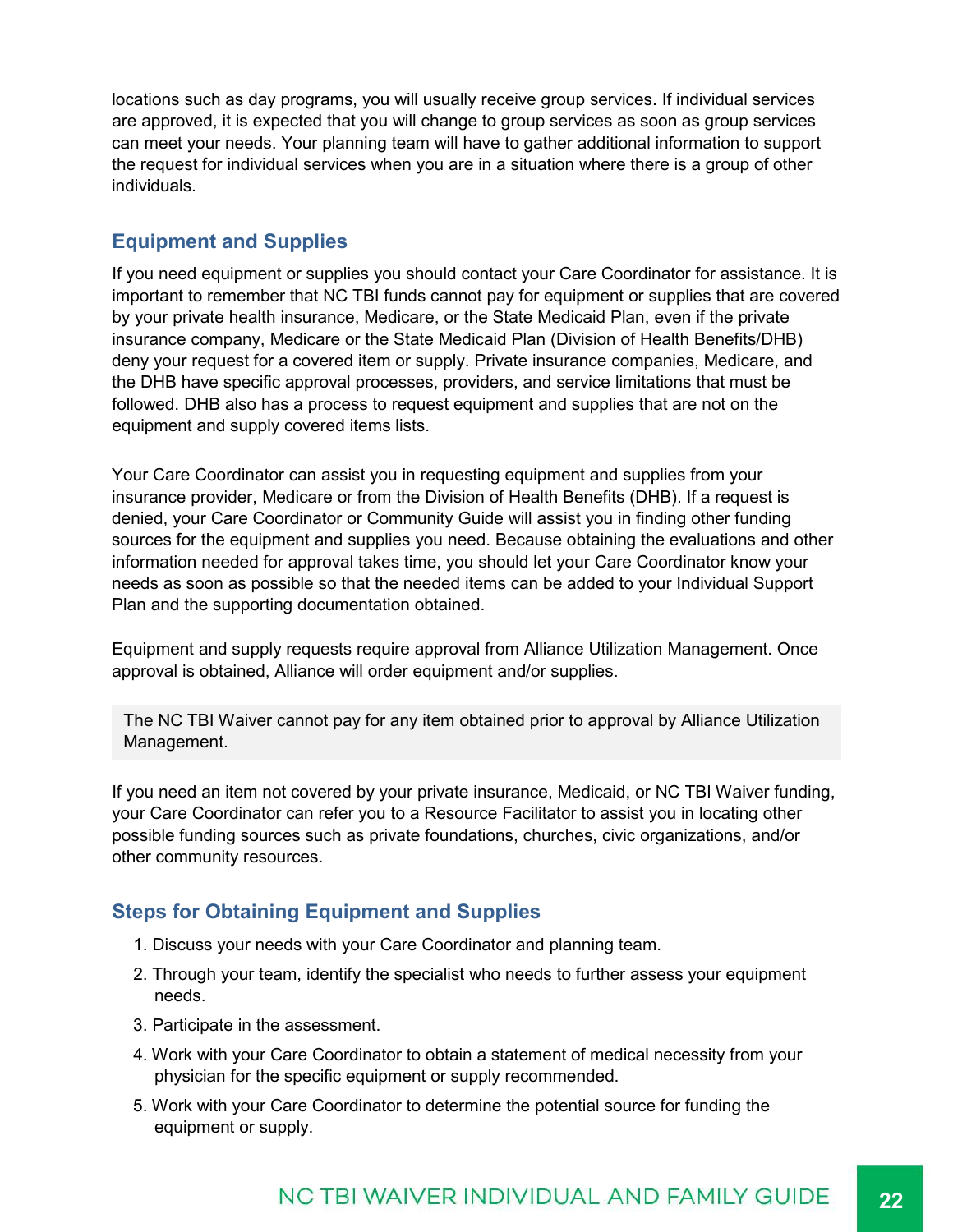- 6. Work with your Care Coordinator to submit the request and required documentation for your insurance company, Medicare, Medicaid or NC TBI Waiver.
- 7. Participate in training to learn to use your new equipment or supply.
- 8. Keep in close contact with and work with your Care Coordinator to obtain any additional information requested from the funding source of your supply or equipment that is consistent with the NC TBI Waiver service definitions.

#### **Location of Services**

In general, NC TBI Waiver funded services are provided at locations that best meet your individual needs. However, some services must be provided at a specific location or under a specific type of license. Refer to the service definition for specific information about any limitation on where a service can be provided.

If you determine that there is a unique reason for you to receive services in the home of a direct service employee, the provider agency is required to complete a health and safety checklist/ justification form. You will be asked to sign this checklist.

The only services that can be provided in the home of a direct service employee are personal care services and respite services. Sometimes your direct service employee's home must be licensed for you to receive respite services there.

#### **Services in Residential Facilities**

- If you receive NC TBI Waiver funded services and live in a licensed facility, you may only live in a residential facility that serves six or fewer residents.
- NC TBI Waiver services are not provided in ICF-IID residential facilities.
- New facilities to the NC TBI Waiver may only have a capacity of three beds or less.
- Residential facilities must be licensed by the residential supports provider unless they are serving only one adult as unlicensed Alternative Family Living (AFL).

#### **Qualifications of Staff Providing NC TBI Waiver Services**

The NC TBI Waiver identifies provider qualifications for each NC TBI Waiver service. For all services, the direct service employees must be at least 18 years of age and have experience working with individuals with TBI.

### **Service Definitions**

NC TBI Waiver service definitions, including limitations and provider requirements, are included in the waiver. Links to these documents are posted on the Alliance website at AllianceHealthPlan.org. The information included here is an overview of each NC TBI Waiver service. This section does not include the full service definitions. Your Care Coordinator can also provide additional information about any service you have questions about.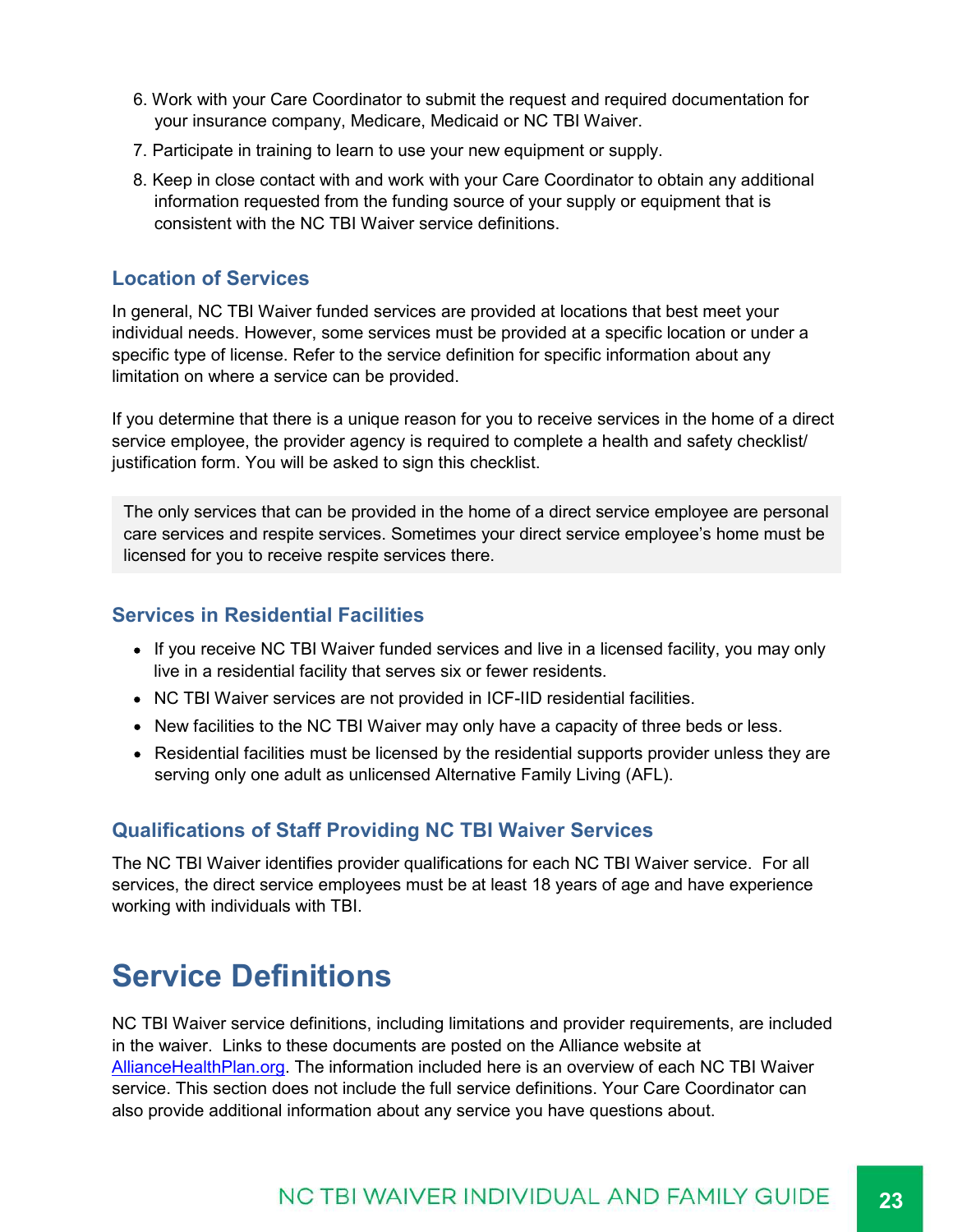#### **Assistive Technology Equipment and Supplies**

Assistive technology equipment and supplies are necessary for the proper functioning of items and systems, whether acquired commercially, modified, or customized, that are used to increase, maintain or improve functional capabilities of participants. This service covers purchases, leasing, shipping costs, and as necessary, repair of equipment required to enable participants to increase, maintain or improve their functional capacity to perform daily life tasks that would not be possible otherwise. All items must meet applicable standards of manufacture, design and installation. The Individual Support Plan clearly indicates a plan for training the participant, the natural support system and paid caregivers on the use of the requested equipment and supplies. A written recommendation by an appropriate professional is obtained to ensure that the equipment will meet the needs of the participant. A physician's signature certifying medical necessity shall be included with the written request for assistive technology equipment and supplies. Equipment cannot be purchased prior to the item be approved.

#### **Cognitive Rehabilitation**

Cognitive rehabilitation is a one on-one therapy, utilized for the development of cognitive (thinking) skills to improve functional abilities including but not limited to: attention, memory, problem solving, and to help identify impaired thinking. The initial goal of therapy is to improve cognitive functioning to the full extent possible. Compensatory strategies will be introduced as progress slows. This phase will assist to achieve an awareness of the ongoing cognitive limitations, maintain skills learned and teach functional strategies necessary to increase the quality of life and enhance their ability to live successfully in the community of their choice. Compensatory strategies also include the training of significant individuals in the person's life. Cognitive Rehabilitation includes a traditional approach which focuses on the individual cognitive impairment and tries to remediate or teach compensatory strategies if restorative objectives are unsuccessful. This approach is most often provided in an office setting. Cognitive rehabilitation also includes a contextual approach that helps individuals achieve their real-world participation in their chosen real-world activities that are blocked by cognitive impairment. This approach is most often provided in the community or in the home.

#### **Community Networking: Service, Class and Conference**

Community networking services provide individualized day activities that support the participant's definition of a meaningful day in an integrated community setting, with persons who are not disabled. This service is provided separate and apart from the participant's private residence, other residential living arrangement, and/or the home of a service provider. These services do not take place in licensed facilities and are intended to offer the participant the opportunity to develop meaningful community relationships with non-disabled individuals. Services are designed to promote maximum participation in community life while developing natural supports within integrated settings. Community networking services enable the participant to increase or maintain their capacity for independence and develop social roles valued by non-disabled members of the community. The ultimate purpose of NC TBI Waiver services is to help individuals learn to become more independent and less reliant on services, therefore ongoing assessments of learning and skill acquisition are essential in determining ongoing service need. As participants gain skills and increase community connections, as determined by the consumer, family members, and providers, service hours should fade. However a formal fading plan is not required.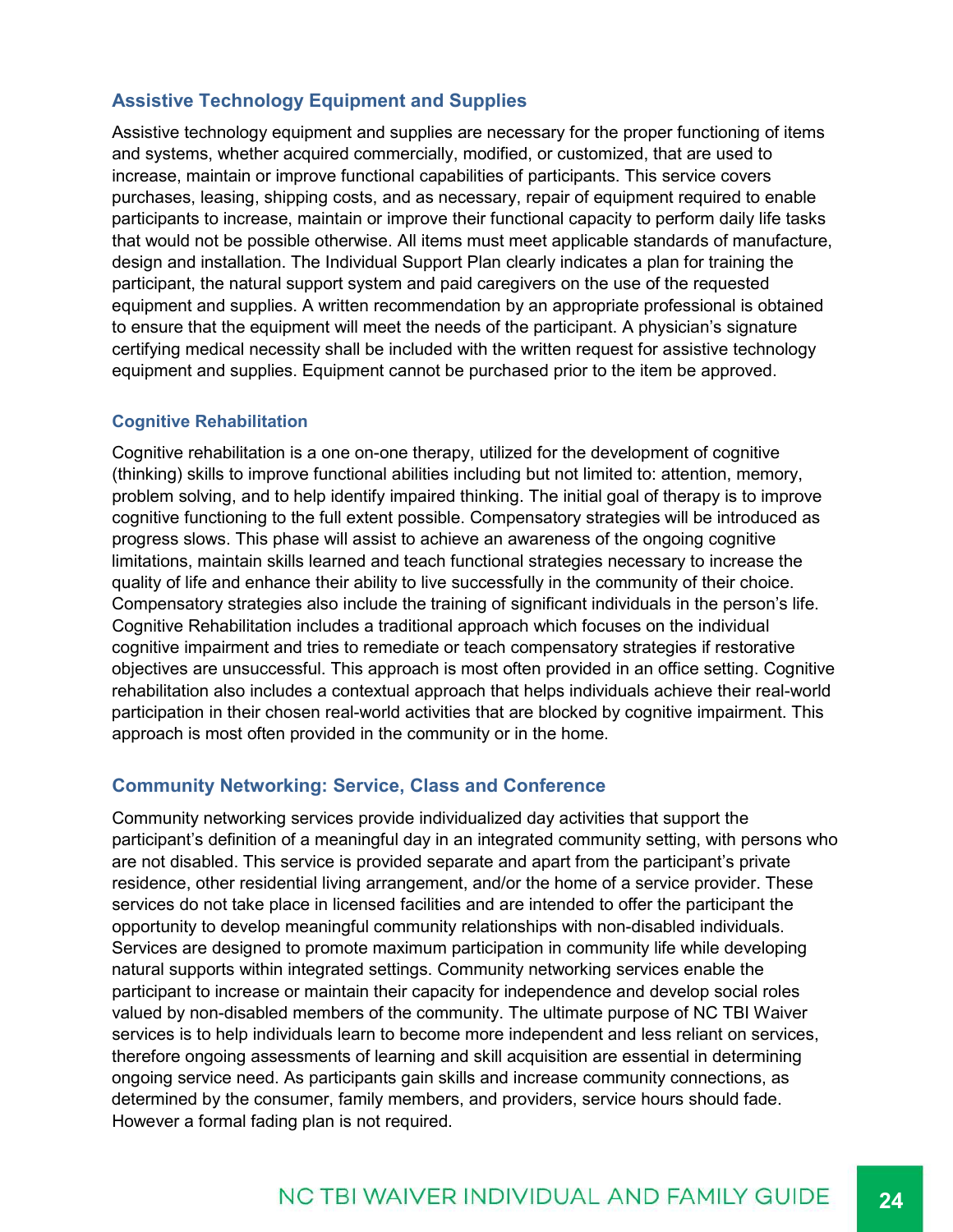This service pays for the staff support required to allow maximum participation in the community. The service does cover classes the individual may want to take that offer integration in the community with peers without disabilities.

#### **Community Transition**

Community transition is one-time, set-up expenses for adult participants to facilitate their transition from a developmental center (institution), community ICF-IID group home, nursing facility or another licensed living arrangement (group home, foster home, or alternative family living arrangement) to a living arrangement where the participant is directly responsible for his or her own living expenses. This service may be provided only in a private home or apartment with a lease in the participant's/legal guardian's/representative's name or a home owned by the individual served.

#### **Crisis Support Services**

Crisis support services is a tiered approach to support waiver participants when crisis situations occur that present a threat to the participant's health and safety or the health and safety of others. These behaviors may result in the participant losing his or her home, job, or access to activities and community involvement. Crisis services are an immediate intervention available 24 hours per day, 7 days per week to support the person who is primarily responsible for the care of the participant. Crisis services are provided as an attempt to prevent the need for institutional placement or psychiatric hospitalization. Service authorization can be accessed by telephone at the time the Crisis Service is needed or can be planned through the Individual Support Plan to meet the needs of the participant. Following service authorization, any needed modifications to the ISP and individual budget will occur within five working days of the date of verbal service authorization.

There are three types of Crisis services that can help you:

- **Primary crisis response:** Trained staff are available to provide "first response" crisis services to waiver participants they support, in the event of a crisis.
- **Crisis behavioral consultation:** Crisis behavioral consultation is available to participants that have intensive, significant, challenging behaviors that have resulted in a crisis situation requiring the development of a crisis support plan.
- **Out-of-home crisis:** Out-of-home crisis is a short-term service for a participant experiencing a crisis and requiring a period of structured support and or/programming. The service takes place in a licensed facility. Out-of-home crisis may be used when a participant cannot be safely supported in the home, due to his or her behavior and implementation of formal behavior interventions have failed to stabilize the behaviors and/or all other approaches to insure health and safety have failed. In addition, the service may be used as a planned respite stay for waiver participants who are unable to access regular respite due to the nature of their behaviors.

#### **Day Supports Individual, Group**

Day supports is primarily a group service that provides assistance to the individual with acquisition, retention, or improvement in self-help, socialization and adaptive skills. Day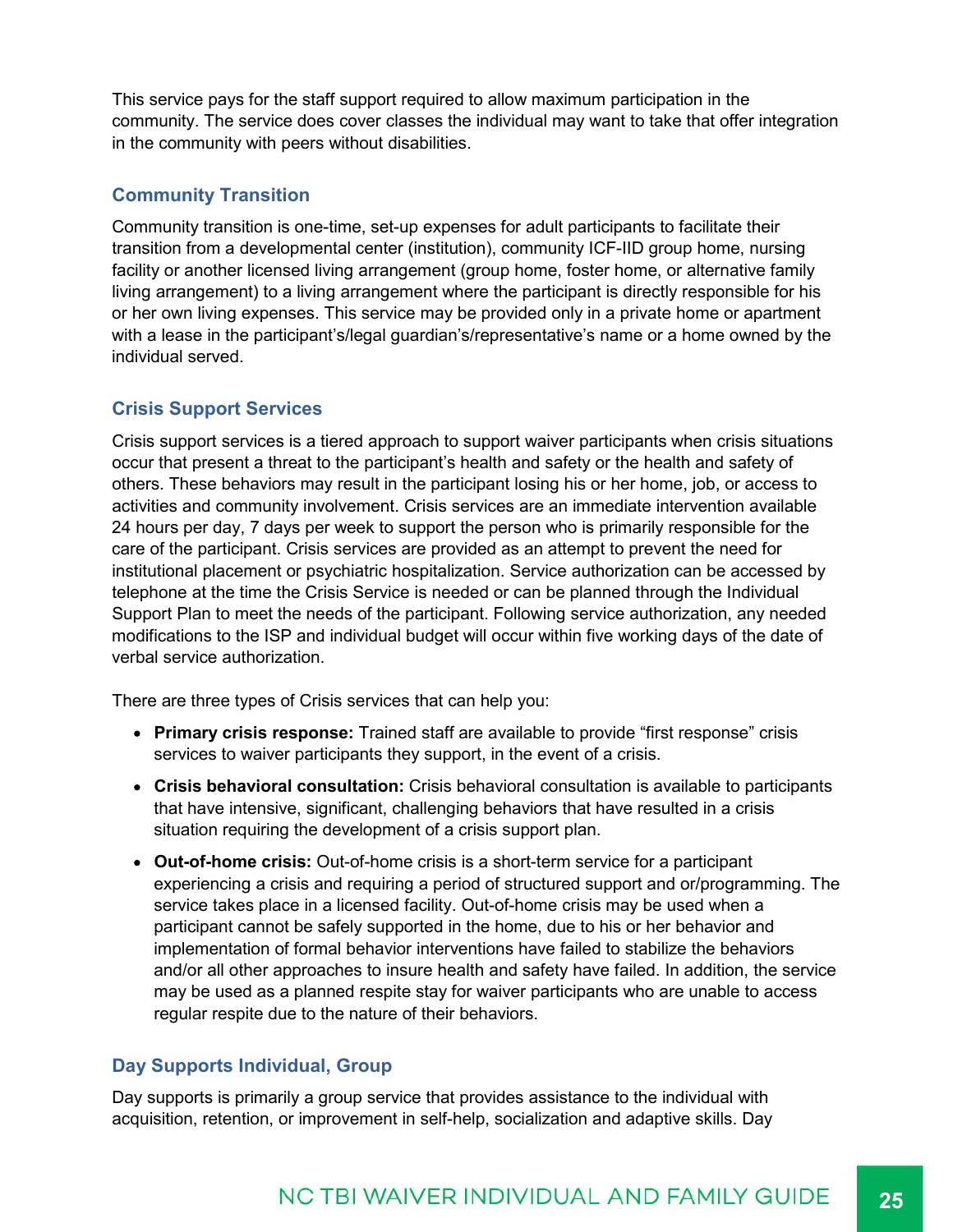supports are furnished in a non-residential setting, separate from the home or facility where the individual resides. Day supports focus on enabling the individual to attain or maintain his or her maximum functional level and is coordinated with any physical, occupational, or speech therapies listed in the Individual Support Plan. Transportation to/from the individual's home, the day supports facility and travel within the community is included. The cost of transportation to and from the day program is included in the payment rate.

#### **Home Modifications**

Home modifications are physical modifications to a private residence that are necessary to ensure the health, welfare, and safety of the participant or to enhance the participant's level of independence. A private residence is a home owned by the participant or his/her family (natural, adoptive, or foster family). Items that are portable may be purchased for use by a participant who lives in a residence rented by the participant or his/her family. This service covers purchases, installation, maintenance, and as necessary, the repair of home modifications required to enable participants to increase, maintain or improve their functional capacity to perform daily life tasks that would not be possible otherwise. A written recommendation by an appropriate professional is obtained to ensure that the equipment will meet the needs of the participant. A physician's signature certifying medical necessity shall be included with the written request for home modifications. The list of modifications approvable under the TBI Waiver is exhaustive so please have your Care Coordinator review the modifications that are available under the Waiver. Home modifications are not available to individuals who receive residential supports.

Items that are not of direct or remedial benefit to the participant are excluded from this service. Repair of equipment is covered for items purchased through the waiver or purchased prior to waiver participation, as long as the item is identified within this service definition and the cost of the repair does not exceed the cost of purchasing a replacement piece of equipment. The waiver participant or his/her family must own any equipment that is repaired. The requested modification must be prior approved before the home modification is purchased and/or before the home is modified. Once approved, the modification has to be completed based on what was submitted for approval. Any changes to the modification and/or to the cost of the modification requires prior approval.

#### **In-Home Intensive Supports**

In-home intensive support is available to support participants in their private home, who have exceptional medical or behavioral support needs that are so extensive that the limits on sets of services have been exhausted. Habilitation, support and/or supervision are provided to assist with positioning, intensive medical needs, elopement and/or behaviors that would result in injury to self or other people. Staff implements interventions and assistance as defined in the ISP. The ISP includes an assessment and a fading plan or plan for obtaining assistive technology to reduce the amount of intensive support needed by the beneficiary.

The need for In-home intensive supports is reviewed for re-authorization every 90 days.

#### NC TBI WAIVER INDIVIDUAL AND FAMILY GUIDE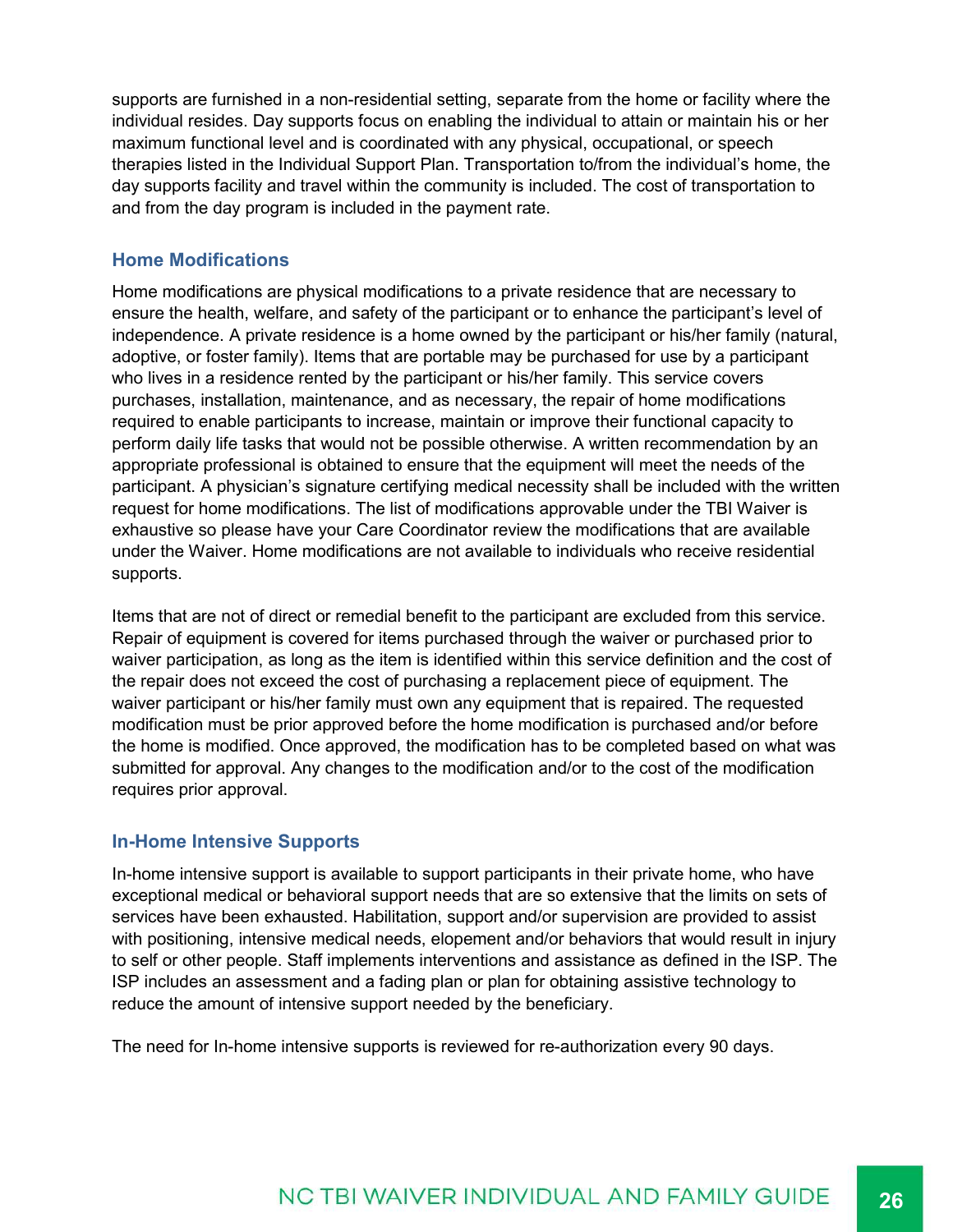#### **Life Skills Training**

Life skills training provides rehabilitation and skill building to enable the beneficiary to acquire and maintain skills, which support more independence. Life skills training offers rehabilitative and skill building supports to individuals that live in non-residential settings and are supported in their own home. Life skills training augments the family and natural supports of the beneficiary and consists of an array of services that are required to maintain and assist the beneficiary to live in community settings. Life skills training does not stem from a licensed facility like day supports, nor does it focus on prevocational training. Life skills training consists of:

- Training in interpersonal skills and development and maintenance of personal relationships.
- Skill building to support the beneficiary in increasing community living skills, such as shopping, recreation, personal banking, grocery shopping and other community activities.
- Training with therapeutic exercises, supervision of self-administration of medication and other services essential to healthcare at home, including transferring, ambulation and use of special mobility devices.
- Transportation to support implementation of life skills training.

Life Skills Training may be provided when a primary caregiver is home.

#### **Natural Supports Education: Individual, Conference**

Natural supports education provides training to families and the participant's natural support network in order to enhance the decision making capacity of the natural support network, provide orientation regarding the nature and impact of the traumatic brain injury upon the participant, provide education and training on intervention/strategies, and provide education and training in the use of specialized equipment and supplies. The requested education and training must have outcomes directly related to the needs of the participant or the natural support network's ability to provide care and support to the participant. In addition to individualized natural support education, reimbursement will be made for enrollment fees and materials related to attendance at conferences and classes by the primary caregiver. The expected outcome of this training is to develop and support greater access to the community by the participant by strengthening his or her natural support network. The request must be prior approved before enrollment fees are paid to attend a class or conference.

#### **Occupational Therapy**

Occupational therapy is a treatment and assessment approach that addresses the functional needs of the member related to the effects of the injury on adapative functioning, adapative behavior and sensory, motor, posture, perceptual, and/or cognitive abilities. The goal is to assist individuals with TBI to achieve greater independence by regaining physical, perceptual and cognitive skills through exercises and other related activities.

Occupational therapy waiver services are provided when the limits of the approved occupational therapy State plan service are exhausted. Therapeutic treatments provided above the State plan are provided according to the members needs as identified by the licensed provider and keeping with the rehabilitative intent of the waiver.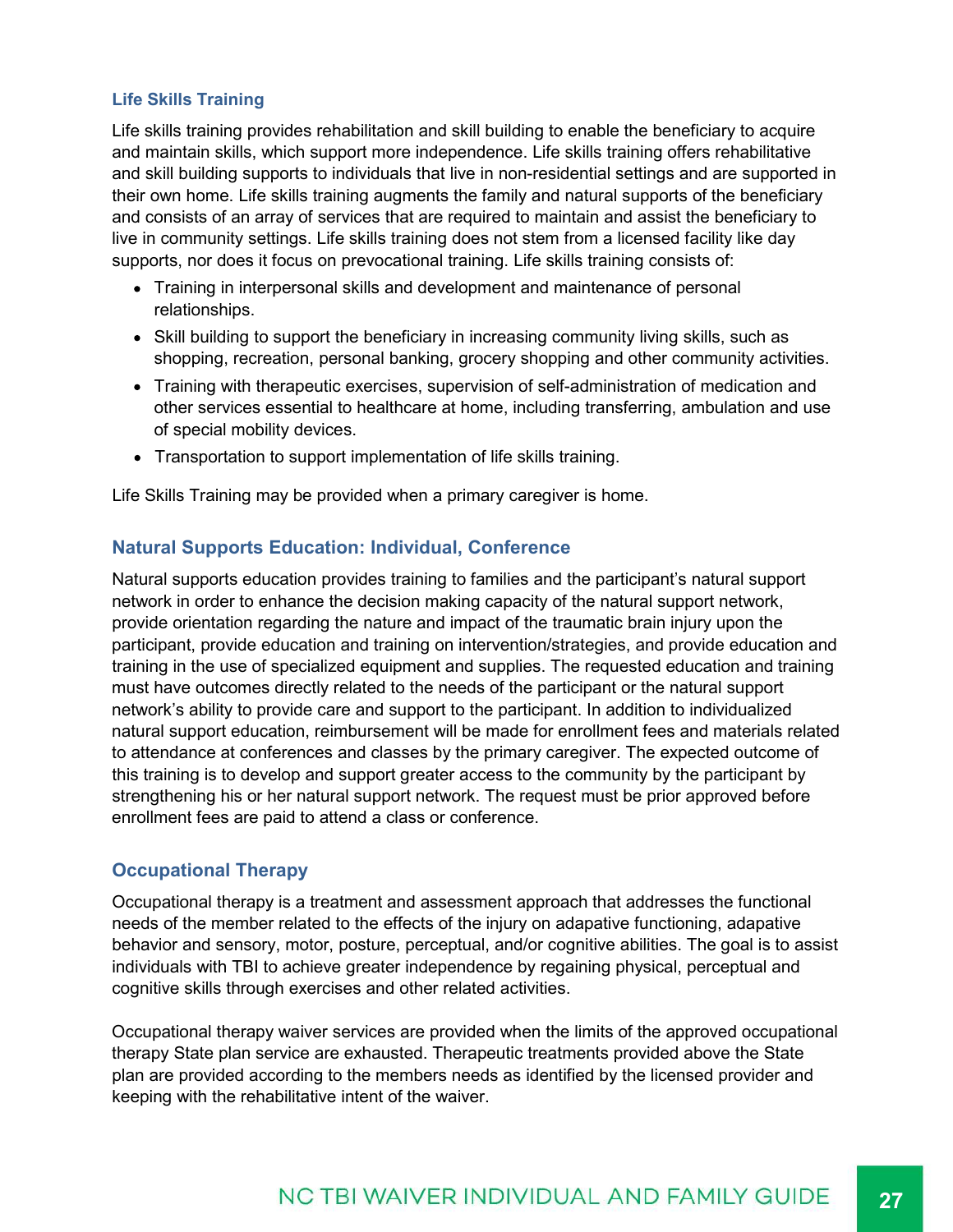#### **Personal Care**

Personal care services under North Carolina State Medicaid Plan differs in service definition and provider type from the services offered under the waiver. Personal care services under the waiver include support, supervision and engaging participation with eating, bathing, dressing, personal hygiene, and other activities of daily living. Support and engaging the participant describes the flexibility of activities that may encourage the participant to maintain skills gained during habilitation while also providing supervision for independent activities. This service may include preparation of meals, but does not include the cost of the meals themselves.

When specified in the ISP, this service may also include housekeeping chores such as bed making, dusting and vacuuming, which are incidental to the care furnished or which are essential to the health and welfare of the participant, rather than the participant's family. Personal care also includes assistance with monitoring health status and physical condition, assistance with transferring, ambulation, and use of special mobility devices.

Personal care services may be provided outside of the private home as long as the outcomes are consistent with the support described in the ISP. Services may be allowed in the private home of the provider or staff if there is documentation in the ISP that the participant's needs cannot be met in the participant's private home or another community location.

Personal care services do not include medical transportation and may not be provided during medical transportation and medical appointments. Participants, who live in licensed residential facilities, licensed AFL homes, licensed foster homes, or unlicensed alternative family living homes serving one adult, may not receive any aspect of this service or any other State plan Personal care service.

#### **Physical Therapy**

Physical therapy is a treatment and assessment approach that addresses the promotion of sensor motor function through enhancement of musculoskeletal status, neurobehavioral organization, perceptual and motor development, cardiopulmonary status, and effective environmental adaptation. Through physical therapy, people with TBI receive treatment to move and perform functional activities in their daily lives and help to prevent conditions associated with loss of mobility through fitness and wellness programs that achieve healthy and active lifestyles.

Physical therapy waiver services are provided when the limits of the approved physical therapy State plan service are exhausted. Therapeutic treatments provided above the State plan are provided according to the members needs as identified by the licensed provider and keeping with the rehabilitative intent of the waiver.

#### **Residential Supports**

Residential supports consist of an integrated array of individually designed training activities, assistance and supervision.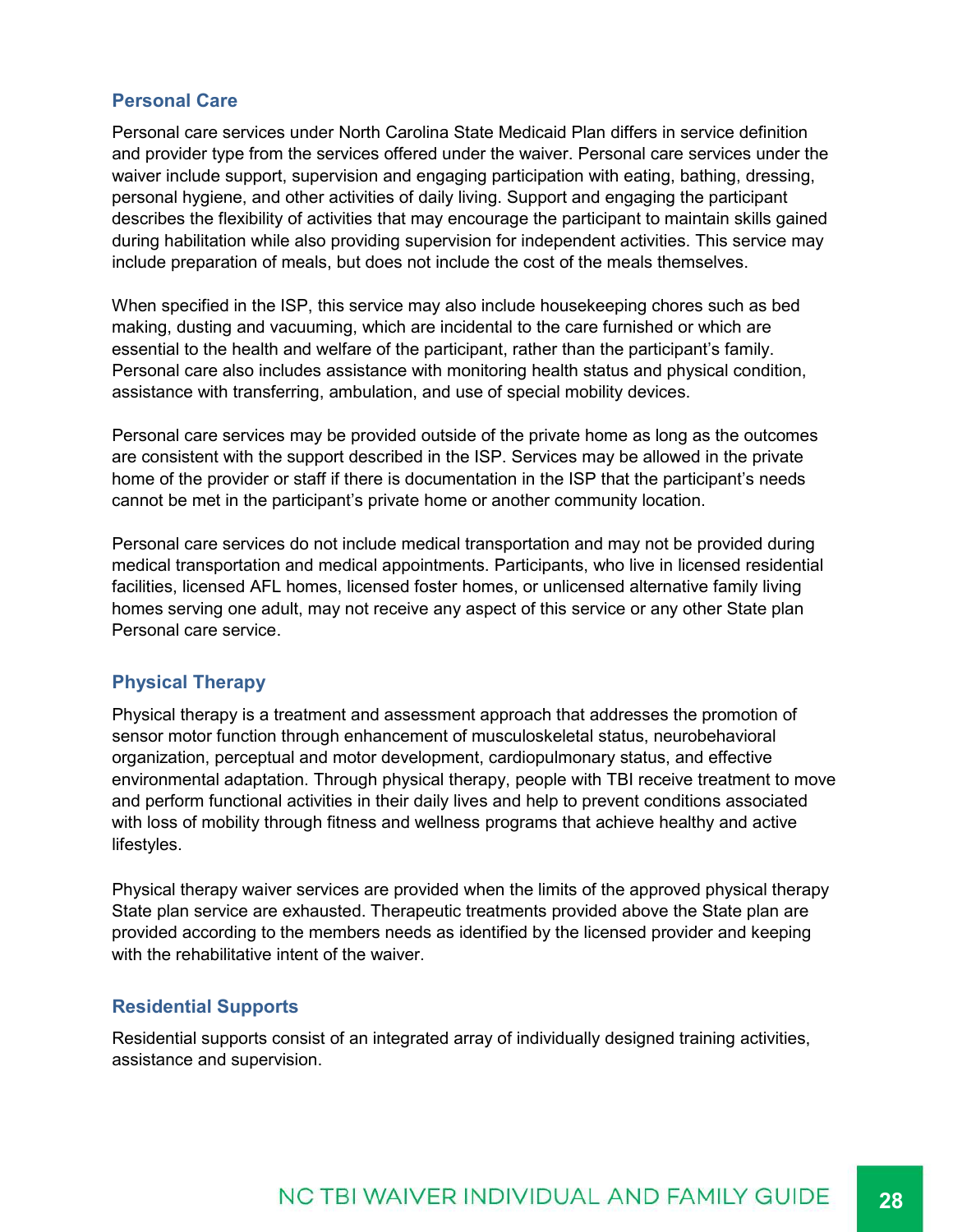Residential supports include:

- Habilitation services aimed at assisting the participant to acquire, improve, and retain skills in self-help, general household management and meal preparation, personal finance management, socialization and other adaptive areas. Training outcomes focus on allowing the participant to improve his/her ability to reside as independently as possible in the community.
- Assistance in activities of daily living when the participant is dependent on others to ensure health and safety.
- Assistance, support, supervision and monitoring that allow the individual to participate in home life or community activities. Transportation to and from the residence and points of travel in the community is included to the degree that they are not covered by another funding source.

Residential supports are provided in a licensed/unlicensed community residential setting. Facility capacity for all newly-developed facilities is three beds or less. Facility capacity for existing residential facilities is six beds.

Residential supports may additionally be provided in an Alternative Family Living situation. The site must be the primary residence of the AFL provider (includes couples and single persons) who receive reimbursement for the cost of care. These sites must be licensed whenever supporting more than one adult. All AFL sites will be reviewed using an AFL checklist for health and safety related issues. AFL residential support providers are limited to three beds or less.

Residential supports are provided in licensed residential settings which demonstrate a home and community character. A home and community environment is characterized by an environment like a home, provides full access to typical facilities in a home such as a kitchen with cooking facilities, small dining areas, provides for privacy, visitors at times convenient to the individual and easy access to resources and activities in the community. Group homes are expected to be located in residential neighborhoods in the community. Meals are served family style and individuals access community activities, employment, schools or day programs. Each facility shall assure to each individual the right to live as normally as possible while receiving care and treatment. Home and community character will be monitored by each PIHP through on-going monitoring. Care Coordinators will monitor the home and community character of the group home during Care Coordinator monitoring. Results of the monitoring will be reported to the PIHP and DHB. Providers found out of compliance will be given a timeline in which to come into compliance.

- Care Coordinators continue to offer participants choice of smaller facilities.
- Residential supports daily rates include payments for relief staff that provide support for the participant in the group home or alternative family living home.
- Transportation to and from a licensed day program is the responsibility of the residential supports provider.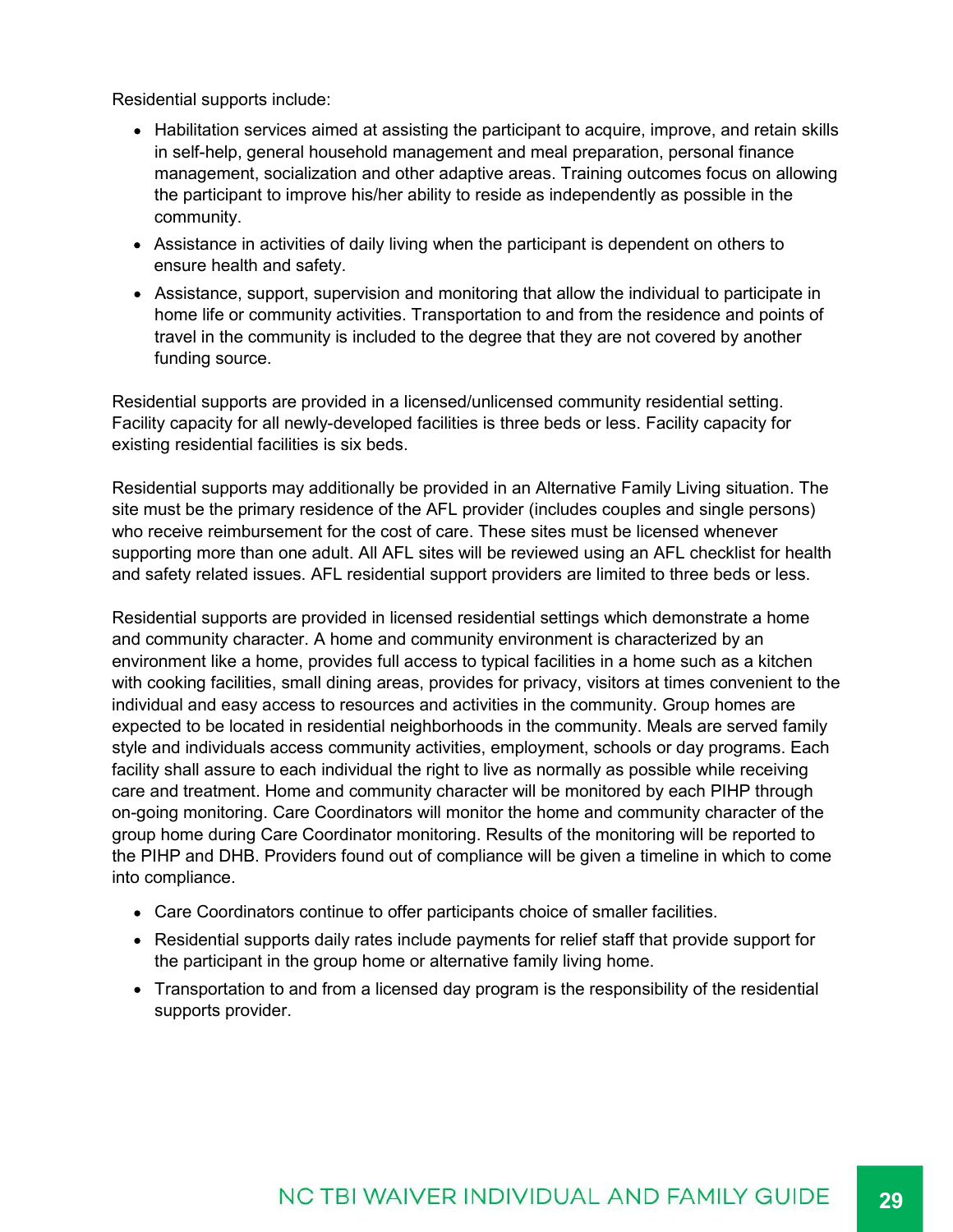#### **Resource Facilitation**

Resource facilitation promotes the coordination of medical, behavioral, social and unpaid supports to address the beneficiary's needs. Resource Facilitation also informs the planning process with the team and assists beneficiaries with assuring coordinated supports, including direct services. Specific functions include:

- Synthesizing existing assessments and determining needs and risks.
- Coordinating with the medical, behavioral, social and unpaid supports along with the team and the Care Coordination to determine the needed services/supports.
- Working with the beneficiary, the family (as appropriate) and the individual's team as needed to assess, plan, identify, reassess, educate, train, develop resources, and provide emotional support, outreach and advocacy.

#### **Respite**

Respite services provide periodic support and relief to the primary caregiver(s) from the responsibility and stress of caring for the individual. This service enables the primary caregiver to meet or participate in planned or emergency events, and to have planned time for him/her and/or family members.

Respite may include in and out-of-home services, inclusive of overnight, weekend care, emergency care (family emergency based, not to include out-of-home crisis). The primary caregiver is the person principally responsible for the care and supervision of the individual and must maintain his/her primary residence at the same address as the individual. This service is not available to participants who live alone or with a roommate in their own home or apartment. It includes transportation from the participant's residence to points of travel in the community.

#### **Specialized Consultative Services**

Specialized consultative services provide expertise, training and technical assistance in a specialty area (psychology, behavior intervention, speech therapy, therapeutic recreation, augmentative communication, assistive technology equipment, occupational therapy, physical therapy or nutrition) to assist family members, support staff and other natural supports in assisting participants with traumatic brain injuries who have long term intervention needs. Under this model, family members and other paid/unpaid caregivers are trained by a certified, licensed, and/or registered professional or qualified assistive technology professional to carry out therapeutic interventions, consistent with the Individual Support Plan, therefore increasing the effectiveness of the specialized therapy.

This service will also be utilized to allow specialists defined to be an integral part of the individual support team to participate in team meetings and provide additional intensive consultation and support for individuals whose medical and/or behavioral /psychiatric needs are considered to be extreme or complex. The participant may or may not be present during service provision. The professional and support staff are able to bill for their service time concurrently.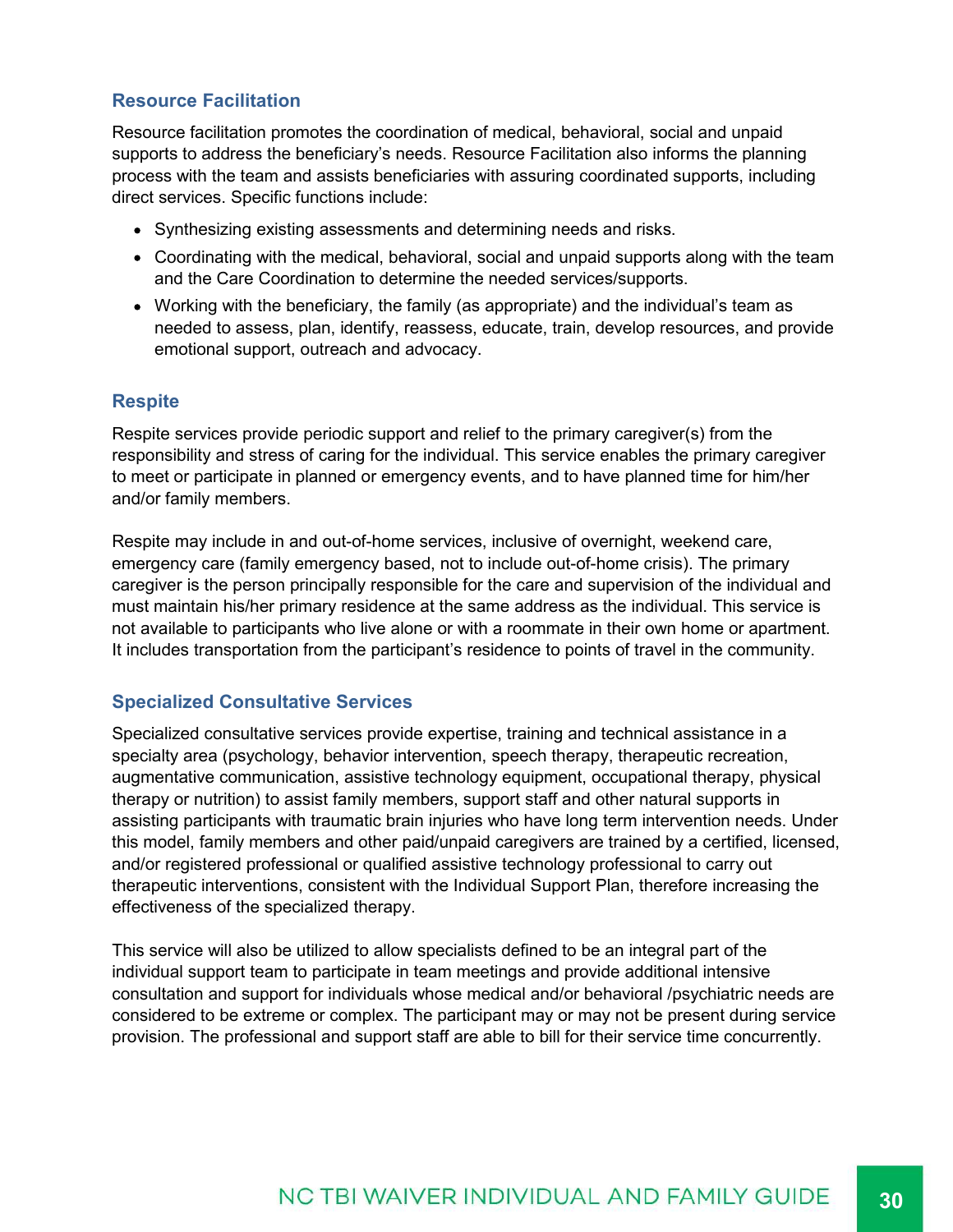#### **Speech and Language Therapy**

Speech-language therapy is the assessment and treatment of speech and/or language disorders. The assessment and treatment of members with TBI may include language (listening, talking, reading, writing), cognition (attention, memory, sequencing, planning, time management, problem solving), motor speech skills, articulation, and conversational skills. It may also address issues related to swallowing and respiration. Speech-language therapy is intended to assist member to regain lost skills and/or achieve a greater level of independence for skills that have permanently changed.

Speech-language therapy waiver services are provided when the limits of the approved speechlanguage therapy State plan service are exhausted. Therapeutic treatments provided above the State plan are provided according to the members needs as identified by the licensed provider and keeping with the rehabilitative intent of the waiver.

#### **Supported Employment Services**

Supported employment services provide assistance with choosing, acquiring, and maintaining a job for TBI Waiver participants for whom competitive employment has not been achieved and /or has been interrupted or has been intermittent. Supported employment services occur in integrated environments with non-disabled individuals or is a business owned by the consumer. Supported employment services do not occur in licensed community day programs.

Initial supported employment services include:

- Pre-job training/education and development activities to prepare a person to engage in meaningful work-related activities which may include career/educational/counseling, job shadowing, assistance in the use of educational resources, training in resume preparation, job interview skills, study skills, and assistance in learning skills necessary to retain a job.
- Assisting an individual to develop and operate a micro-enterprise. This assistance consists of:
	- $\circ$  Aiding the individual to identify potential business opportunities.
	- $\circ$  Assistance in the development of a business plan, including identification of potential sources of business financing and other assistance.
	- $\circ$  Identification of the supports that are necessary in order for the individual to operate the business.
- Coaching and employment support activities that enable an individual to complete initial job training or maintain employment such as monitoring, supervision, assistance in job tasks, work adjustment training and counseling.

Long-term follow-up supports include:

- Coaching and employment support activities that enable an individual to maintain employment in a group such as an enclave or mobile crew.
- Ongoing assistance, counseling and guidance for an individual who operates a microenterprise once the business has been launched.
- Assisting the individual to maintain employment through activities such as monitoring, supervision, assistance in job tasks, work adjustment training and counseling.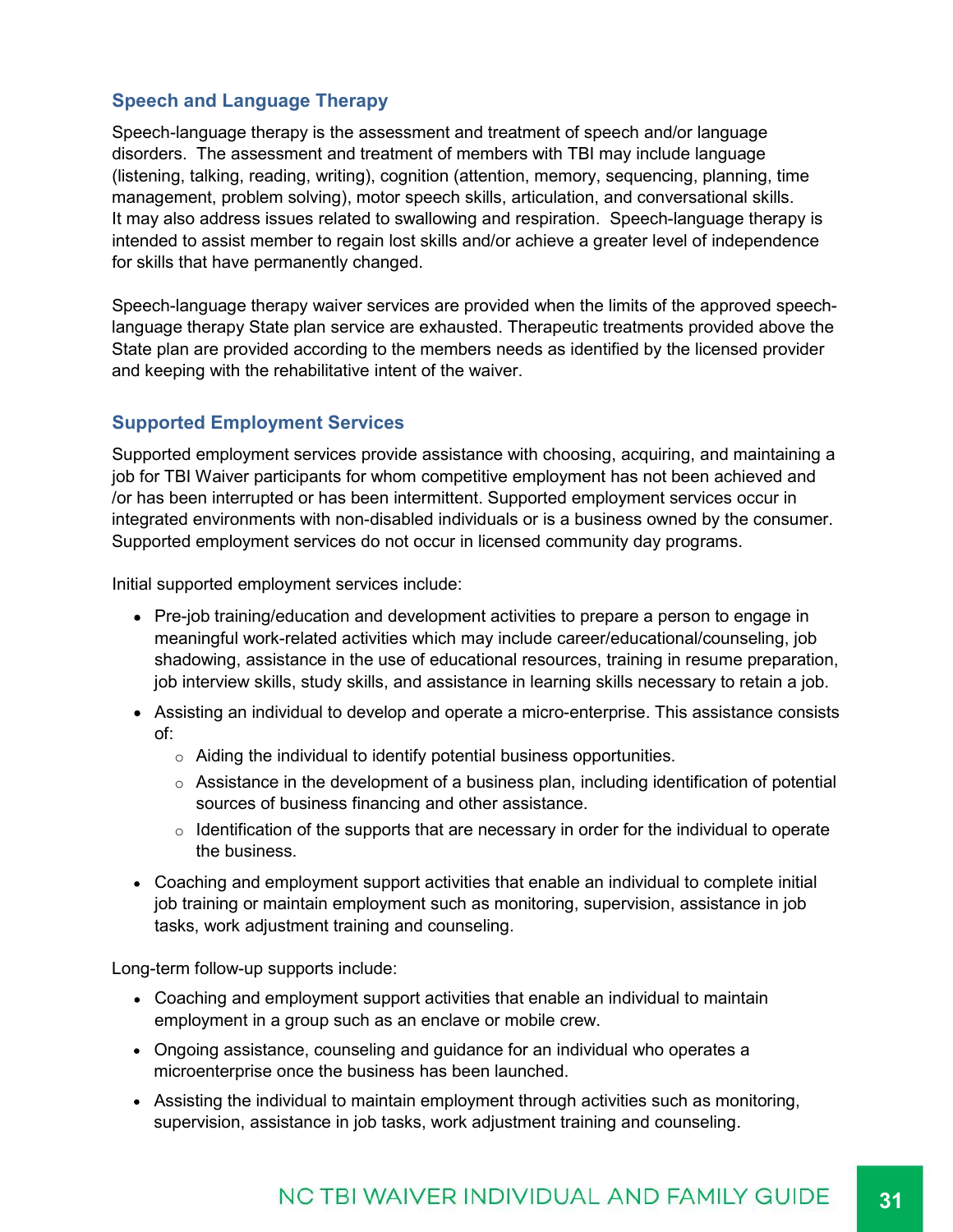Employer consultation with the objective of identifying work-related needs of the individual and proactively engaging in supportive activities to address the problem or need.

Supported employment services include transportation from the participant's residence to and from the job site. The provider agency's payment for transportation from the participant's residence and the participant's job site is authorized service time.

If the individual is employed by the provider the service can continue under the following circumstances:

- The job/position would continue to exist if the provider agency was not being paid to provide the service.
- The job/position would not end if the consumer chose a different provider agency to provide the service.
- The hours of employment do not have a one to one correlation with the amount of hours of service that are authorized.

However, if eligible, vocational rehabilitation services should be utilized prior to accessing TBI supported employment services.

#### **Vehicle Modifications**

Vehicle modifications are devices, service or controls that enable participants to increase their independence or physical safety by enabling their safe transport in and around the community. The installation, repair, maintenance, and training in the care and use of these items are included. The waiver participant or his/her family must own or lease the vehicle. The vehicle must be covered under an automobile insurance policy that provides coverage sufficient to replace the adaptation in the event of an accident.

Modifications do not include the cost of the vehicle or lease. There must be a written recommendation by an appropriate professional that the modification will meet the needs of the participant. All items must meet applicable standards of manufacture, design, and installation. Installation must be performed by the adaptive equipment manufacturer's authorized dealer according to the manufacturer's installation instructions, National Mobility Equipment Dealer's Association, Society of Automotive Engineers, National Highway and/or Traffic Safety Administration guidelines. A physician's signature certifying medical necessity shall be included with the written request for vehicle modifications.

Repair of equipment is covered for items purchased through the waiver or purchased prior to waiver participation, as long as the item is identified within this service definition and the cost of the repair does not exceed the cost of purchasing a replacement piece of equipment.

The requested modification must be prior approved before the vehicle is modified. Once approved, the modification has to be completed based on what was submitted for approval. Any changes to the modification and/or to the cost of the modification requires prior approval. The family/participant/legally responsible person cannot pay additional costs to the provider beyond what Medicaid has paid for.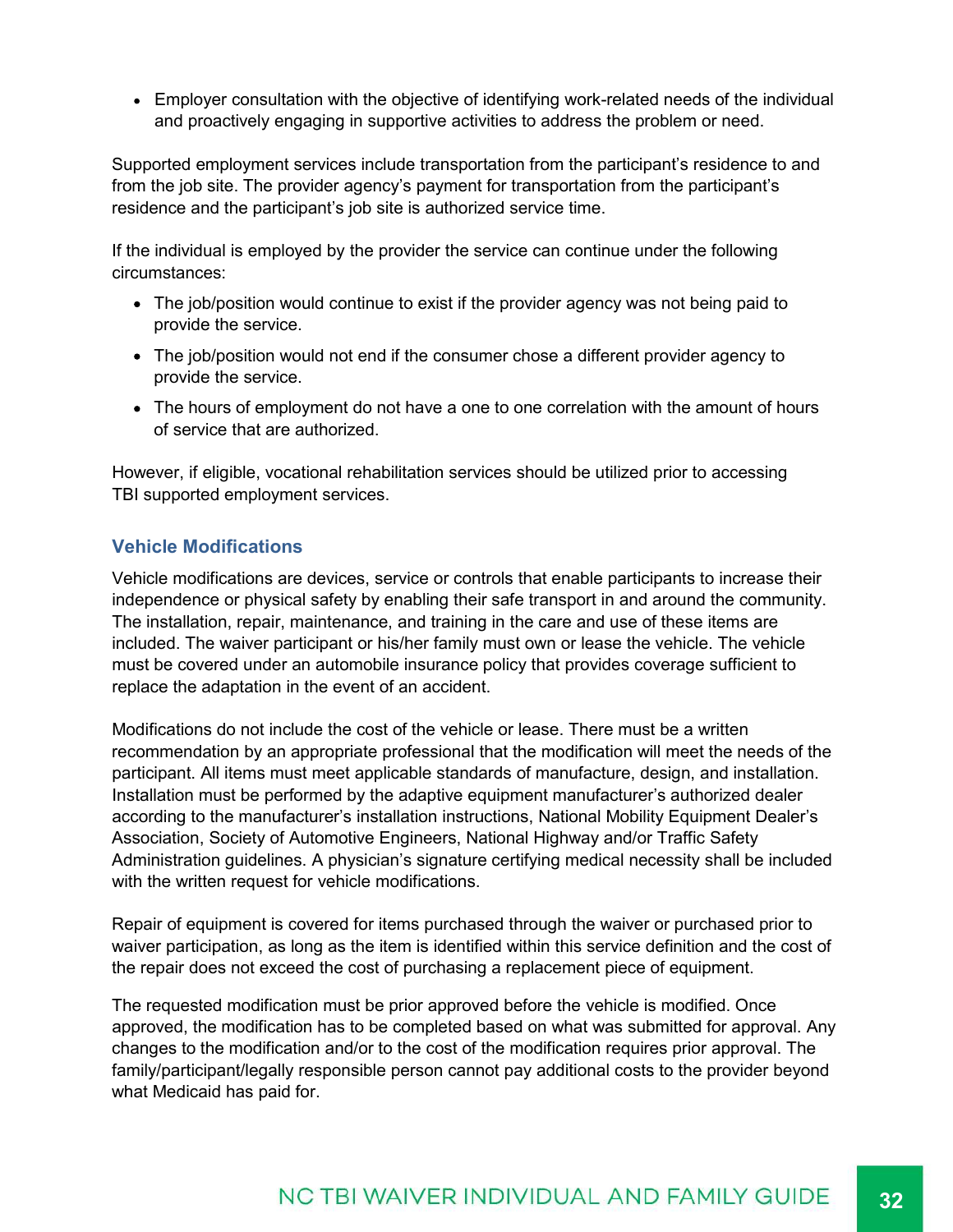Vehicle modifications are not available to participants who receive Residential Supports. Modifications needed to a vehicle owned by a provider are the responsibility of the provider and are not covered by this service.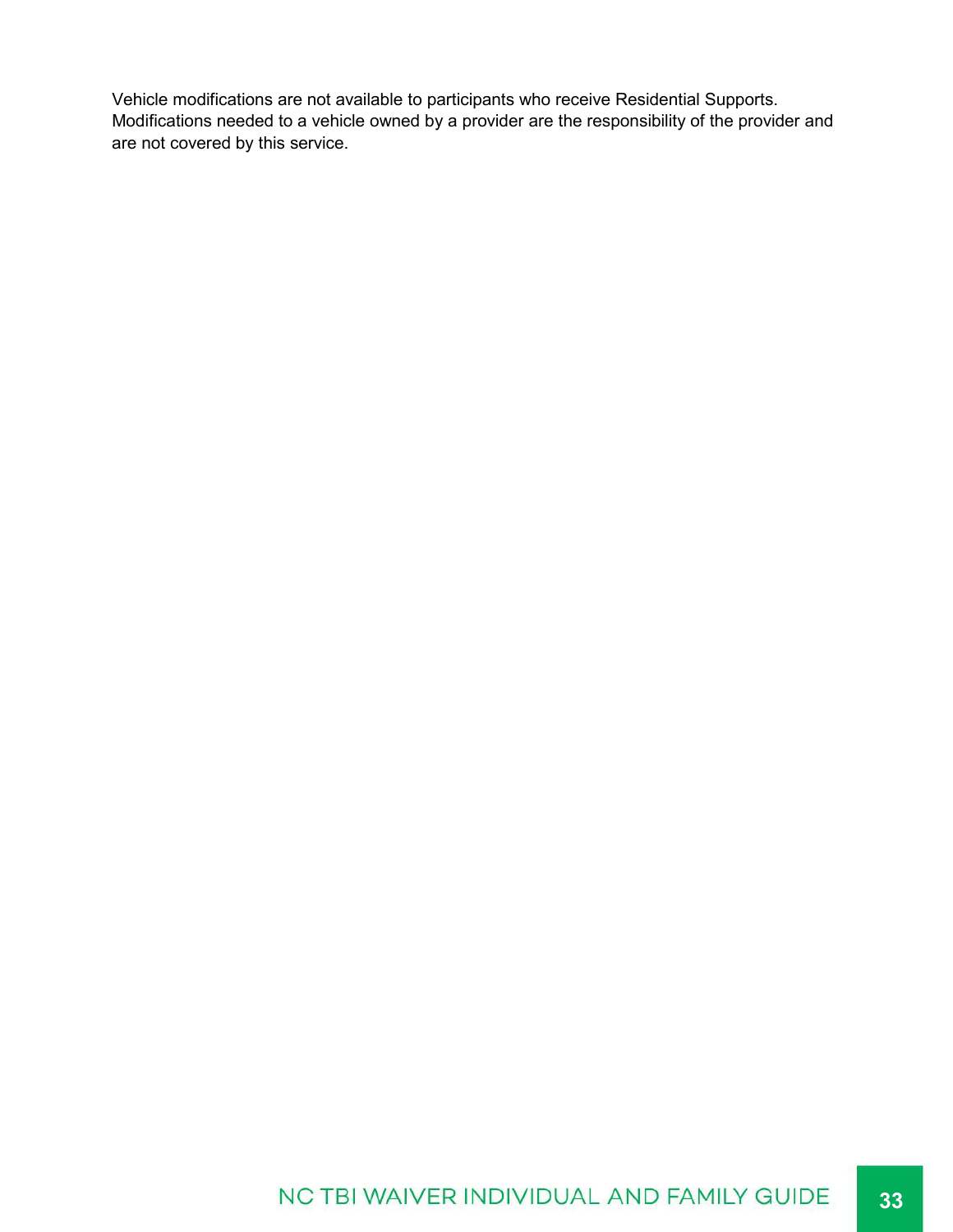![](_page_33_Picture_0.jpeg)

**Section 4: Approval of Your Individual Support Plan and Service Authorization**

This section provides an explanation of:

Submitting the Individual Support Plan to Utilization Management for Approval Grievances and Appeals Service Limitations Utilization Criteria Service Authorization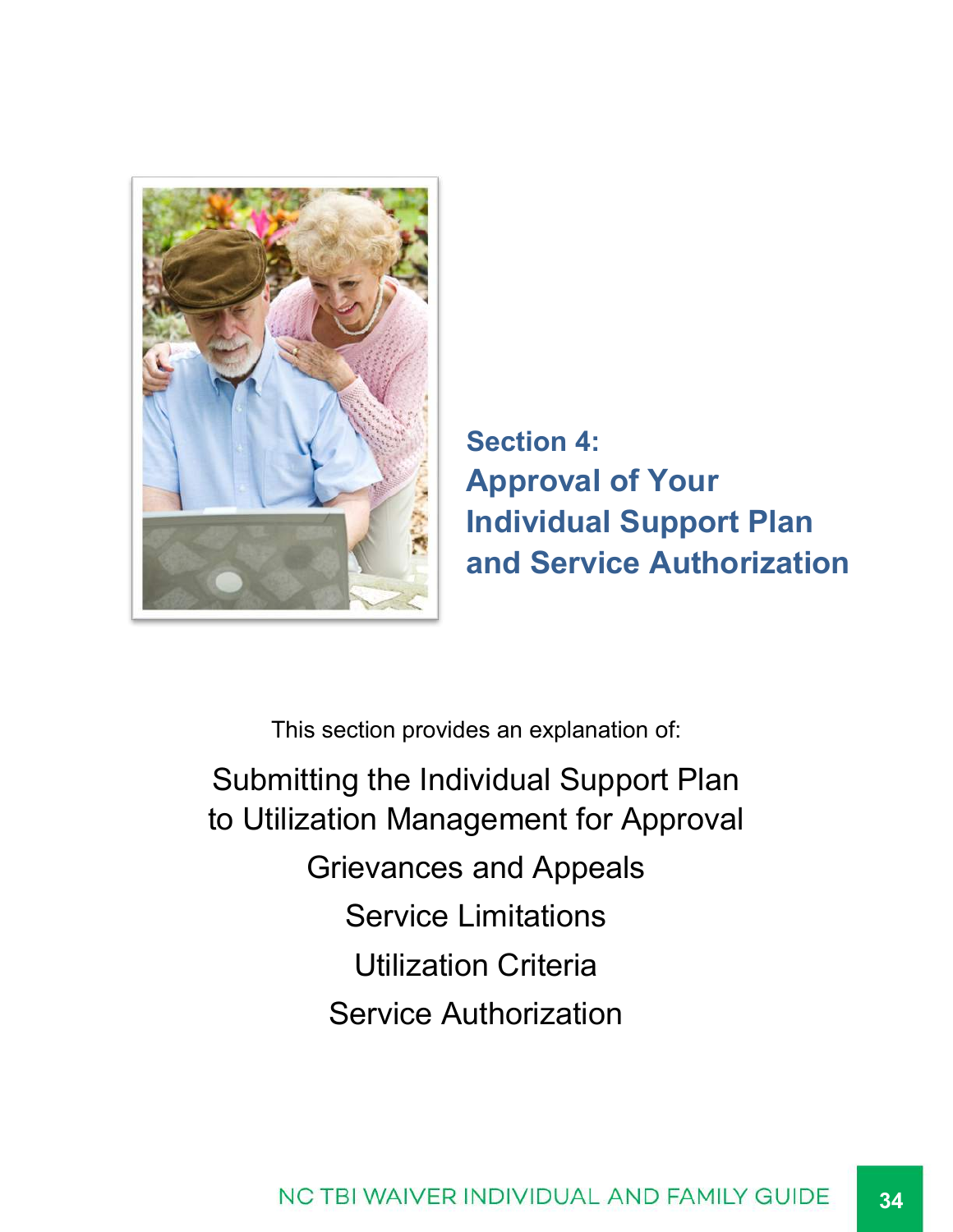### **Submitting the Individual Support Plan to Utilization Management**

The Individual Support Plan belongs to the individual receiving the services. The planning process is person-centered and directed/facilitated by the individual served to the extent they desire. The ISP identifies strengths and capabilities, desires and support needs. When the Individual Support Plan is completed, you (or your legally responsible person, if applicable) will be asked to sign the plan. There is a place on the ISP to indicate if you do not agree with the plan. Your Care Coordinator then submits the plan to the Utilization Management Department for review and determination of medical necessity of the requested services. The ISP must be signed in order to be approved.

Care Coordinators will review the plan with the individual and/or their legally responsible person before it is signed, answer any questions the individual has, and make any changes to the plan that the individual requests before the individual is asked to sign it. The plan should contain the level of services that you request, which may be different than the level of services that will be approved.

Information that the Care Coordinator submits to Utilization Management includes:

- Contact information for the Care Coordinator.
- Individual Support Plan, including crisis plan.
- Individual budget for planned services.
- Level of care (initial requests only).
- Risk/support needs assessment.
- Additional assessments by the appropriate professional, as needed.
- Positive behavior support plan, if applicable.
- Physician orders, as applicable.
- Service specific information such as fading plans and details about equipment being requested.
- Plan for how any requested equipment will be utilized with training outcomes, as applicable.

From the date the information is submitted, the Utilization Management Department has 14 days to review the request and approve, deny, or ask for additional information. If additional information is requested then up to (but not longer than) an additional 14 days may be requested to complete the review. You will receive a letter notifying you if additional information has been requested and telling you the time frame within which that information is due.

#### **Medically-Necessary Treatment**

In order for NC TBI Waiver to cover (pay for) treatment (services) those services must be deemed "medically necessary." This means treatment and services must be:

Necessary and appropriate for the prevention, diagnosis, palliative, curative, or restorative treatment of a mental health or substance abuse condition;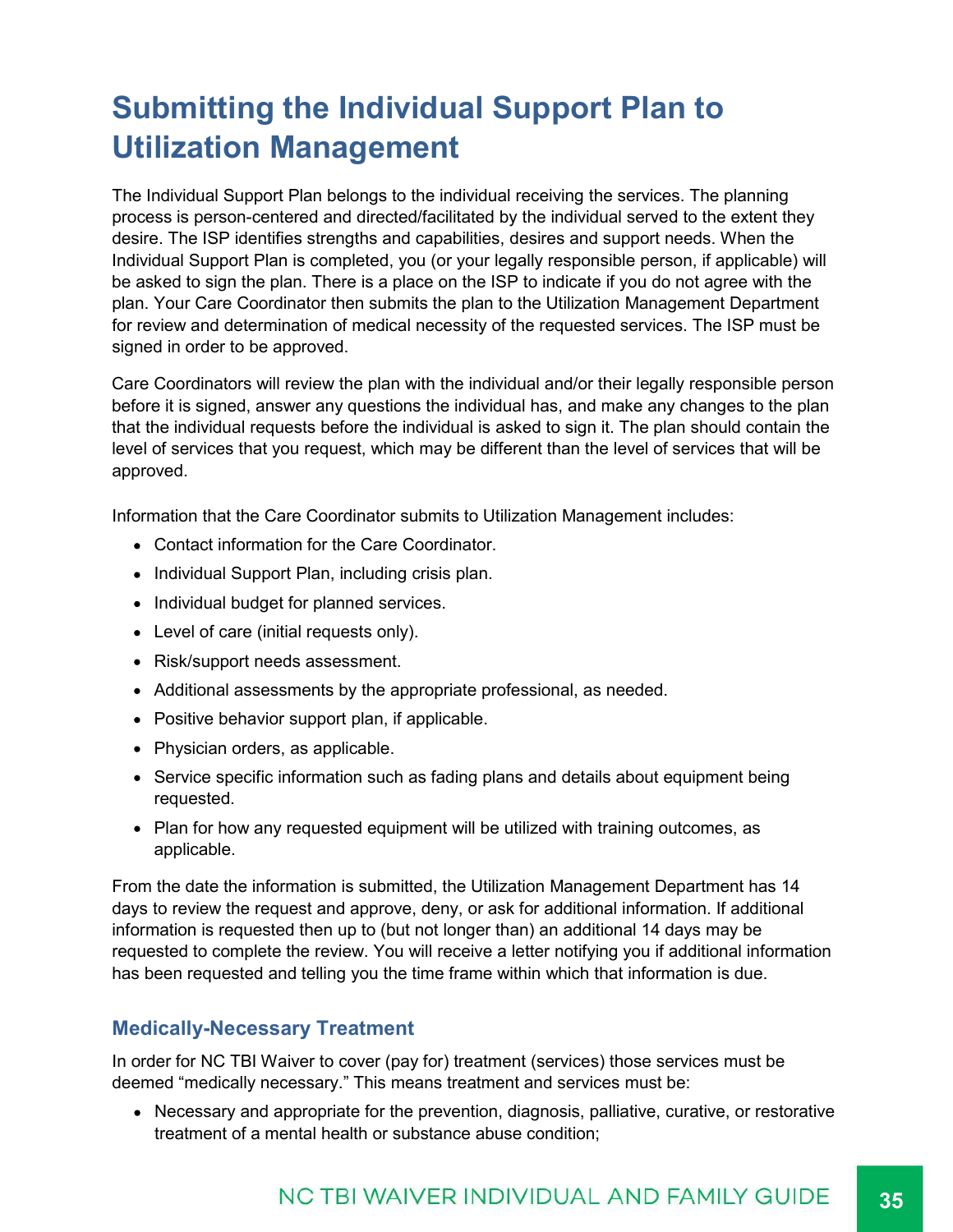- Consistent with Medicaid policies and national or evidence based standards, North Carolina DHHS defined standards or verified by independent clinical experts at the time the procedures, products and services are provided;
- Provided in the most cost-effective, least restrictive environment that is consistent with clinical standards of care;
- **Not provided solely for the convenience of the individual, family members, custodian or provider;**
- Not for experimental, investigational, unproven or solely cosmetic purposes;
- Furnished by or under the supervision of a licensed professional (as relevant) under State law in the specialty for which they are providing service and in accordance with Title 42 of the Code of Federal Regulations, the Medicaid State Plan, the North Carolina Administrative Code, Medicaid medical coverage policies, and other applicable Federal and state directives;
- Sufficient in amount, duration and scope to reasonably achieve their purpose, and
- Reasonably related to the diagnosis for which they are prescribed regarding type, intensity, and duration of service and setting of treatment.

Within the scope of the above guidelines, medically-necessary treatment shall be designed to:

- Be provided in accordance with the person-centered Individual Support Plan which is based upon a comprehensive assessment, and developed in partnership with the person receiving services and the community team;
- Conform with any advanced medical or mental health directives that have been prepared;
- Respond to the unique needs of linguistic and cultural minorities and furnished in a culturally relevant manner, and
- Prevent the need for involuntary treatment or institutionalization.

#### **Denial of Services/Appeal Rights**

If any or several of these medical necessity criteria are, in the professional opinion of the clinicians who make up the Utilization Review (UR) team, not met, it is the responsibility of the UR team to call into question the request for the service or support requested, either because the service is not appropriate, or because the amount or duration of the service requested is not considered appropriate. If any service requested in your ISP is denied, reduced or terminated, you have the right to appeal.

The first step in the appeals process is to request an LME/MCO level appeal. This appeal is a review of the decision that resulted in a denial, reduction or termination of service. Upon receipt of the request, the Alliance Medical Director, or another doctor who was not involved in the original decision, will review the decision as well as information reviewed as part of the initial decision and any new information that is offered. The review may result in Alliance overturning its initial decision, or upholding or modifying its initial decision. A written explanation of the decision and appeal rights are mailed to you or your legal guardian, if applicable. Remember to notify your Care Coordinator and Medicaid case worker at DSS if your mailing address changes.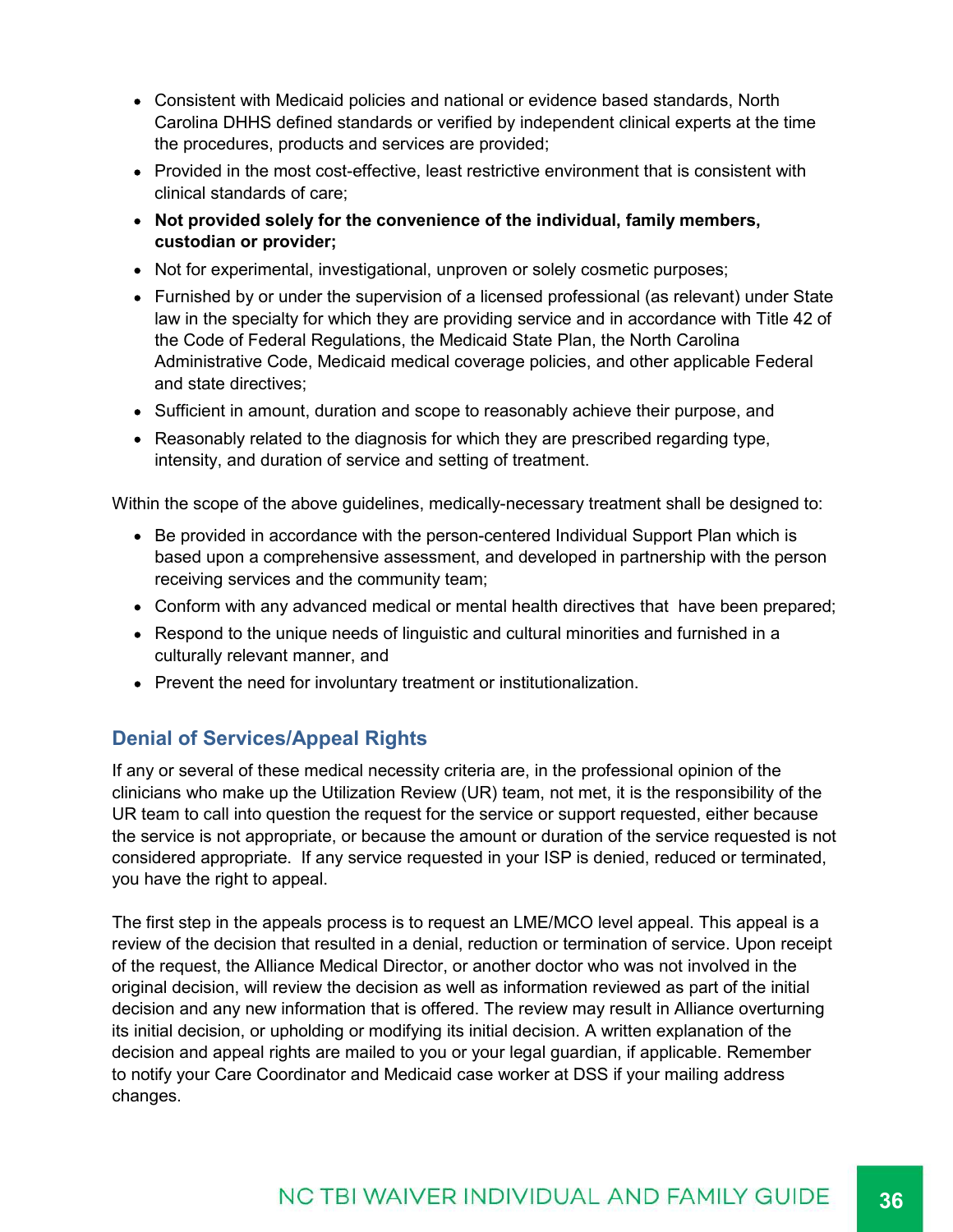Your Care Coordinator can help you with any information needed for your appeal. The North Carolina MH/DD/SAS Plan requires that you go through the LME/MCO level appeal process prior to the State fair hearing appeal process. The appeal is an opportunity for you to work with Alliance to present additional information and/or clarify new information regarding the denied service.

Please note that appeal rights are not given for adult enrollees (age 21 and older) if services have been approved up to the maximum benefit set forth in the Waiver. Appealing a UR decision is your right, and Alliance will never retaliate against you if you choose to appeal.

#### **The Process for Requesting an LME/MCO Level Appeal**

• You or your guardian must complete and return the LME/MCO level appeal form to Alliance within **sixty (60) days** from the mailing date of the adverse benefit determination. You may return the form by fax, mail, email, verbally over the telephone or in person. Your provider, a friend or family member can help you, if you give them your permission to do so.

> Alliance Health, Attn: Appeals Department 5200 W. Paramount Parkway, Suite 200, Morrisville, NC 27560 Phone: (919) 651-8545 or Fax: (919) 651-8682 UMAppeals@AllianceHealthPlan.org

- Oral requests must be followed up in writing with a signed written request for appeal within sixty (60) days of the mailing date of the adverse benefit determination, unless it is a request for an expedited resolution.
- Alliance will provide reasonable assistance with filing an appeal request.
- Alliance will send you a letter acknowledging receipt of the appeal request.
- You may ask to review any information used in the LME/MCO level appeal process.
- You may also submit any additional information you feel supports your request for Medicaid services.
- Services may be continued during the review under certain circumstances as defined below.
- Alliance is to issue a written decision no later than thirty (30) days from receipt of the request, except that pursuant to federal law Alliance can extend the timeframe for up to fourteen (14) days if you request the extension or Alliance shows there is a need for additional information and that the delay is in your best interest.

#### **What if I Disagree with the LME/MCO Level Appeal Decision?**

If you disagree with a Medicaid decision you may appeal that decision to the North Carolina Office of Administrative Hearings. State-funded service decisions go to a panel at DMH/DD/SAS and cannot be appealed to OAH. A form and instructions to start the appeals process will be enclosed with the LME/MCO level appeal review decision.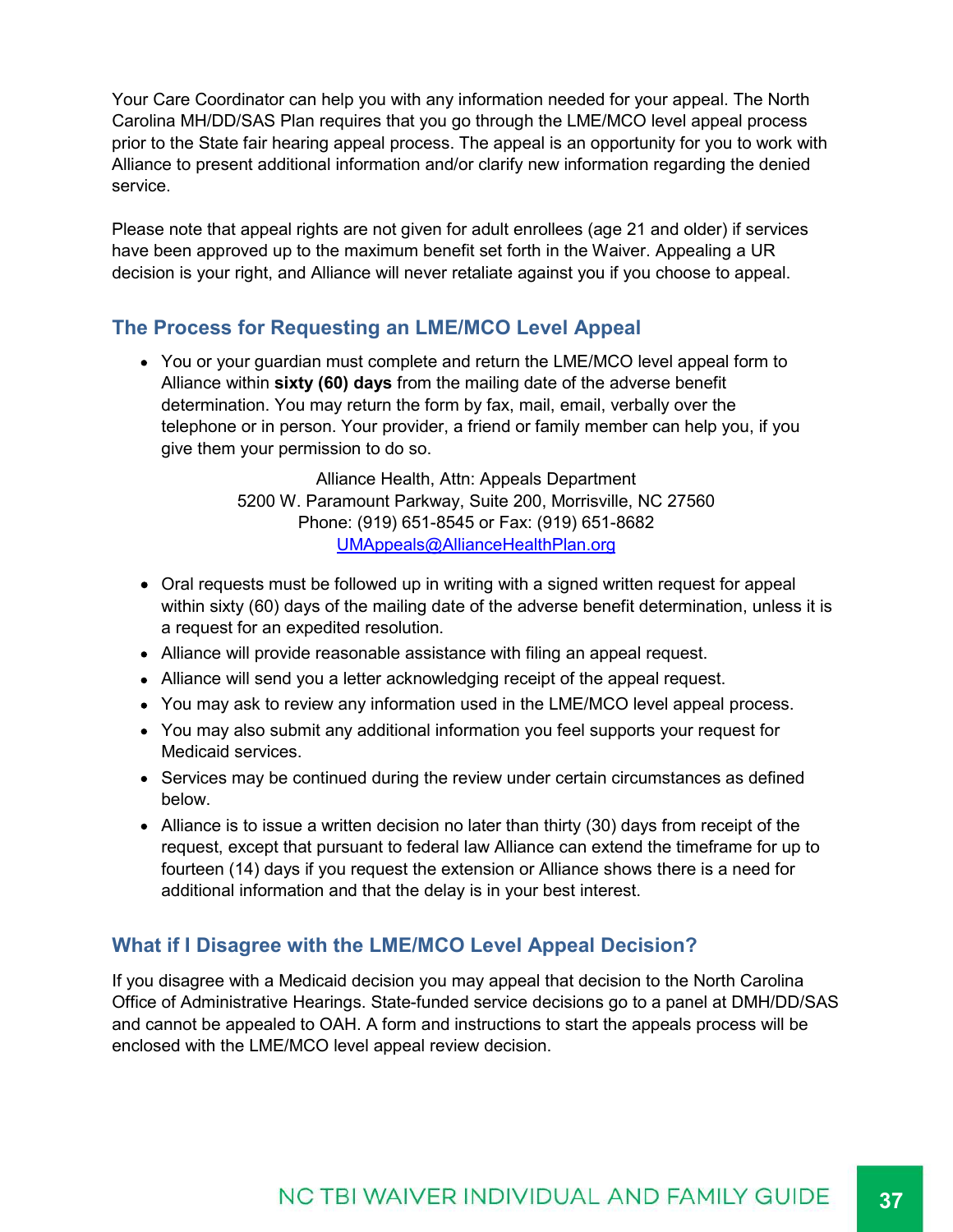#### **What is the OAH Appeals (Medicaid State Fair Hearing) Process?**

- You must file your appeal with the North Carolina Office of Administrative Hearings within 120 days of the mailing date of the notice of resolution. You may represent yourself in this process or you may retain an attorney. Alliance can provide assistance in filing an OAH appeal.
- After you file your appeal, you will be offered the opportunity to have your case mediated.
- If you accept mediation, it must be completed within 25 days of your request.
- If you decline mediation, or if mediation is unsuccessful, your appeal will proceed to a hearing.
- After the hearing, an administrative law judge will make a decision regarding your case.
- If you disagree with the administrative law judge's decision, you may appeal your case to Superior Court.

To learn more about the appeals process, call the North Carolina Office of Administrative Hearings at (919) 431-3000 or call the Alliance 24 hour toll-free number at (800) 510-9132.

#### **Will my Services be Authorized During the LME/MCO Level Appeal Process?**

Alliance is required to continue the member's benefits (services) during the LME/MCO level appeal if all of the following conditions are met:

- The appeal was filed within ten days of Alliance mailing the adverse benefit determination, and
- The appeal involves the termination, suspension, or reduction of a previously authorized course of treatment, and
- The services were ordered by an authorized provider, and
- The original period covered by the original authorization has not expired, and
- The member specifically requests continuation of benefits.

Services must be continued while the appeal is pending until any one of following occurs:

- The member withdraws the appeal, or
- Ten days pass after Alliance mails the notice of appeal resolution, unless the member has requested a State fair hearing within those ten days, or
- The Office of Administrative Hearings issues a hearing decision adverse to the member, or
- The time period or service limits of a previously authorized service has been met.

If the final resolution of the appeal upholds the Alliance decision, Alliance may recover the cost of the services furnished to the member while the appeal was pending. Alliance may only seek recovery from the member, the spouse of an adult member, or the parent or legal guardian of a minor member. A decision about whether to seek to recover the cost of such services shall be made by the Alliance CEO or designee, taking into account the following factors:

#### NC TBI WAIVER INDIVIDUAL AND FAMILY GUIDE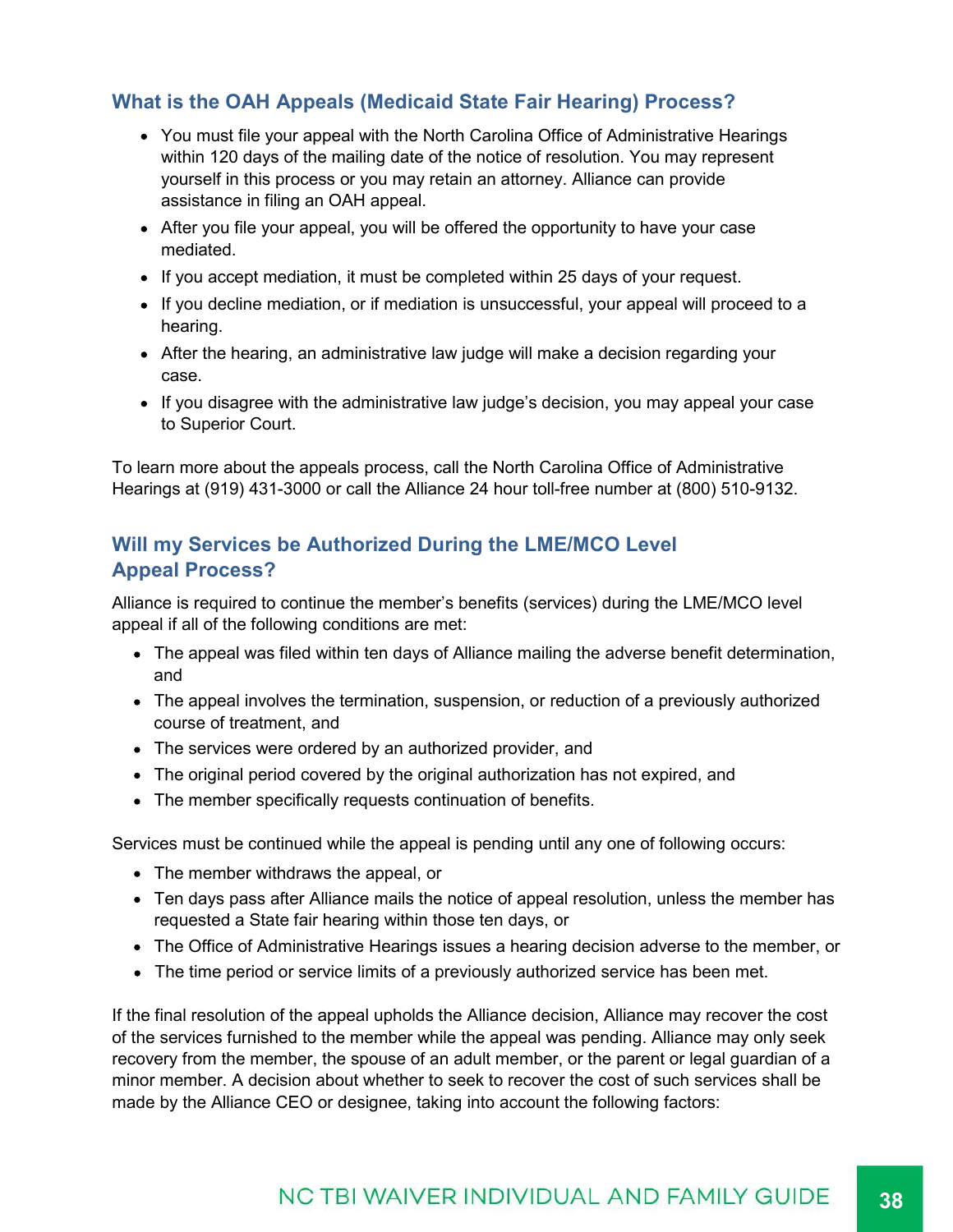- The financial ability of the member to reimburse Alliance; and
- The costs to Alliance of recovering such funds; and
- Whether the appeal had no merit, was frivolous, or was not filed in good faith.

#### **What if I Need Legal Assistance?**

To locate a lawyer please call (800) 662-7660 for the North Carolina Health Information Project Lawyer Referral Service or (800) 662-7407 for the North Carolina State Bar Lawyer Referral Service. You can also call Disability Rights of North Carolina toll-free at (877) 235-4210 or Legal Aid of North Carolina at (866) 219-5262.

### **Service Limitations**

Limits on sets of services (services provided in combination) are intended to be the maximum amounts of services an individual with exceptional disability needs can receive. Limits on sets of services apply to the following NC TBI Waiver services, per plan year and are subject to change with each waiver renewal:

- Community networking services
- Day supports
- Life skills training
- Personal care
- Supported employment.

#### **Other Types of Limitations**

Each service definition has additional limitations that are listed in the approved waiver. Your Care Coordinator can help you understand the limits that apply to the services you are requesting.

These limits include:

- Services that cannot be provided at the same time of day as other services.
- Services that cannot be provided on the same day as other services.
- Services that cannot be provided if you receive other services.
- Services that have spending limits per year or over the duration of the NC TBI Waiver (3 years).
- Services that cannot be provided in certain locations.
- Services that have other conditions on their use.

#### **Utilization Criteria**

Alliance is allowed by contract with NC Medicaid to set utilization criteria for services approved by its Utilization Management department. If you have specific questions or would like to see these criteria, your Care Coordinator or someone from the Utilization Management Department will assist you.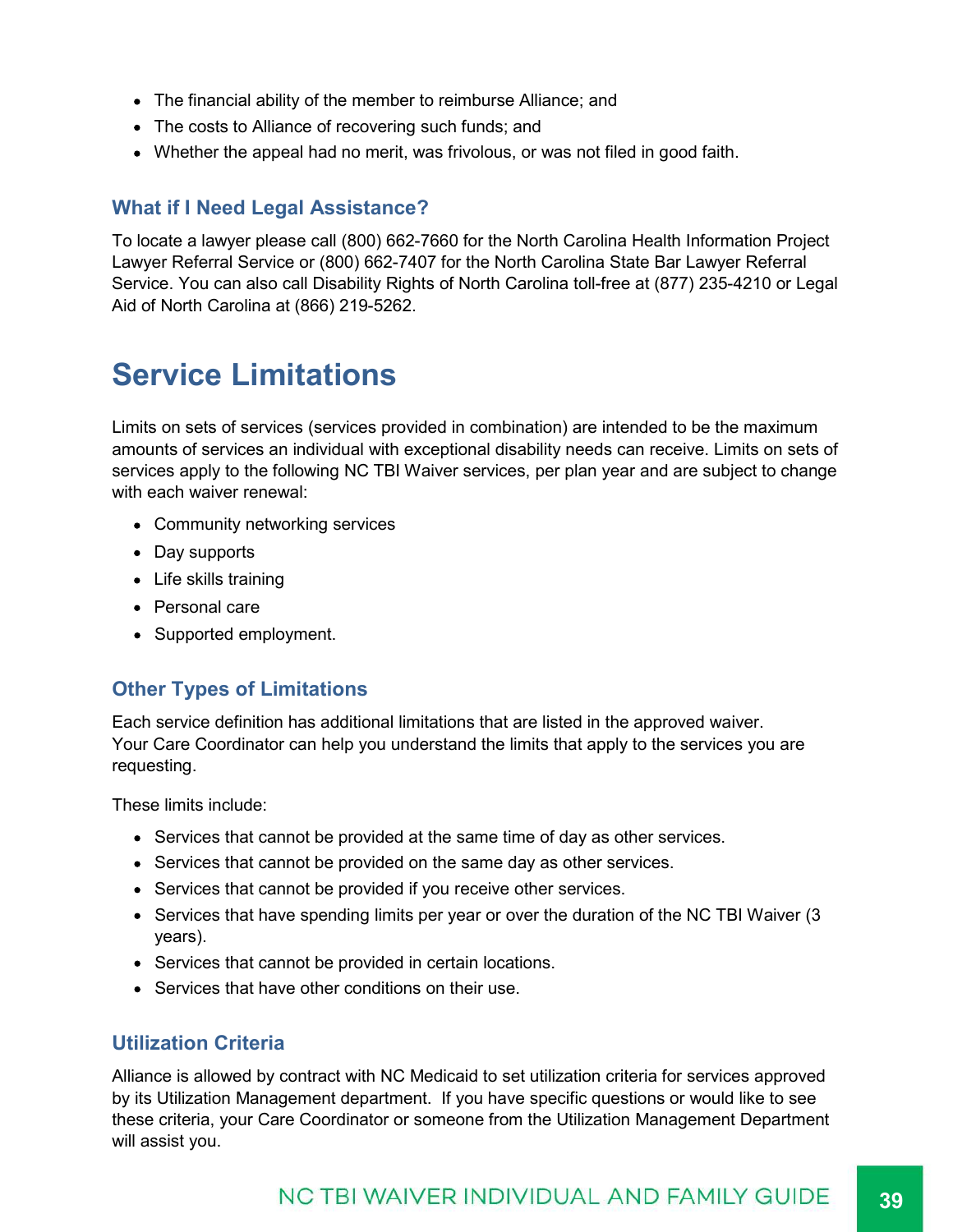Utilization Management Care Managers will review the information submitted by your Care Coordinator against a set of criteria that includes:

- Information that clearly states why the service/equipment is related to your disability
- Utilization management criteria
- Practice guidelines
- Individual Support Plan approval criteria.

As a result of that review, the Utilization Management Care Manager will approve the authorization for the services requested or refer for higher level review. Decisions to reduce or deny a request for authorization of a service can only be made by an Alliance licensed psychologist or medical doctor. Denials or reductions in services can be appealed (see Appeal Rights).

### **Service Authorization**

All NC TBI Waiver services must be approved in the Individual Support Plan and authorized to allow the provider agency to bill Alliance. ISP approval and authorization is completed by the Utilization Management staff, called Care Managers.

You will receive a copy of your ISP and the approval letter from your Care Coordinator once the plan has been approved. Your Provider Agency is notified by Utilization Management when your services are approved (authorized). Your services can begin once the provider agency receives the authorization that allows the agency to bill Alliance for services provided.

If some services are approved and some are denied, you can receive the services that were approved while you appeal the services that were denied if you choose. You may also make a new request for different services while the appeal is pending, if you choose to.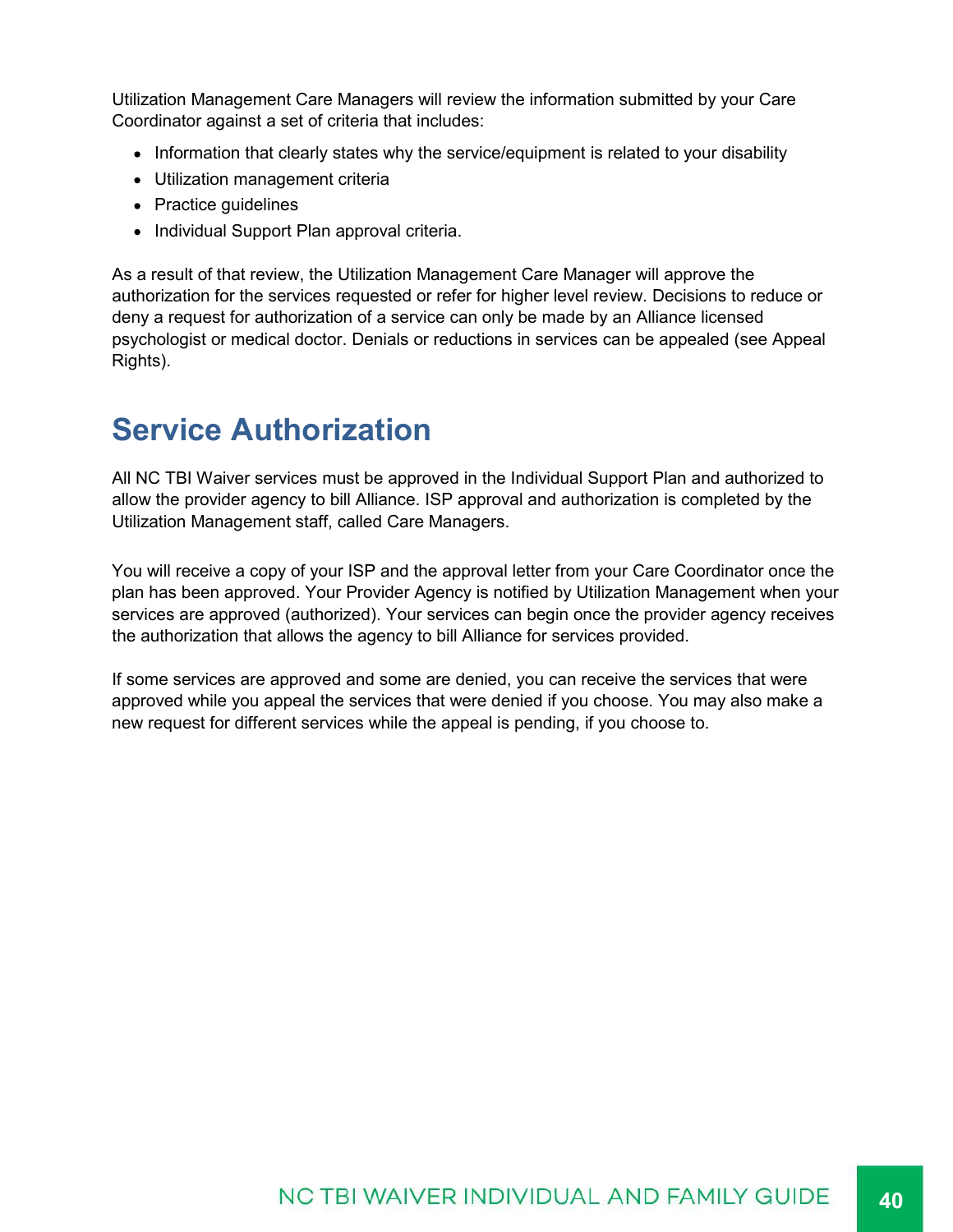![](_page_40_Picture_0.jpeg)

**Section 5: Implementing Services**

This section provides an explanation of: Alliance Health's Provider Network Starting Your Services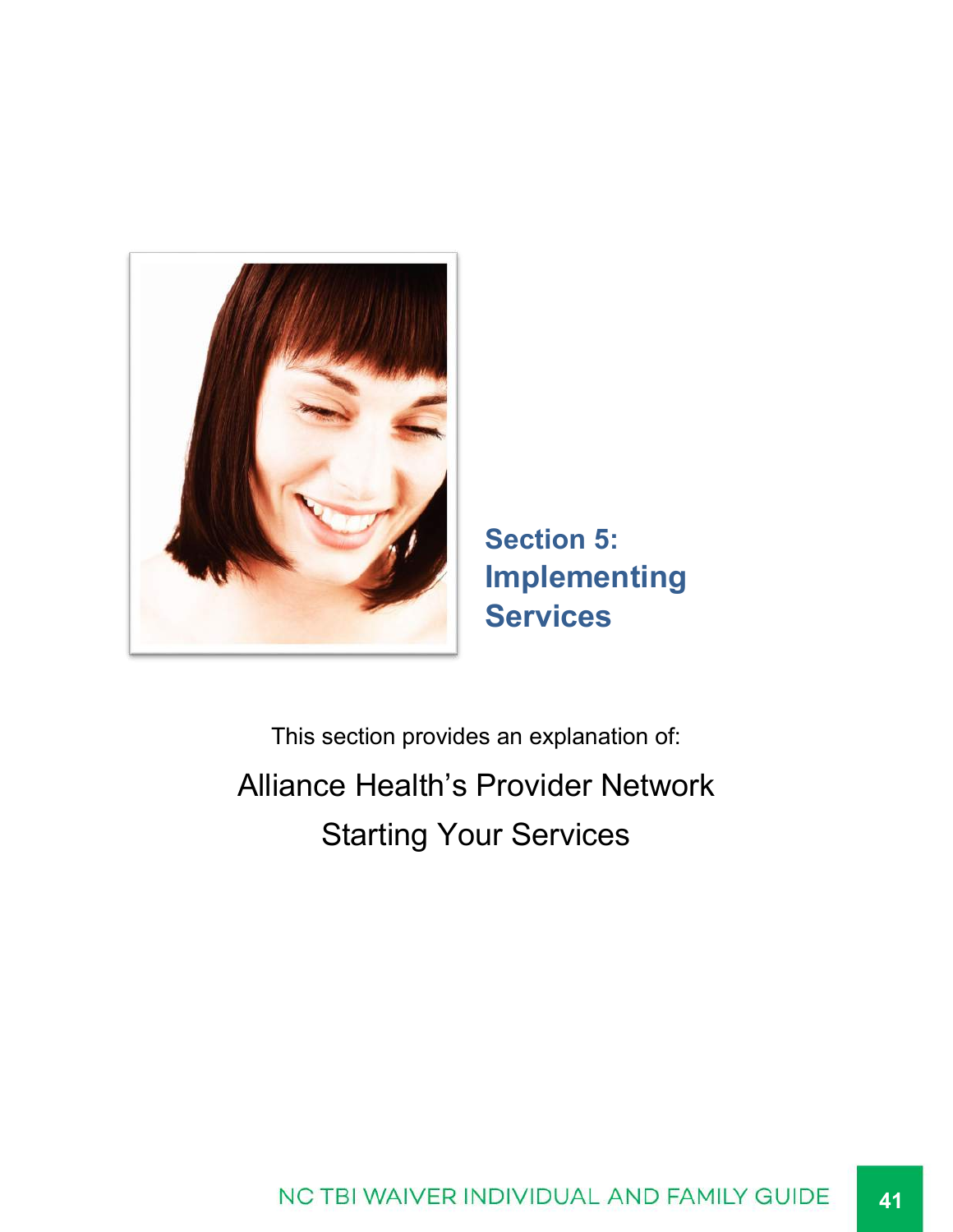### **Alliance Health's Provider Network**

Alliance maintains a provider network by contracting with qualified providers who are culturally competent, demonstrate competencies in best practices and assure that services are delivered in a timely and appropriate manner. The network is geographically and clinically diverse enough to ensure adequate access to all services covered through NC TBI Waiver. The Alliance network of providers will also ensure your health and safety as well as demonstrate ethical and responsible practices. Your satisfaction and achievement are the priority of all the Alliance network providers.

#### **Provider Responsibilities**

- Participating in Individual Support Plan and other service planning meetings with you, your Care Coordinator and your family.
- Recruiting qualified staff and making sure staff are privileged, trained, and supervised in providing services.
- Implementing the services authorized by the Alliance Utilization Management Department as written in the ISP.
- Developing short-term goals as decided upon at the ISP meeting as well as training strategies/task analysis to achieve your goals.
- Monitoring services to ensure that they are implemented as outlined in the ISP and agreed upon short-range goals.
- Reviewing and maintaining documentation of services that is adequate to support progress.
- Notifying the Care Coordinator of significant changes in your situation, needs and service delivery.
- Providing services based on the individual's ISP and billing for those services as authorized and provided.
- Providing back-up staff when the scheduled direct service employee is unavailable.
- Completing quarterly progress summaries for habilitation services.

#### **Selecting Service Providers**

During the development of your Individual Support Plan, you need to decide which network providers best meet your needs. Your Care Coordinator provides you with a list of approved providers in your area who offer the services you need. You need to decide which one(s) will be the best for you.

Some questions you might want to ask provider agencies are:

- Do you provide the services I need?
- How do you train your employees?
- Can I meet with the worker before he or she is placed in my home?
- Who do I call if I am having problems with a worker?
- What can I do to help the provider agency know what my needs are?

#### NC TBI WAIVER INDIVIDUAL AND FAMILY GUIDE **42**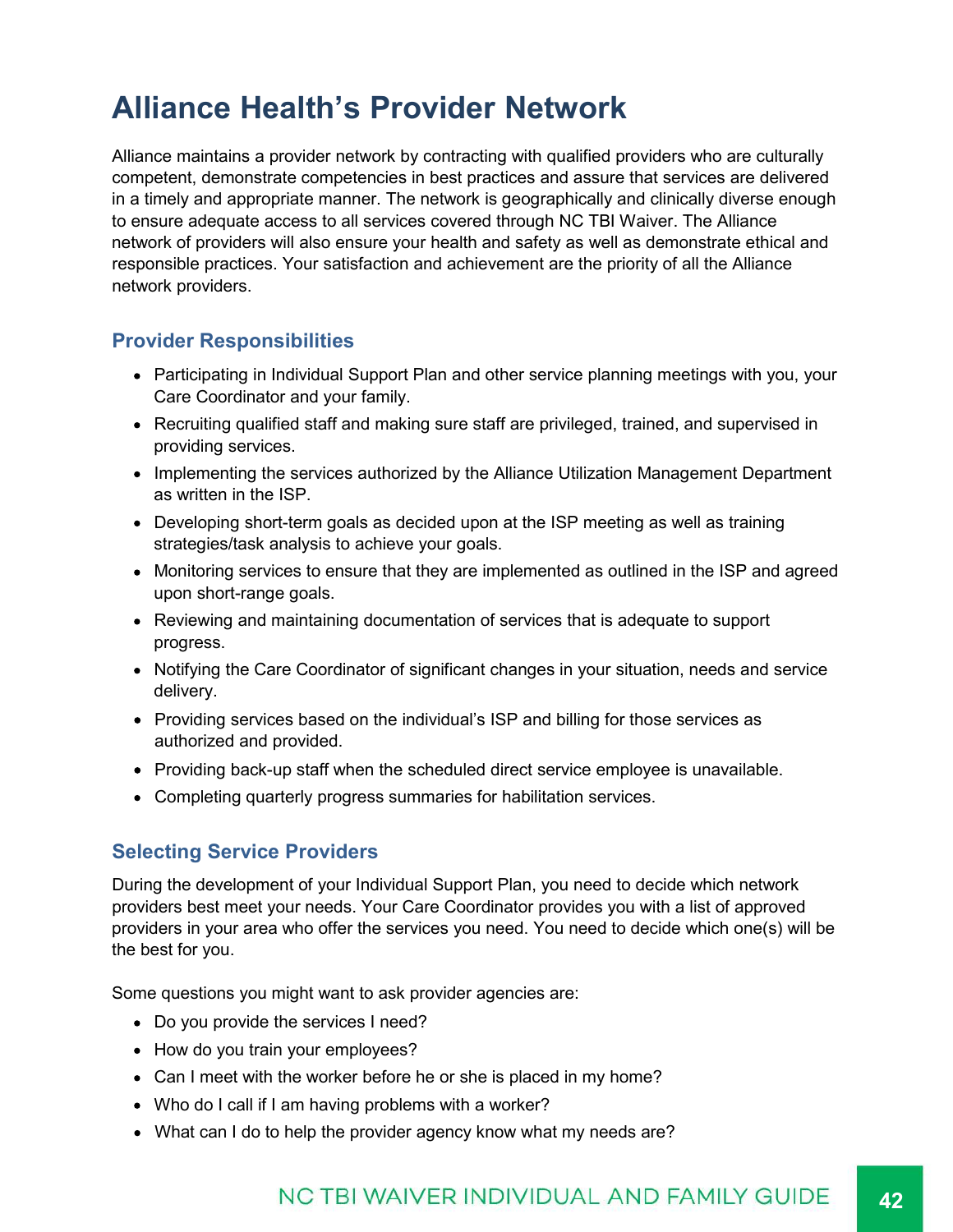- What are the steps to follow if the worker does not show up for work and a substitute needs to be arranged?
- Will you train your employees throughout the year as to the method we are using (for example, training on how to handle a certain behavior, etc.)?
- Do you provide the supplies needed for objectives (for example, if the objective is to put together a puzzle, do you provide the puzzle)?
- Do you have people qualified to provide more than one service? Which ones?
- How frequently and by what method is the employee supervised by your agency? When will you do the home visits to observe services?
- Will the agency call me or someone of my choosing to notify me of the home visit?

### **Starting Your Services**

Implementation of the ISP is a shared responsibility for you, your family members, and the members of your planning team. Services must start within **45 days of initial ISP approval.**

#### **Timelines**

Your initial ISP must be submitted for approval within **60 days of the level of care determination date.** Your annual ISP will be effective the first day of the month following your birth month. For the initial, annual and updated ISP, all plans must be approved prior to services beginning. If plan approval is denied, appeal rights will be offered. Following any ISP or update to the ISP services should begin promptly. If services do not begin promptly, it may be necessary to revise your ISP. If you wish to change or add services during the plan year, you may ask your Care Coordinator to assist in updating your ISP at any time.

#### **After Your Individual Support Plan is Approved**

- The network provider agency of your choice develops short-term goals and task analysis/strategies to assist the staff to consistently implement long-range outcomes.
- Back-up staffing will be identified in the event that a direct service employee is unable to assist you due to staff absence.
- DSS is notified by Alliance so that the NC TBI Waiver indicator can be placed on your Medicaid record.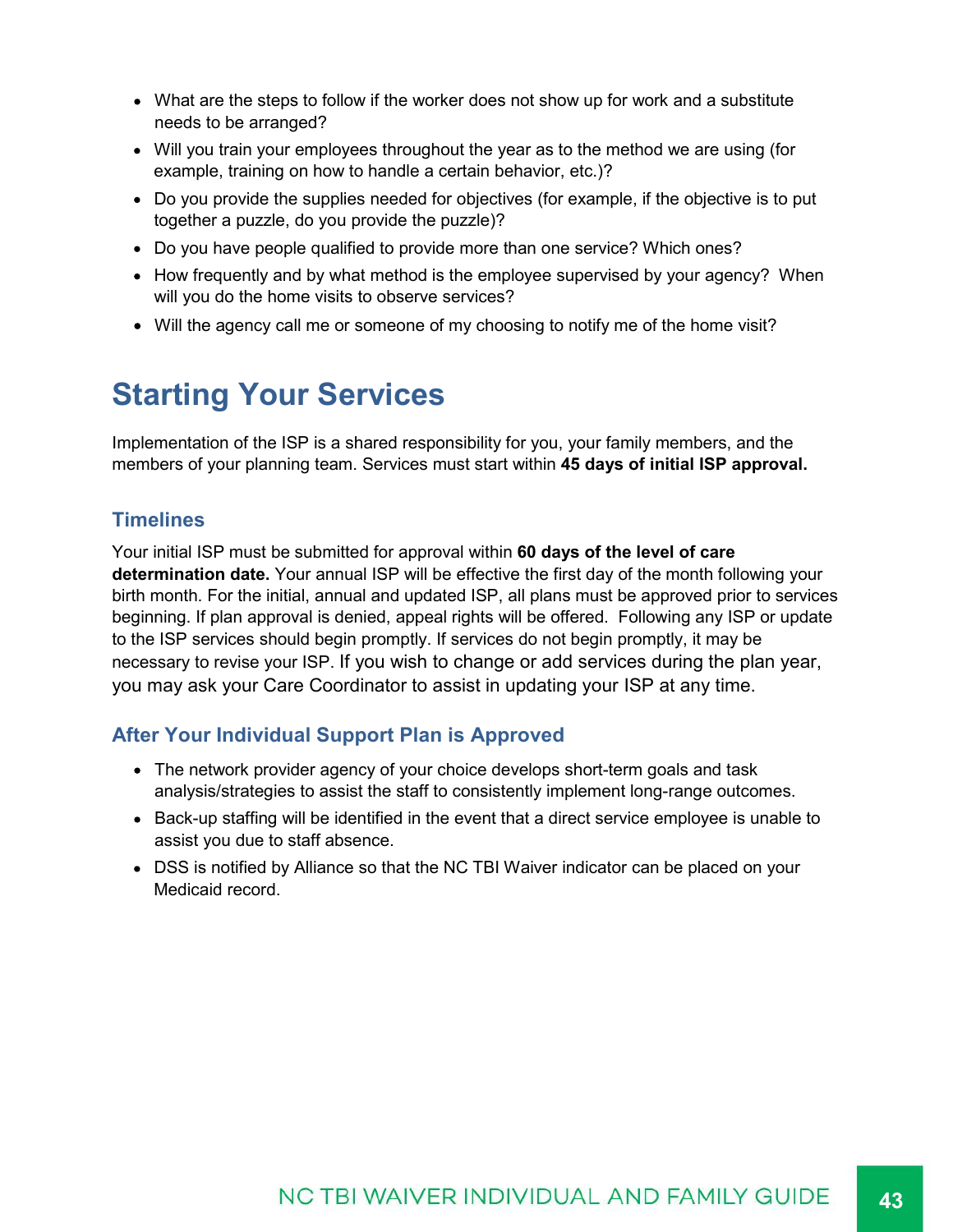![](_page_43_Picture_0.jpeg)

**Section 6: NC TBI Waiver Policies and Procedures**

This section provides an explanation of:

Monitoring of Services by the Care Coordinator Minimum Use of Services to Remain on NC TBI Waiver Traveling Out of State Other Helpful Information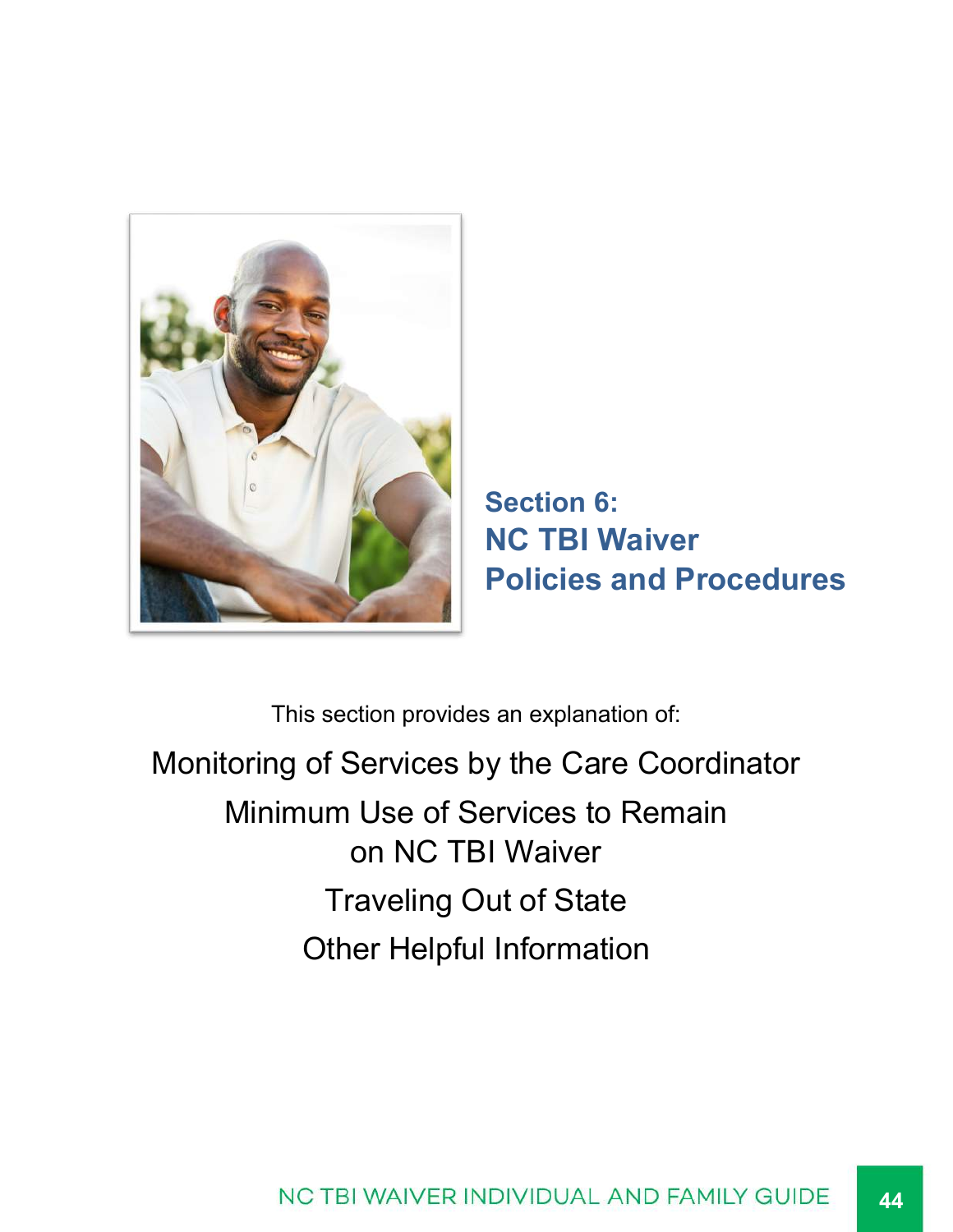### **Monitoring of Services by the Care Coordinator**

Your Care Coordinator is responsible for monitoring the implementation of your Individual Support Plan and all other Medicaid services provided to you as well as your overall health and safety. Monitoring will take place in all service settings and on a schedule outlined in your plan.

#### **Why is Monitoring so Important?**

- To make sure services are provided as outlined in your plan.
- To make sure you have access to services.
- To identify problems as they arise so they can be resolved.
- To make sure the services you are receiving meet your needs.
- To assure that back-up staffing plans are implemented according to your plan.
- To make sure you are healthy and safe.
- To make sure you are offered a free choice of network providers.
- To make sure your non-waiver service needs are being addressed.

#### **How Will Monitoring Take Place?**

- Face-to-face contact with you and members of the ISP team.
- Telephone contact with you and members of the ISP team.
- Observation of services.
- Review of documentation and billing.

#### **How Often Will Monitoring by my Care Coordinator Occur?**

- $\bullet$  If you are new to the waiver, you will receive monthly face-to-face visits for the first six months and then as scheduled in your individual service plan, but no less than quarterly.
- If you live in a residential program, you will receive monthly face-to-face visits.
- If you are not listed in one of the above categories, you will receive face-to-face visits as scheduled in your plan, but no less than quarterly.
- If you do not receive a face-to-face visit during the month, your Care Coordinator will have contact with you by telephone.

### **Minimum Use of Services Required to Remain on NC TBI Waiver**

The NC TBI Waiver requires individuals to use one waiver service that is included in their Individual Support Plan (other than respite) each month to remain eligible for the waiver. If you do not use a waiver service each month, you will be notified by Care Coordination. If you do not use a waiver service within the next 30 days of the notification, you may be terminated from the waiver. Alliance must consult with the Division of Health Benefits (DHB) prior to terminating a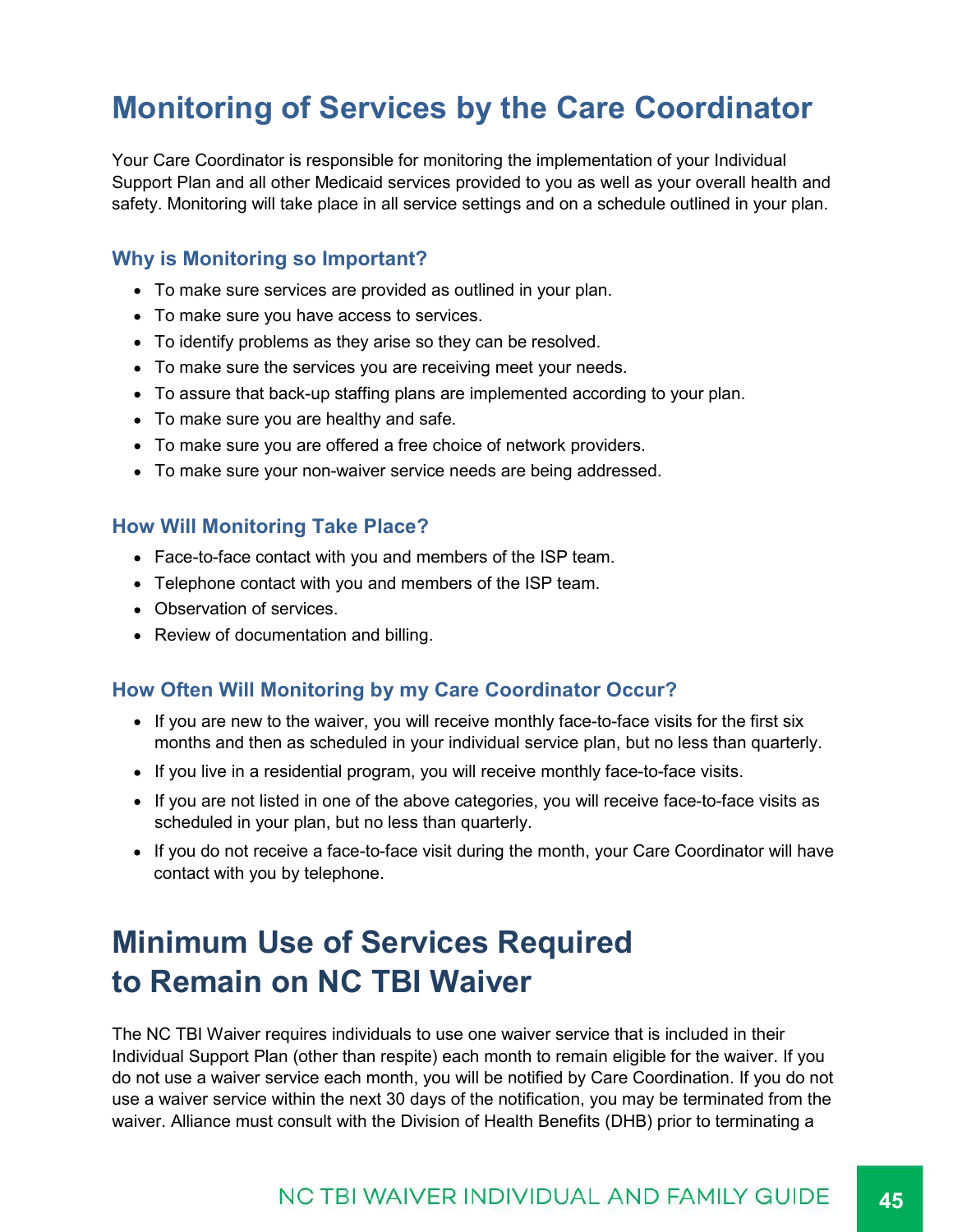NC TBI Waiver participant for non-use of waiver services. Anyone terminated from NC TBI Waiver for non-use of waiver services is given their appeal rights.

Whenever you receive information about your appeal rights, it is very important that you review the information carefully and let your Care Coordinator or UM Care Manager know if you have questions.

If you are removed from NC TBI Waiver due to non-use of services, you may request to re-enter NC TBI Waiver at the completion of any termination or appeal process. If the request is granted and is made within the same waiver year, a plan to bring you back on the waiver will be developed. If the request to re-enter the waiver is made in a new waiver year, you may be placed on the Registry of Unmet Needs and have to wait if no waiver funding is available at the time of your request.

NOTE: For Alliance the TBI "waiver year" runs from May 1 to April 30.

### **Services Provided Outside North Carolina**

If you decide to travel out of state and need the services of your NC TBI Waiver staff, these guidelines are used to determine if your NC TBI Waiver services can be funded through the Waiver during your trip:

- Services for members who have been receiving services from direct care staff while in state and who are unable to travel without their assistance.
- Members who live in alternative family living homes may receive services when traveling with their alternative family living home family out-of-state under these guidelines.
- Members who are residing in residential settings are allowed to go out of state on vacation with their residential provider and continue to receive services as long as the member's cost of care does not increase.
- Written prior approval of this request for their staff to accompany an individual served and their family out- of-state must be received from the supervisor of the staff person and Alliance, the LME/MCO.
- Waiver services may not be provided outside of the United States of America.
- Provider agencies must ensure that the staffing needs of all their members can be met.
- Supervision of the direct service employee and monitoring of care must continue.
- The ISP must not be changed to increase services while out of state.
- Services can only be reimbursed to the extent they would be had they been provided in state, and only if they benefit the participant.
- Respite services **are not** provided during out of state travel since the caregiver is present during the trip.
- If licensed professionals are involved, Medicaid cannot waive other state's licensure laws. A NC licensed professional may or may not be licensed to practice in another state.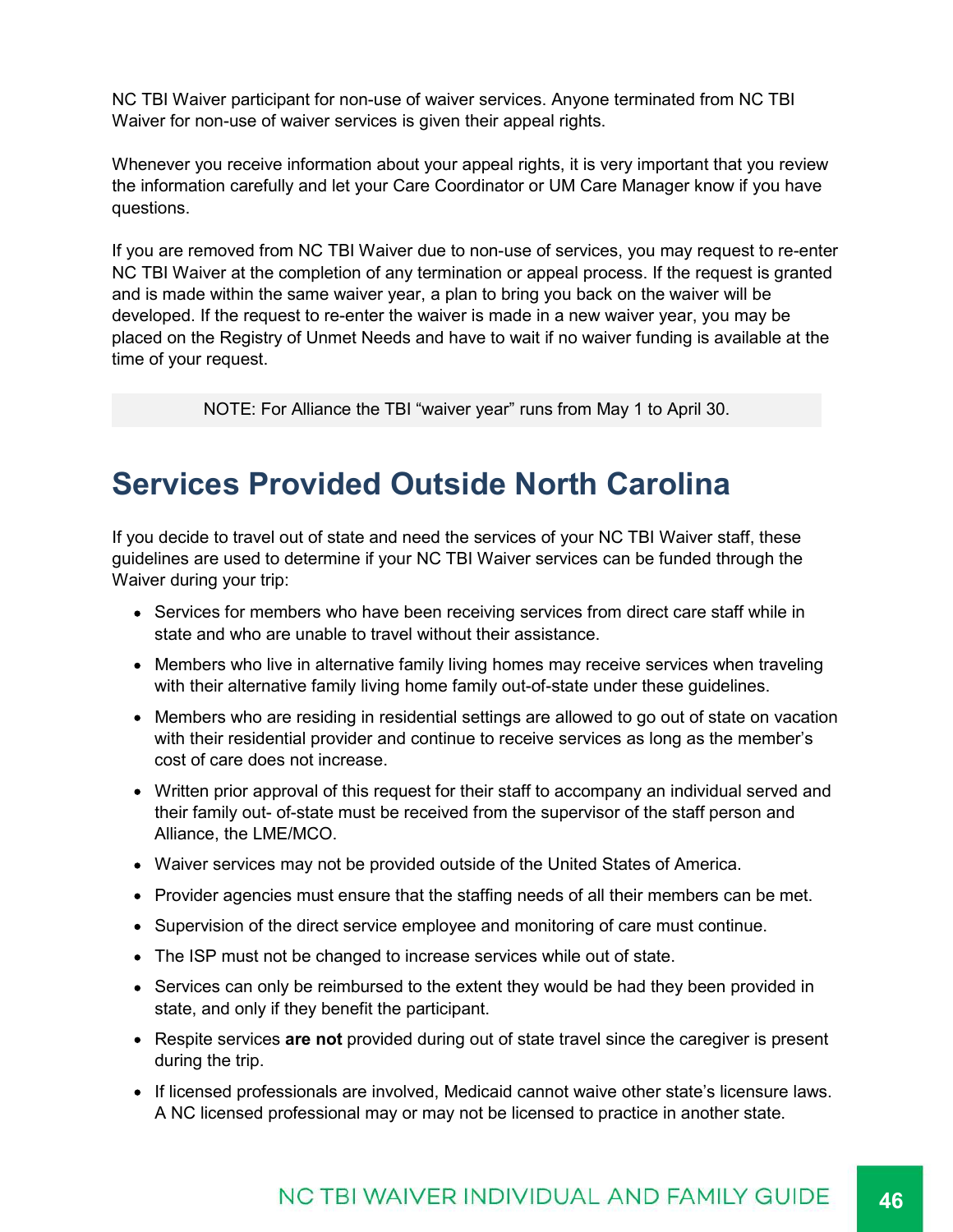- Medicaid funds cannot be used to pay for room and board, nor transportation costs of the member, family or staff.
- Provider agencies and Agencies With Choice assume all liability for their staff when out of state.

### **Other Helpful Information**

#### **Absences, Relocations and Terminations**

If you are absent from NC TBI Waiver services, your Care Coordinator may need to take certain actions. The action needed depends on the nature of the absence. If you are hospitalized, placed in a skilled nursing facility, admitted to a rehabilitation facility, admitted to a state psychiatric facility, or will be absent for 30 days or more, the Department of Social Services will direct the Care Coordinator about continuing Medicaid eligibility. You should keep your Care Coordinator informed of all absences or anytime you are admitted to a hospital or institution.

#### **Transferring TBI Waiver Services**

NC TBI Waiver participants are currently legal residents (for the purpose of Medicaid eligibility) of the Alliance catchment area, which includes the following counties: Wake, Durham, Cumberland, and Johnston. If you move to another county outside the Alliance region and become a legal resident of another area, you are no longer eligible for Alliance's NC TBI Waiver. Your Care Coordinator works with you in transferring services to the LME/MCO that you are moving to and terminates you from Alliance's NC TBI Waiver. The Care Coordinator provides the receiving LME/MCO with all requested information needed with your written consent. Currently the NC TBI Waiver is only available in the Alliance LME/MCO geographic area.

It is important that you apply to have Medicaid transferred to your new county of residence as soon as you move. The date of Medicaid transfer is the date that services can be approved in your new county of residence. It will take a few weeks or even a month or more for the Medicaid to transfer. Your Alliance Care Coordinator will assist in linking you to available services and resources to support you in your transition.

#### **Terminations from NC TBI Waiver**

A person must be terminated from NC TBI Waiver for any one of the following reasons:

- Department of Social Services terminates Medicaid eligibility.
- The person-centered Individual Support Plan is not approved, (which can be appealed).
- Placement in a skilled nursing or specialty hospital facility.
- Relocation out-of-state.
- Death.
- Non-use of at least one waiver service (other than assistive technology, community transition, home modifications, vehicle modifications, or respite) each month.

#### NC TBI WAIVER INDIVIDUAL AND FAMILY GUIDE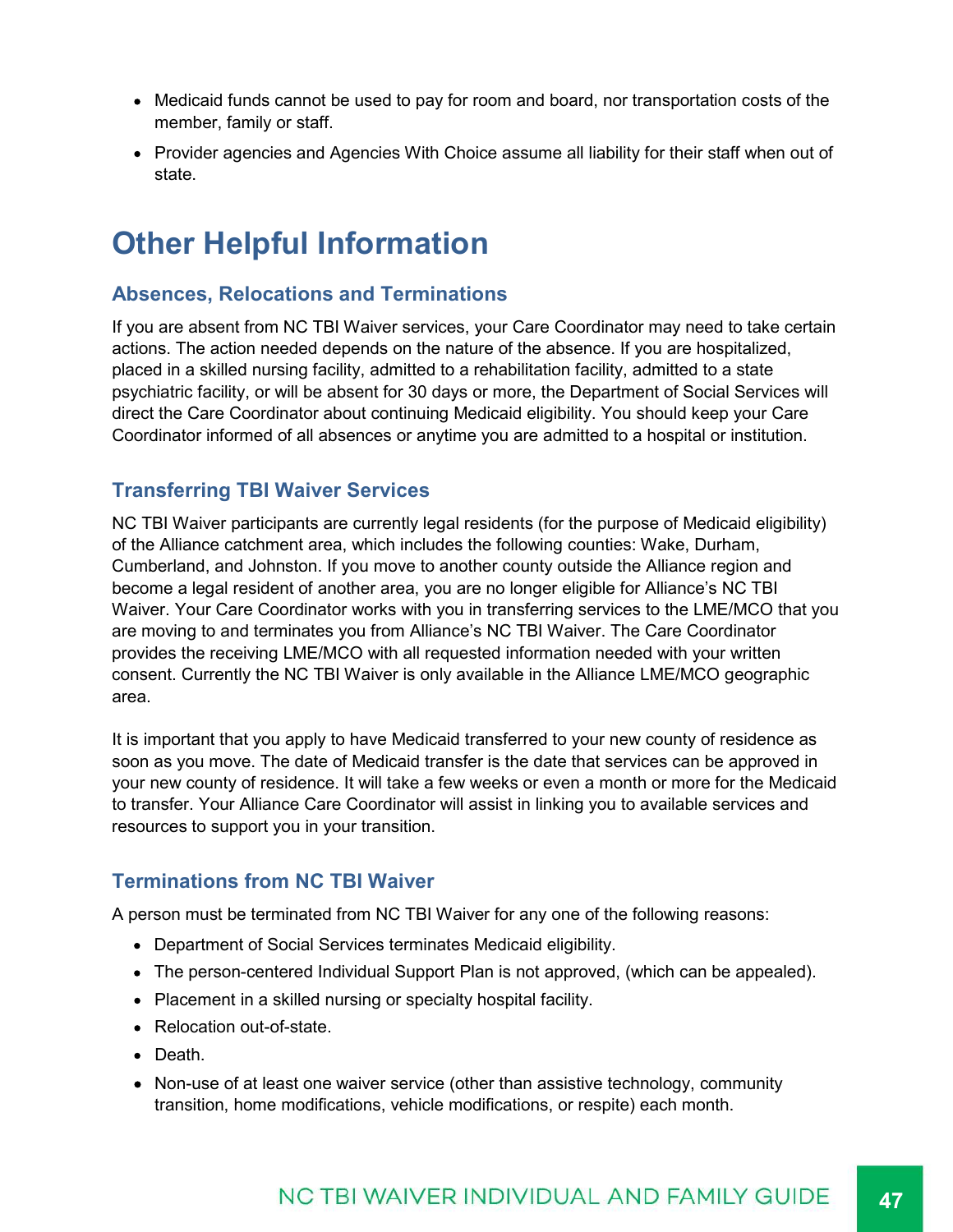- Voluntary withdrawal.
- No longer meet SNF or specialty hospital level of care as determined by Utilization Management (which can be appealed).

When terminations from NC TBI Waiver are necessary:

- Appeal rights are provided to the individual or legal guardian in writing by the agency terminating them from NC TBI Waiver and/or Medicaid.
- $\bullet$  For most terminations, the effective date is the last date of the month.
- All terminations are coordinated with the local Department of Social Services.

#### **Other State Waivers That Might Meet Your Needs**

Your Care Coordinator can assist you if you have questions about any of the other state waivers.

You may only receive funding from one waiver at a time.

Other waivers in North Carolina are:

**CAP-DA-Community Alternatives Program for Disabled Adults**

Provides an alternative to nursing facility care for persons with disabilities who are age 18 and older and who live in a private residence (ncdhhs.gov/dma/services/capda.htm).

#### **Other Services That Might Meet Your Needs**

If you are dismissed from receiving services or are not enrolled in the NC TBI Waiver you may ask your Care Coordinator about other services that you may be eligible for that could meet your needs. Available services will vary from person to person since some individuals will no longer have Medicaid coverage when they are terminated from NC TBI Waiver. DSS will inform you if you will continue to have Medicaid coverage.

#### **Suggestions for Improvement to NC TBI Waiver**

Your suggestions about ways to improve the NC TBI Waiver are always welcome. Some operational procedures can be changed by Alliance, while others require the approval of the State or Center for Medicare & Medicaid Services (CMS). Please talk with your Care Coordinator or any Alliance employee if you have suggestions for waiver improvements. For more information, visit Alliance's website at AllianceHealthPlan.org and select the link to NC Division of Medical Assistance website for NC TBI Waiver and the 1915(b)(c) waiver, which provides detailed information about services, provider qualifications, funding, utilization management, monitoring, and quality assurance.

#### **Consumer and Family Advisory Committee (CFAC)**

The Consumer and Family Advisory Committee membership consists of consumers and family members who receive mental health, intellectual/developmental disabilities and substance use/addiction services. CFAC is a self-governing committee that serves as an advisor to

#### NC TBI WAIVER INDIVIDUAL AND FAMILY GUIDE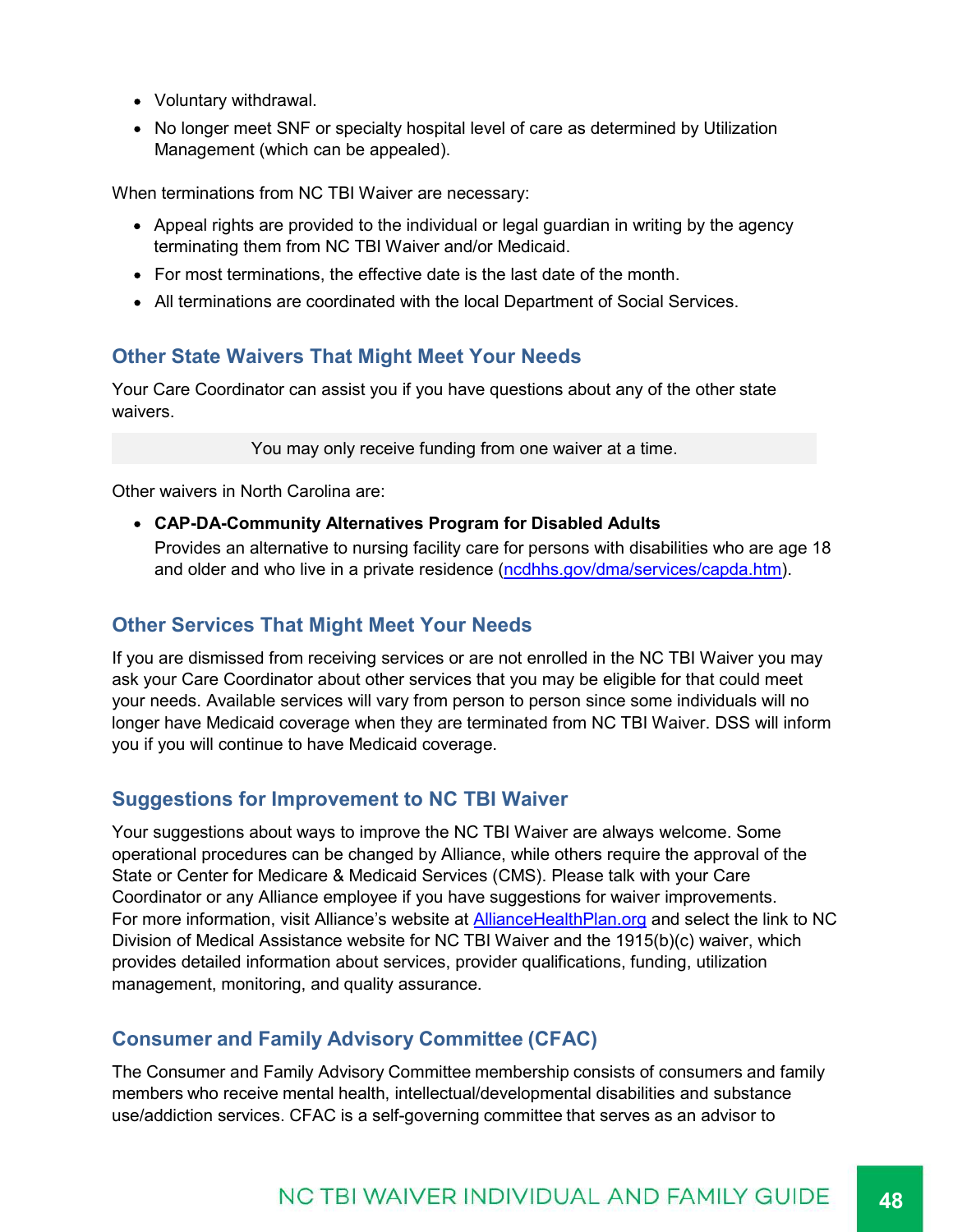Alliance administration and the Alliance Board of Directors. If you would like to share more feedback on the TBI Waiver, please consider joining your local CFAC group.

State statutes charge CFAC with the following responsibilities:

- Review, comment on, and monitor the implementation of the local business plan.
- Identify service gaps and underserved populations.
- Make recommendations regarding the service array and monitor the development of additional services.
- Review and comment on the Alliance budget.
- Participate in all quality improvement measures and performance indicators.
- Submit findings and recommendations to the State Consumer and Family Advisory Committee regarding ways to improve the delivery of mental health, intellectual/other developmental disabilities and substance use/addiction services.

For more information, call toll-free at (800) 510-9132 to be put in touch with someone at the Alliance CFAC.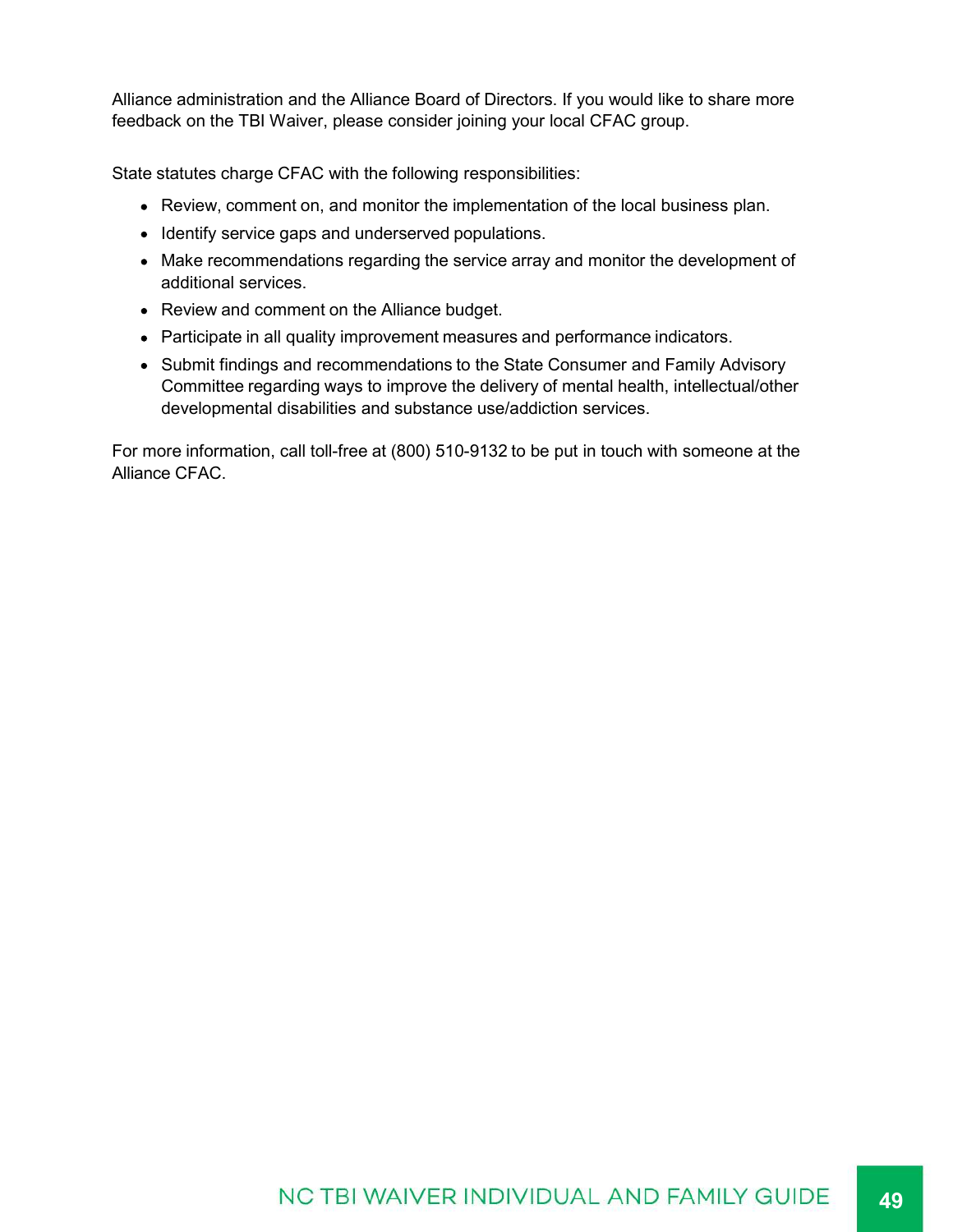![](_page_49_Picture_0.jpeg)

**Section 7: Acronym List and Glossary of Words and Terms to Know**

This section provides a list of acronyms and an explanation of words and terms used throughout this Guide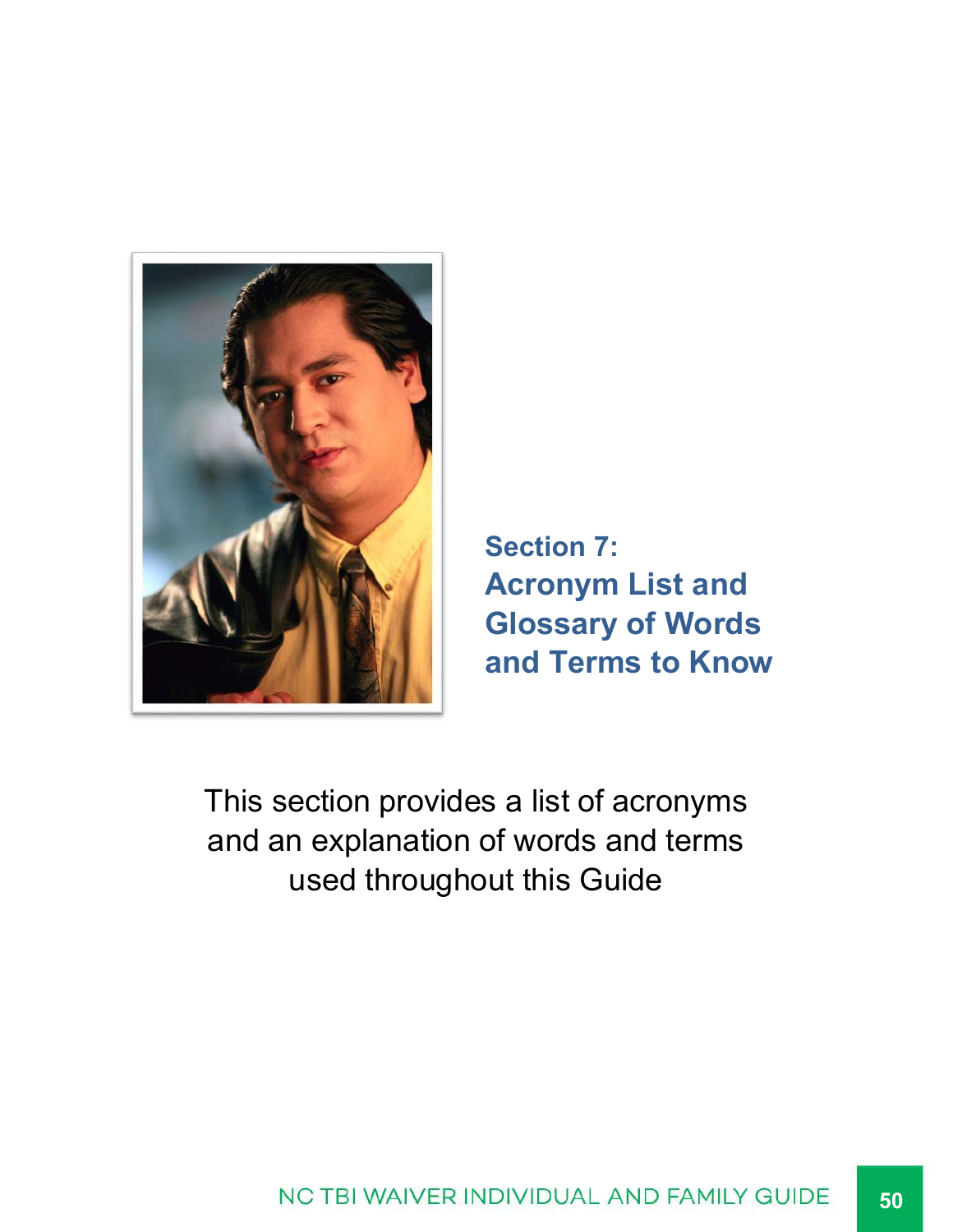### **Acronyms in the Guide**

| <b>ABI</b>     | <b>Acquired Brain Injury</b>                                                |
|----------------|-----------------------------------------------------------------------------|
| <b>AFL</b>     | <b>Alternative Family Living</b>                                            |
| <b>CAP</b>     | <b>Community Alternative Program</b>                                        |
| <b>CMS</b>     | <b>Centers for Medicare &amp; Medicaid Services</b>                         |
| <b>DHHS</b>    | Department of Health and Human Services                                     |
| <b>DHB</b>     | <b>Division of Health Benefits</b>                                          |
| <b>DSS</b>     | <b>Department of Social Services</b>                                        |
| <b>HCBS</b>    | Home and Community Based Services                                           |
| ICF or ICF-IID | Intermediate Care Facility (for Individuals with Intellectual Disabilities) |
| ID or I/DD     | Intellectual Disability or Intellectual/Developmental Disability            |
| <b>IDEA</b>    | Individuals with Disabilities Education Act                                 |
| <b>ISP</b>     | Individual Support Plan                                                     |
| LME/MCO        | Local Management Entity/Managed Care Organization                           |
| <b>MD</b>      | Medical Doctor or Physician                                                 |
| <b>MFP</b>     | Money Follows the Person                                                    |
| MH/DD/SA       | Division of Mental Health, Developmental Disability, Substance Abuse        |
| <b>PIHP</b>    | Prepaid Inpatient Health Plan                                               |
| QP             | <b>Qualified Professional</b>                                               |
| <b>SNF</b>     | <b>Skilled Nursing Facility</b>                                             |
| <b>SSA</b>     | Social Security Administration                                              |
| SSI            | (Social Security) Supplemental Security Income                              |
| TBI            | <b>Traumatic Brain Injury</b>                                               |
| <b>UM</b>      | <b>Utilization Management</b>                                               |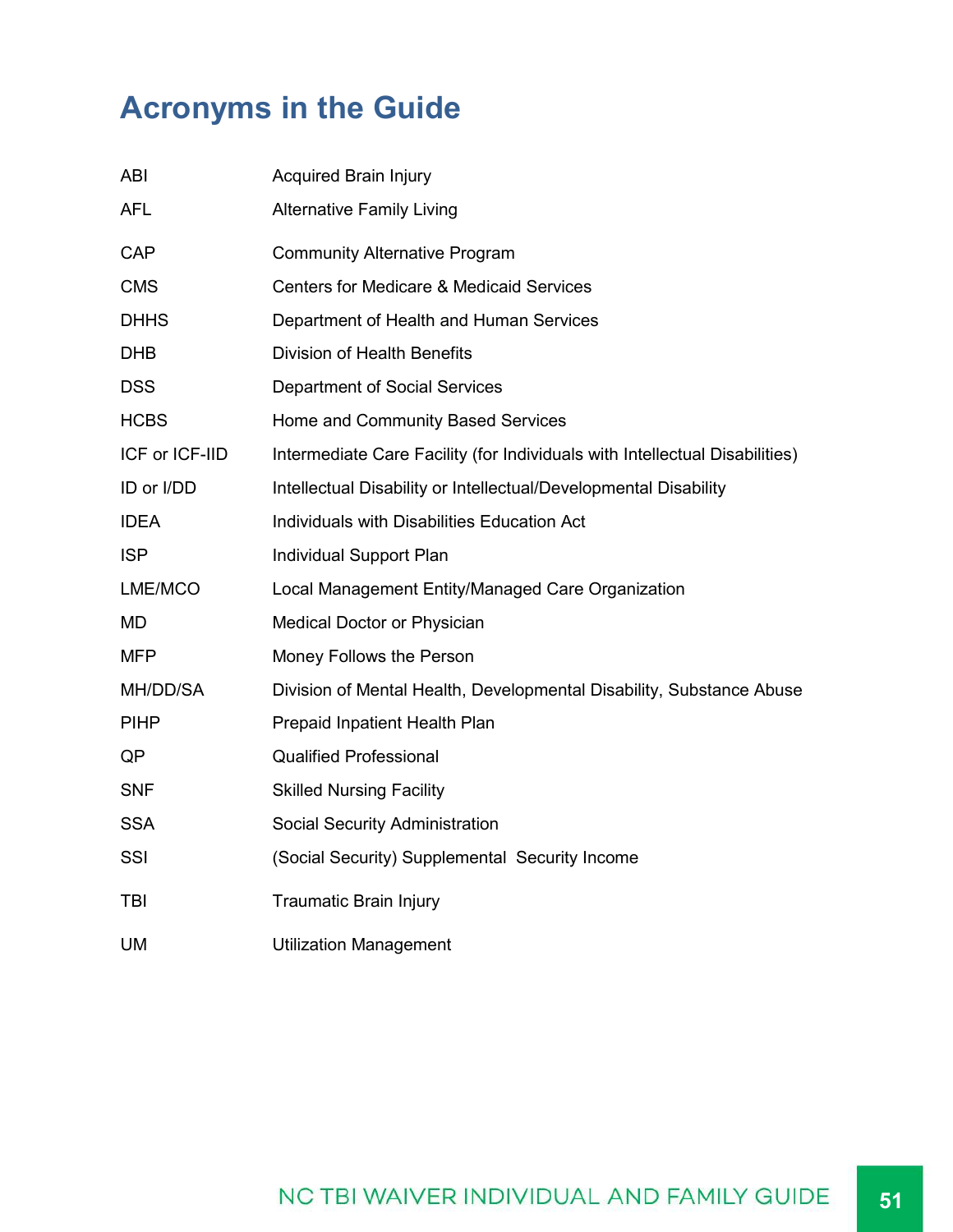### **Glossary of Words and Terms to Know**

**Alliance Health:** A multi-county Managed Care Organization (MCO) that manages, authorizes and oversees the provision of waiver services for individuals with mental health, developmental disabilities and substance abuse needs whose Medicaid originates from Durham, Wake, Cumberland and Johnston counties.

**Alternative Family Living (AFL):** An out-of-home setting where the participant receives 24-hour care and lives in a private home environment with a family (or individual) where the services are provided to address the care and habilitation needs of the participant. Any AFL providing services to a child/children or two or more adults requires a license (as defined by NC General Statues 122C-3 27G .5600F). Waiver funding may not be utilized as payment for room and board costs.

**Care Coordinator:** A qualified professional at Alliance who assists members with their personcentered Individual Support Plan (ISP), coordinating services, and monitoring to assure quality services are being delivered and that health and safety needs are addressed.

**Care Manager:** Care Managers conduct utilization management (authorization of services), monitor progress on goals in the Individual Support Plan, make recommendations, and refer for additional or different services and amounts of services, and supports based on their findings.

**Centers for Medicare and Medicaid Services (CMMS or CMS):** The unit of the Federal Department of Health and Human Services that administers the Medicare and Medicaid programs.

**Community Supports:** Organizations that provide support to a person. Community supports may include advocacy organizations, community service organizations, faith-based organizations, civic organizations, and/or educational organizations.

**Cost Limit:** For NC TBI Waiver this is \$135,000 per waiver year.

**County Department of Social Services (DSS):** The local (county) public agency that is responsible for determining eligibility for Medicaid benefits and for other assistance programs.

**Department of Health and Human Services (DHHS):** The state agency that includes both North Carolina Medicaid and the Division of Mental Health/Developmental Disabilities/ Substance Abuse Services. The North Carolina DHHS website is ncdhhs.gov/.

**Division of Health Benefits (DHB):** The state agency responsible for Medicaid-funded services and the administration of the NC Innovations, NC TBI Waiver, and NC MH/DD/SAS Health Plan. The website for North Carolina Medicaid is medicaidhttps://medicaid.ncdhhs.gov.ncdhhs.gov/.

**Division of Mental Health, Developmental Disabilities and Substance Abuse Services (DMH/DD/SAS):** The state agency that works with DHB in the administration of the NC Innovations, NC TBI Waiver, and NC MH/DD/SAS Health Plan. The website for North Carolina's DMH/DD/SAS is ncdhhs.gov/assistance/disability-services/traumatic-brain-injury.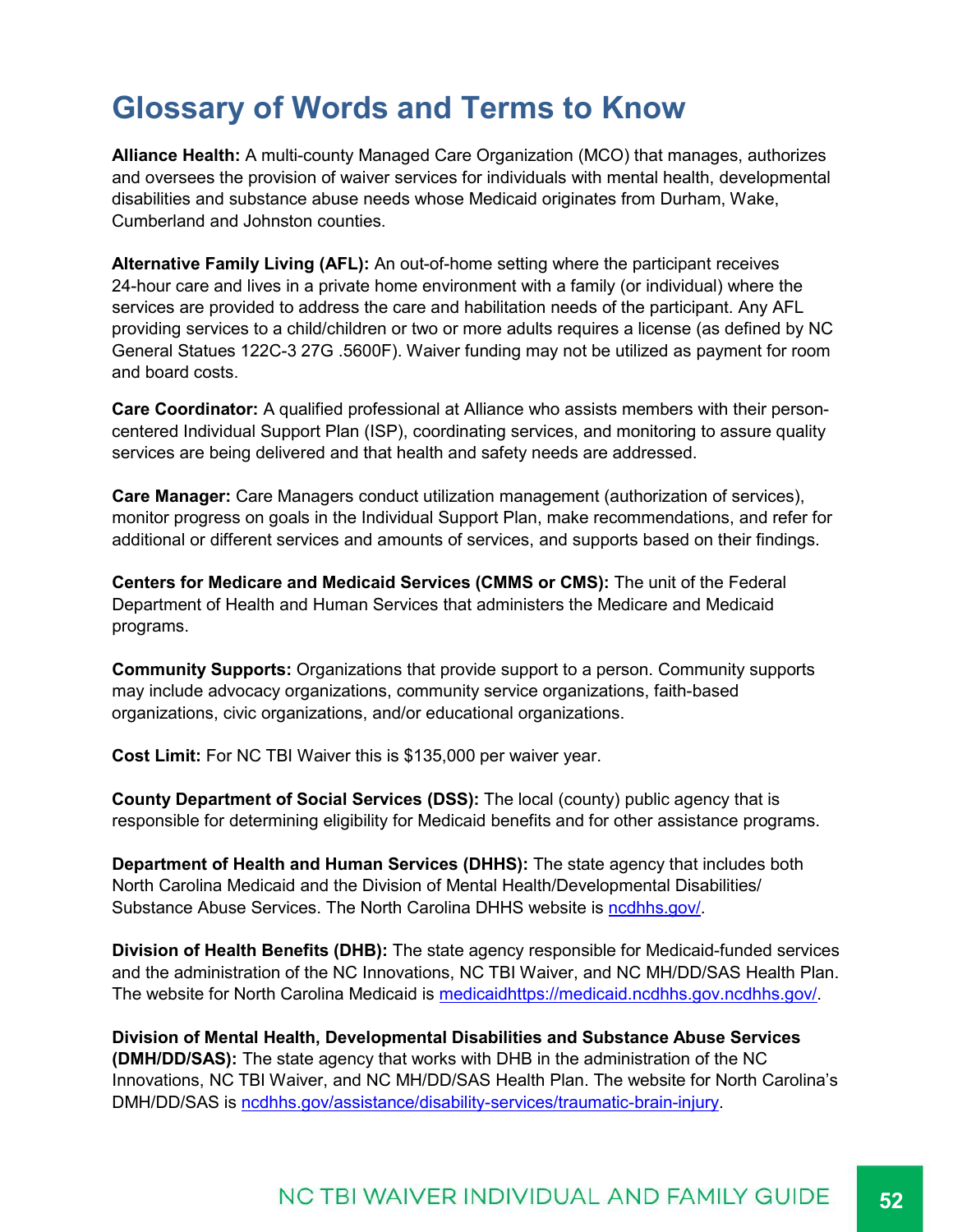**Freedom of Choice**: The right afforded an individual who is determined to be likely to require a level of care specified in a waiver to choose either institutional or home and community-based services.

**HCBS Waivers:** Home and Community Based Services Waivers that allow states that participate in Medicaid to develop alternatives for individuals who would other-wise require care in institutions. NC TBI Waiver is one of North Carolina's HCBS waivers.

**Health Risk Screening:** An assessment to screen for health risks connected with a variety of disabilities that may affect the human body and the person's ability to engage in functional activities (e.g., developmental disabilities, physical disabilities, disabilities associated with age).

**In-Home Services:** In NC TBI Waiver this includes in-home intensive support, respite and personal care.

**Institution**: For purposes of NC TBI Waiver, an institution is defined as a residential facility that is licensed and funded as a skilled nursing facility. NC TBI Waiver funding cannot be used in an institution, including ICFs-MR, hospitals, skilled nursing facilities, or State Developmental Centers.

**Least Restrictive Environment:** The least restrictive/intensive setting of care sufficient to effectively and safely support an individual. Supporting an individual in the environment that is least restrictive is considered best practice.

**Legal Guardian or Legally-Responsible Person:** A person who has been appointed by a court of law to act as decision-maker for an individual deemed unable to make decisions on their own behalf (most often a family member or friend unless there is no one available in which case a public employee is appointed).

**Limits on Sets of Services:** A maximum amount of a designated group of services that an individual can receive under a waiver.

**Medicaid:** The joint federal and state program to assist states in furnishing medical assistance (health insurance) to financially eligible individuals. Federal law concerning the Medicaid program is located in Title XIX of the Act. NC TBI Waiver services are provided under the Medicaid program. All NC TBI Waiver participants have Medicaid coverage.

**Medically-Necessary Treatment:** In order for NC TBI Waiver to cover (pay for) treatment (services); those services must be deemed "medically necessary." This means treatment and services must be:

- Necessary and appropriate for the prevention, diagnosis, palliative, curative, or restorative treatment of a mental health or substance abuse condition;
- Consistent with Medicaid policies and national or evidence-based standards, North Carolina DHHS defined standards or verified by independent clinical experts at the time the procedures, products and services are provided;
- Provided in the most cost-effective, least restrictive environment that is consistent with clinical standards of care;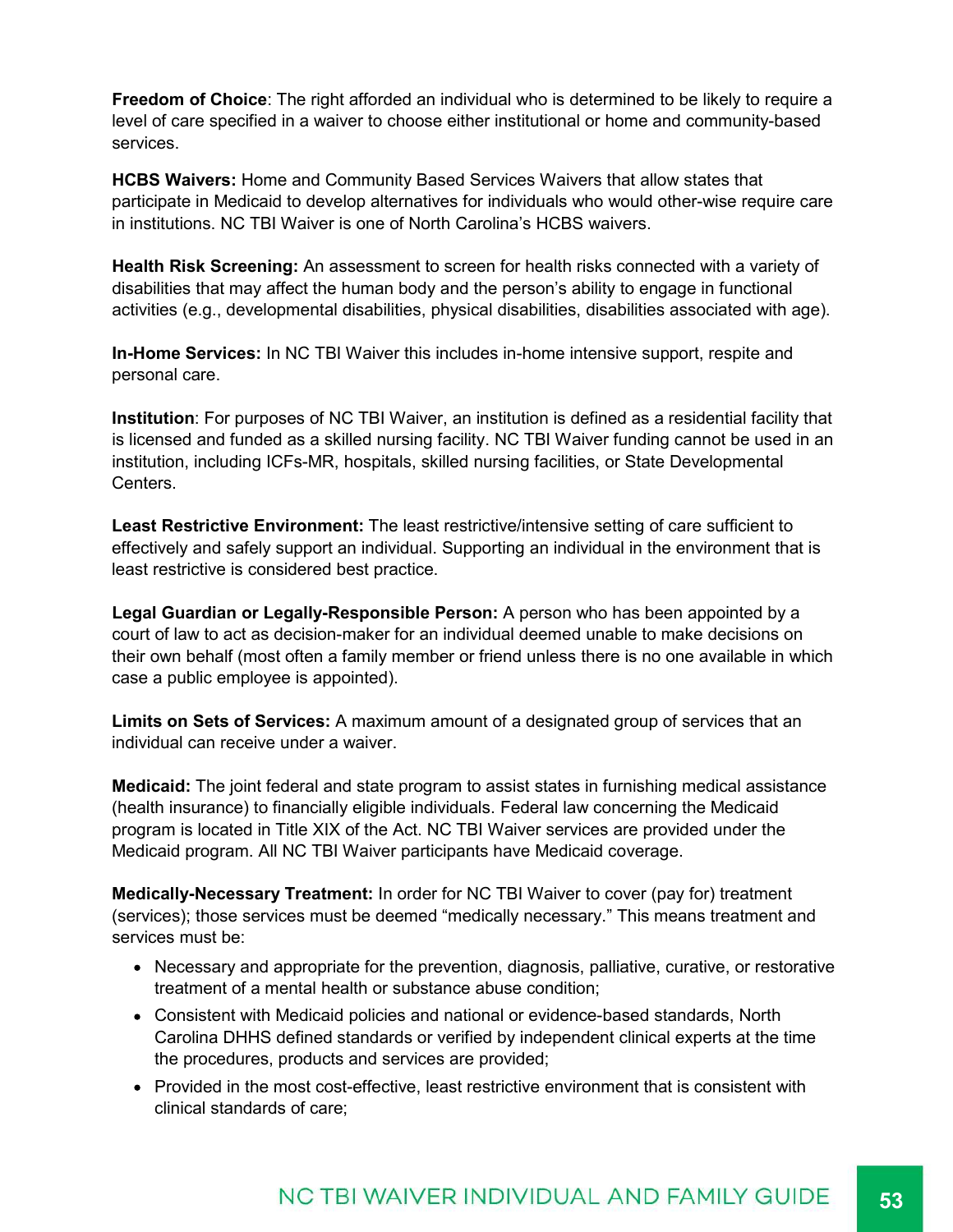- **Not provided solely for the convenience of the individual, family members, custodian or provider;**
- Not for experimental, investigational, unproven or solely cosmetic purposes;
- Furnished by or under the supervision of a licensed professional (as relevant) under State law in the specialty for which they are providing service and in accordance with Title 42 of the Code of Federal Regulations, the Medicaid State Plan, the North Carolina Administrative Code, Medicaid medical coverage policies, and other applicable Federal and state directives;
- Sufficient in amount, duration and scope to reasonably achieve their purpose, and
- Reasonably related to the diagnosis for which they are prescribed regarding type, intensity, and duration of service and setting of treatment.

Within the scope of the above guidelines, medically-necessary treatment shall be designed to:

- Be provided in accordance with the person-centered Individual Service Plan which is based upon a comprehensive assessment, and developed in partnership with the person receiving services and the community team;
- Conform with any advanced medical or mental health directives that have been prepared;
- Respond to the unique needs of linguistic and cultural minorities and furnished in a culturally relevant manner; and
- Prevent the need for involuntary treatment or institutionalization.

**Medicare:** Medicare is health insurance for people age 65 or older, under age 65 with certain disabilities, and any age with End-Stage Renal Disease (ESRD) (permanent kidney failure requiring dialysis or a kidney transplant). While NC TBI Waiver services are not provided under the Medicare program, some individuals enrolled in the NC TBI Waiver may have Medicare coverage in addition to Medicaid coverage.

**Most Integrated Environment:** The least restrictive setting of care sufficient to effectively support an individual. An integrated environment is one in which a person with a disability participates in the same activities and settings as non-disabled individuals.

**NC TBI Waiver Level of Care:** The document used for determining what the minimum amount of assistance an individual may require in order to receive services in an institutional setting under the State Medicaid Plan. For the NC TBI Waiver the institutional level of care setting that corresponds to the level of care that must be met for NC TBI Waiver is the skilled nursing facility or specialty hospital level of care.

**NC TBI Waiver:** The NC TBI Waiver is a means of funding services and supports for individuals with traumatic brain injury who are at risk for institutional care in a skilled nursing facility or specialty hospital but who chose instead to remain in their own home and community. NC TBI is authorized by a Medicaid Home and Community-Based Services (HCBS) Waiver granted by the Centers for Medicare and Medicaid Services (CMS) under Section 1915 (c) of the Social Security Act. Federal, State and local dollars fund Medicaid waivers. The NC Medicaid Health Plan functions as a Prepaid Inpatient Health Plan (PIHP) through which all mental health, substance abuse and developmental disabilities services are authorized for Medicaid participants in the Durham, Wake, Cumberland and Johnston counties.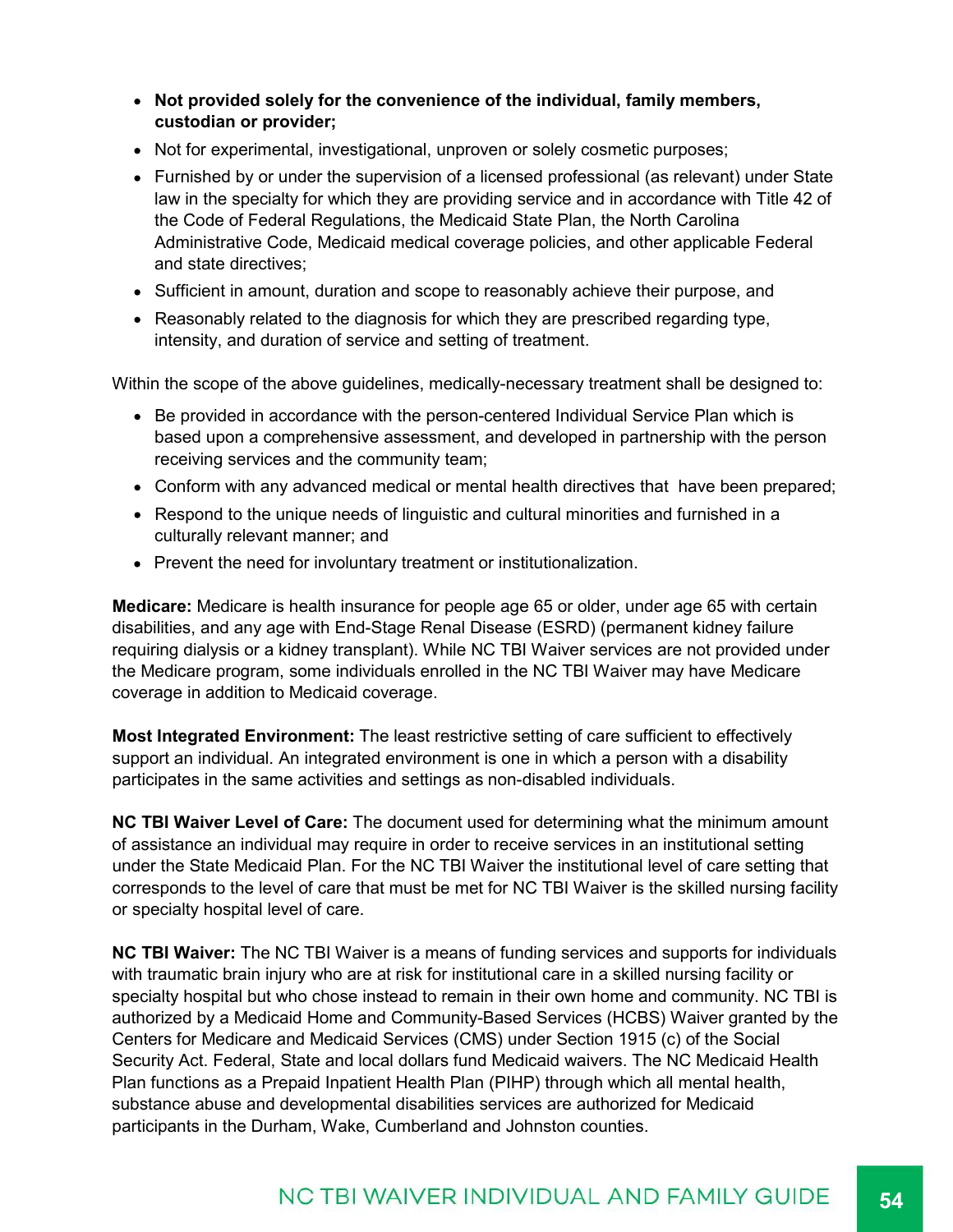CMS approves the services provided under NC TBI Waiver, the number of individuals that may participate each year, and other aspects of the program. The waiver can be amended with the approval of CMS. CMS may exercise its authority to terminate the waiver whenever it believes the waiver is not being managed by the MCO properly.

The Division of Health Benefits (DHB), the State Medicaid agency, operates the NC TBI Waiver. DHB contracts with Alliance Health to arrange for and manage the delivery of services, and perform other waiver operational functions under the concurrent 1915 (b)/(c) waivers. DHB directly oversees the NC TBI Waiver, approves all policies and procedures governing waiver operations and ensures that the NC TBI Wavier assurances are met.

**Natural Supports:** People who provide support, care, and assistance to a person with a disability without payment for that support. Natural supports may include parents, spouses, siblings, children, extended family members, neighbors, church members, and/or co-workers, etc.

**Neurobehavioral Center:** An inpatient facility program for adults who have sustained an acquired brain injury (ABI) and have struggled in society due to problems managing their behavior effectively.

**Participant/Individual/Member:** The person who is approved to receive services under the NC TBI Waiver.

**Person-Centered Plan:** The document that includes important information about the participant, their life goals, and the steps that they and the planning team need to take to get there. It also identifies support needs, and includes a combination of paid, natural supports from family and friends, and community supports.

**Prepaid Inpatient Health Plan (PIHP):** Alliance Health, as do all NC Managed Care Organizations (MCOs), functions as a Prepaid Inpatient Health Plan through which all mental health, substance abuse and developmental disabilities services are managed and authorized for Medicaid participants in the Durham, Wake, Cumberland, and Johnston Counties.

**Private Home:** The home that an individual owns or rents in his or her own right or the home where a waiver participant resides with spouses, other family members or friends. A living arrangement (house or apartment) that is owned or leased by a service provider is not a private residence.

**Provider Network:** The agencies or professionals under contract with Alliance Health to provide authorized services to eligible individuals.

**Registry of Unmet Needs:** A registry that contains a list of individuals who are waiting for NC TBI Waiver funding for identified needs.

**Rehabilitation Service:** A service that assists an individual in re-learning or improving skills, including self-help, socialization, and other skills directed at maximizing an individual's independent functioning.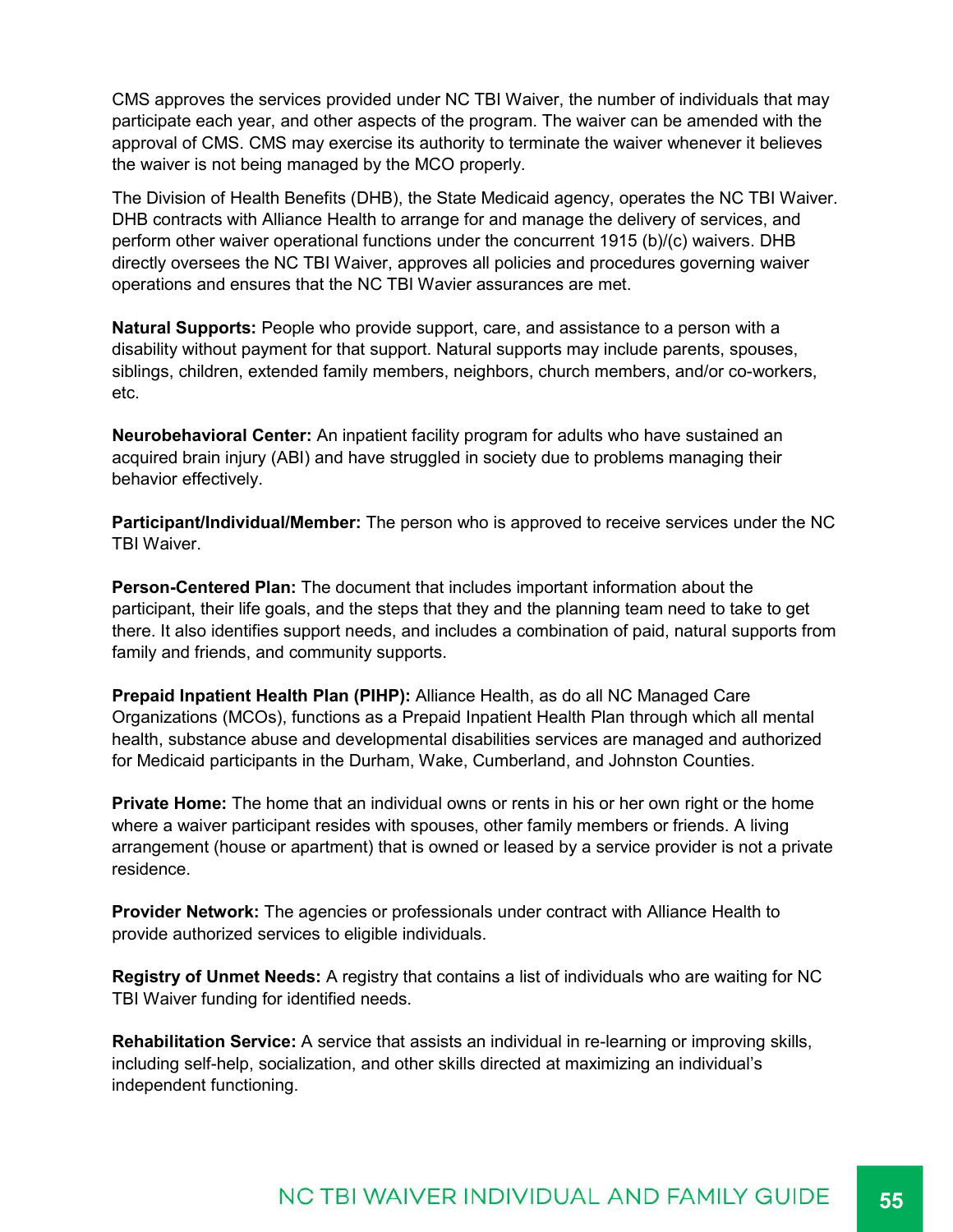**Service Limit:** The maximum amount of a specific services that can be received under certain NC TBI Waiver services.

**Skilled Nursing Facility (SNF)**: A service which are furnished under the direct supervision of licensed nursing personnel and under the general direction of a physician in order to achieve the medically desidred results and to assure quality patient care.

**Records Management and Documentation Manual (RM and DM):** The DMH/DD/SAS document that provides the requirements for maintenance of client information, documentation of service provision, and confidentiality requirements.

**Slots:** The annual allocation/distribution of the number of individuals to be served through the Waiver. The Center for Medicare and Medicaid Services (CMS) allows North Carolina to serve a given number of individuals on NC TBI each waiver calendar year. This number is the number of "slots" available for that year.

**State Plan:** The term that refers to the State Medicaid Plan for Medicaid for the State of North Carolina that is approved by CMS.

**Supplemental Security Income (SSI)**: Social Security program that pays benefits to disabled adults and children who have limited income and resources.

**Support Services:** Services that enable an individual to live in their community. These include services that can provide direct assistance to the individual, and/or services that provide assistance to the individual's caregivers and/or support staff.

**Utilization Management Department (UM):** The Alliance department responsible for approving Individual Support Plans and authorizing medically-necessary services. Care Managers work in the UM Department.

**Waiver Year:** The 12-month period that CMS uses to authorize, monitor and control waiver programs and expenditures. The waiver year begins on the effective date of the waiver approval and includes the 12 months following that date. For NC TBI Waiver this is May 1 to April 30.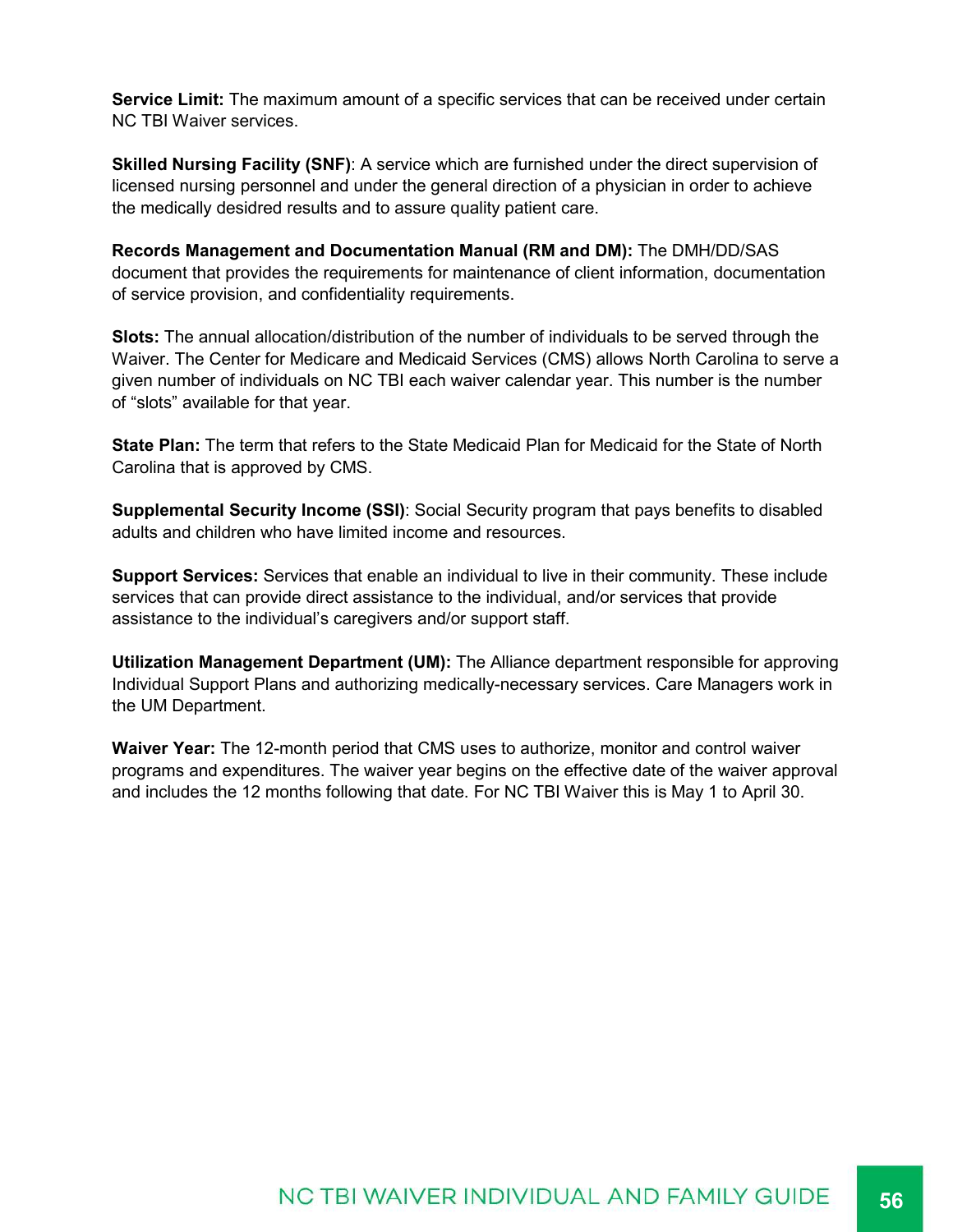### Appendix A **Participant Responsibilities for NC TBI Waiver**

(Insert name of PIHP)  $NORTH CAROLINA DIVISION OF MENTIAL$ HEALTH, DEVELOPMENTAL DISABILITIES AND SUBSTANCE ABUSE SERVICES

Client: Record Number:

#### **PARTICIPANT RESPONSIBILITIES**

I understand that enrollment in the North Carolina (NC) TBI Waiver is voluntary.

I also understand that if enrolled I will be receiving Waiver services instead of services in a Skilled Nursing Facility or Specialty Hospital for Individuals with traumatic brain injury. My Medicaid eligibility must continue to come from a county in a North Carolina TBI Waiver area for me to continue to be eligible for the NC TBI Waiver and I must continue to meet all other waiver eligibility criteria.

- I understand that by accepting NC TBI Waiver funding that I am in need of waiver services to prevent an immediate need for Skilled Nursing Facility or Specialty Hospital services.
- I understand that to maintain my eligibility for this waiver I must receive **at least one waiver service monthly** and that failure to use a waiver service monthly will jeopardize my continued eligibility for the NC TBI Waiver. The services approved in my Individual Support Plan have been determined necessary to improve/support my disability.
- I understand that as a participant in the NC TBI Waiver I may live in a private home or in a residential facility licensed for 6 or fewer beds **and** if living in a facility the facility must meet the home and community based service characteristics defined in the waiver. If I am currently a participant in NC TBI Waiver or am transitioning to the NC TBI Waiver from other services, my Care Coordinator has explained to me how these requirements apply to my current living arrangement.
- I understand if I choose to move to a facility during my participation in the waiver, that if it is larger than 6 beds or does not meet the home and community characteristics defined in the waiver, I will no longer be eligible for the waiver.
- I understand that the total of my waiver services cannot exceed \$135,000 when I enter the waiver.
- I understand that at any time during my plan year, the total of my waiver services cannot exceed \$135,000 or I will no longer be eligible for the waiver.
- I understand if I select the NC TBI Waiver, that I will have an Individual Support Plan (ISP) developed that reflects services to meet my needs. My Care Coordinator will explain the planning process and the establishment of my Individual Budget to me.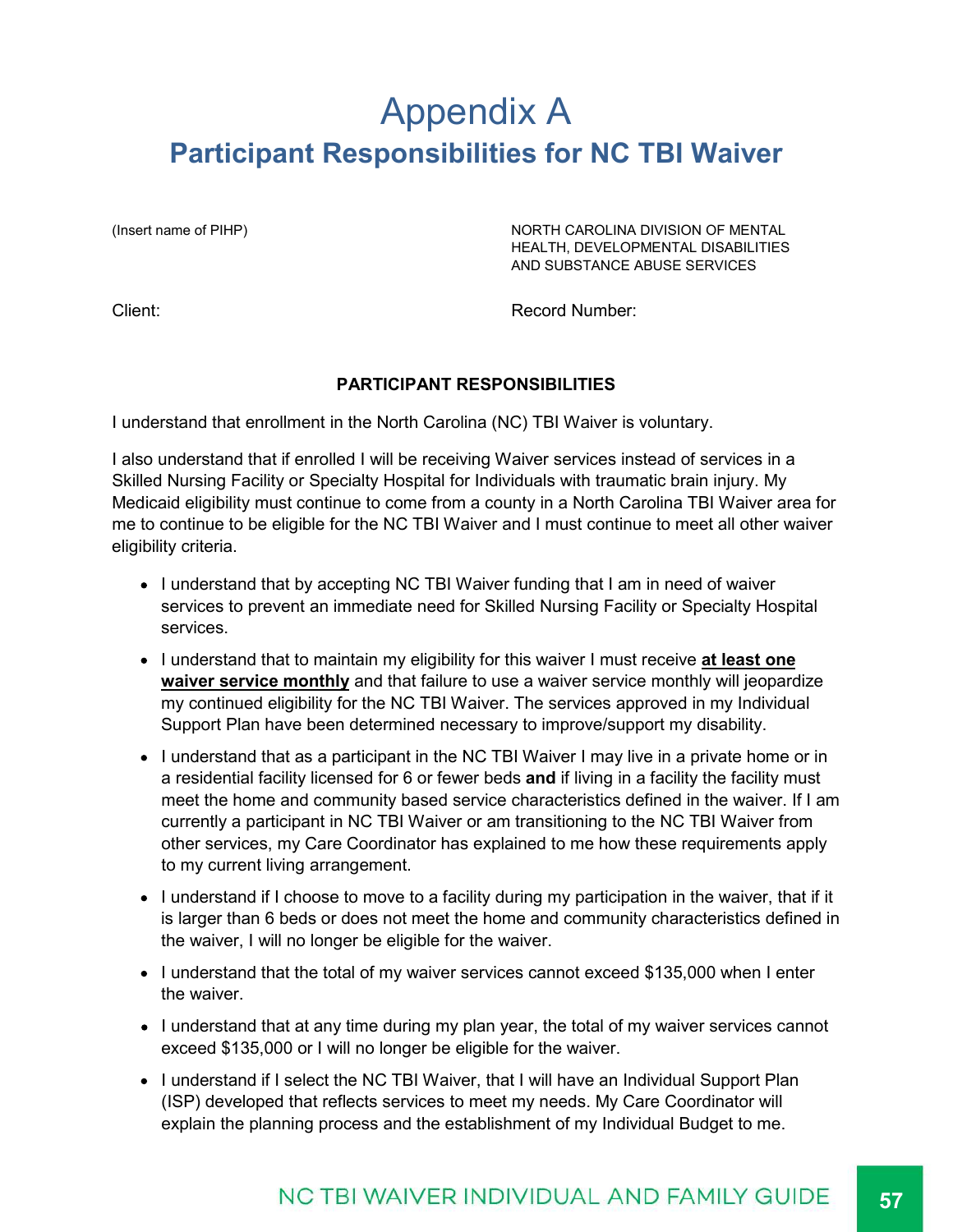- My ISP will be re-developed annually prior to my birth month. I understand the NC TBI Waiver will deliver services according to my ISP.
- I understand that I may be required to pay a monthly Medicaid deductible if that is part of my financial eligibility for waiver services. My Care Coordinator can assist me in obtaining information on Medicaid deductibles from my local Department of Social Services.
- I understand that I will cooperate in the assessment process to include but not be limited to a NC TBI Waiver Assessment tool, NC TBI Risk/Support Needs Assessment, and a Level of Care eligibility evaluation.
- I understand that my ISP will be monitored and reviewed by my Care Coordinator, and that I can contact my Care Coordinator at any time if I have questions about my ISP, Individual Budget or the services that I receive.
- I understand that I have the right to choose a provider within the Alliance Provider Network.
- I understand that I am required to meet with my Care Coordinator for care coordination activities in my home or wherever my family member lives and/or settings where services are provided to allow my Care Coordinator access to all settings where services are provided. The Care Coordinator will schedule meetings as often as needed in order to ensure appropriate service implementation and participant's needs are met. I may also request meetings.
- I understand that I am required to notify the Care Coordinator of any concerns regarding services provided.
- I understand that I am required to give adequate notice to the Care Coordinator of any change in address, phone number, insurance status, and/or financial situation prior to or immediately following the change.
- I understand that I am required to give adequate notice to the Care Coordinator of any behavior or medication changes as well as any change in health condition.
- I understand that I am required to attend appointments set by the Department of Social Services (DSS) to determine Medicaid renewals to ensure my continued Medicaid eligibility.
- I understand that I will be provided a copy of educational information about the NC TBI Waiver to assist with my understanding of the services available through this Waiver along with what guidelines need to be followed to ensure continued eligibility.
- I understand that Alliance Health is responsible for ensuring an adequate network of provider agencies is available to promote choice.
- I understand that Alliance Health will make a Care Coordinator available to provide care coordination supports which include:
	- 1. An assessment to determine service needs to include but not be limited to a NC TBI Waiver Risk and Support Needs Assessment.
	- 2. Working with the Individual Support Planning Team to coordinate and document the Individual Support Plan (ISP).
	- 3. Requesting any and all services under the TBI Waiver as listed in the ISP.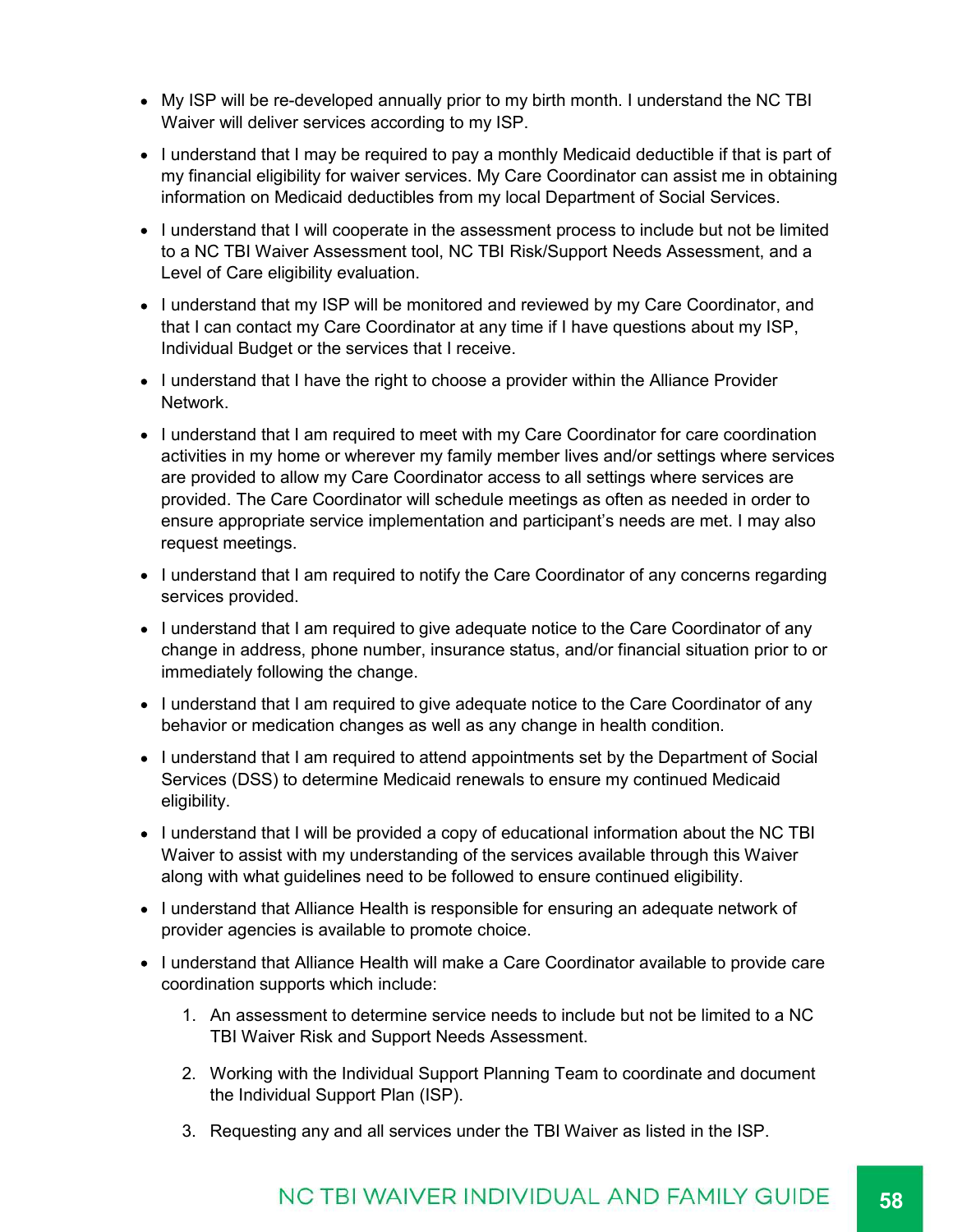- 4. Informing the participants of the amount of their Individual Budget, the process used to establish their budget and make any needed changes.
- 5. Monitoring all authorized services to ensure they are provided as described in the ISP and meet the participant's needs.
- 6. Assisting the participant with the coordination of benefits through Medicaid and other sources to include, if needed, linkage with the local Department of Social Services regarding coordination of Medicaid deductibles.
- 7. Responding to any complaints or concerns and reach resolution within 30 days of the complaint regarding NC TBI Waiver services.
- 8. Promoting the empowerment of the participant to lead as much of his/ her Individual Support Planning, decision making regarding the use of waiver dollars/their budget and oversight of waiver services choose.

 $\_$  , and the set of the set of the set of the set of the set of the set of the set of the set of the set of the set of the set of the set of the set of the set of the set of the set of the set of the set of the set of th

\_\_\_\_\_\_\_\_\_\_\_\_\_\_\_\_\_\_\_\_\_\_\_\_\_\_\_\_\_\_\_\_ \_\_\_\_\_\_\_\_\_\_\_\_\_\_\_\_\_\_\_\_\_\_

- 9. Obtaining an order from the participant's physician for needed medical supplies, specialized equipment and/or any service needs that require such.
- 10. Supporting the participant in obtaining all needed information to make an informed choice of provider within the Alliance Health network, inclusive of notifying the Alliance Network Management Department if providers are needed outside of the current Alliance Network.

Name of Participant Name of Participant

Signature of Participant **Date** Date (or Authorized Representative)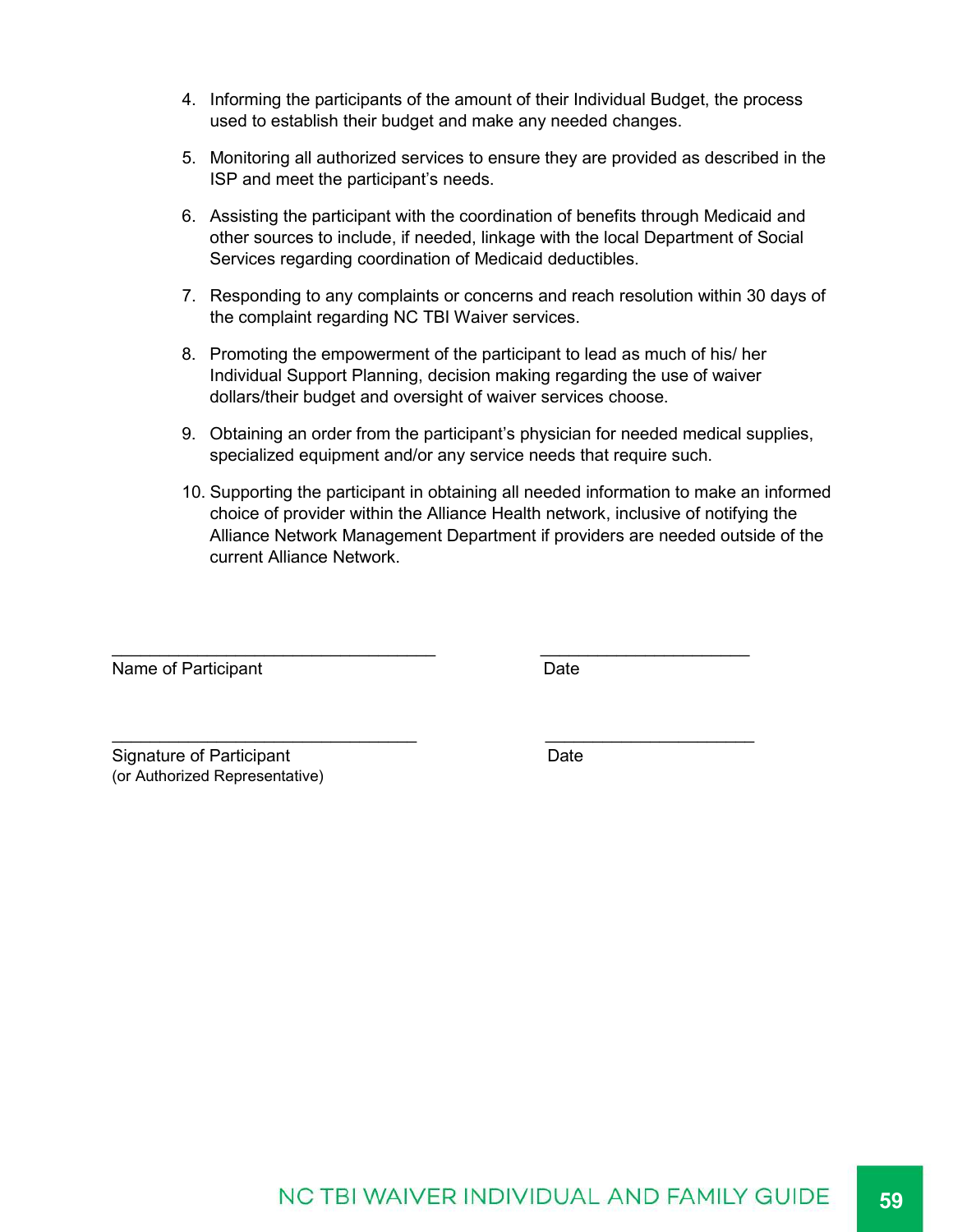### Appendix B **NC TBI Waiver Limits on Sets of Service**

| <b>Participant</b><br><b>Level of Care</b>            | Living in<br><b>Residential Setting</b>                                                                                                                                                                                                                      | Living in<br><b>Private Home</b>                                                                                                                                                                                                            |
|-------------------------------------------------------|--------------------------------------------------------------------------------------------------------------------------------------------------------------------------------------------------------------------------------------------------------------|---------------------------------------------------------------------------------------------------------------------------------------------------------------------------------------------------------------------------------------------|
| <b>Nursing Facility</b>                               | No more than 30 hours/week for<br>any combination of services below:<br>• Community Networking<br>• Adult Day Health<br>• Day Supports<br>• Supported Employment<br>Services<br>May receive up to one(1) unit of<br><b>Residential Supports daily</b>        | No more than 49 hours/week is<br>authorized for any combination of the<br>services below:<br>• Community Networking<br>• Adult Day Health<br>• Day Supports<br>• Supported Employment Services<br>• Personal Care<br>• Life Skills Training |
| <b>Specialty Hospital/</b><br><b>Neuro-Behavioral</b> | No more than 40 hours/week for<br>any combination of services below:<br>• Community Networking<br>• Adult Day Health<br>• Day Supports<br>• Supported Employment<br><b>Services</b><br>May receive up to one(1) unit of<br><b>Residential Supports daily</b> | No more than 84 hours/week is<br>authorized for any combination of the<br>services below:<br>• Community Networking<br>• Adult Day Health<br>• Day Supports<br>• Supported Employment Services<br>• Personal Care<br>• Life Skills Training |

#### **Services Not Subject to Limits on Sets of Services**

| <b>Additional Services</b> | • Assistive Technology<br>Equipment/Supplies<br>• Cognitive Rehabilitation<br>• Community Transition Services<br>• Crisis Services<br>• Natural Supports Education<br>• Resource Facilitation<br>• Specialized Consultative<br>• Services | • Assistive Technology<br>Equipment/Supplies<br>• Cognitive Rehabilitation<br>• Crisis Services<br>• Home Modifications<br>• Natural Supports Education<br>• Resource Facilitation<br>• Specialized Consultative<br>$\bullet$ Services<br>• Vehicle Modifications |
|----------------------------|-------------------------------------------------------------------------------------------------------------------------------------------------------------------------------------------------------------------------------------------|-------------------------------------------------------------------------------------------------------------------------------------------------------------------------------------------------------------------------------------------------------------------|
|----------------------------|-------------------------------------------------------------------------------------------------------------------------------------------------------------------------------------------------------------------------------------------|-------------------------------------------------------------------------------------------------------------------------------------------------------------------------------------------------------------------------------------------------------------------|